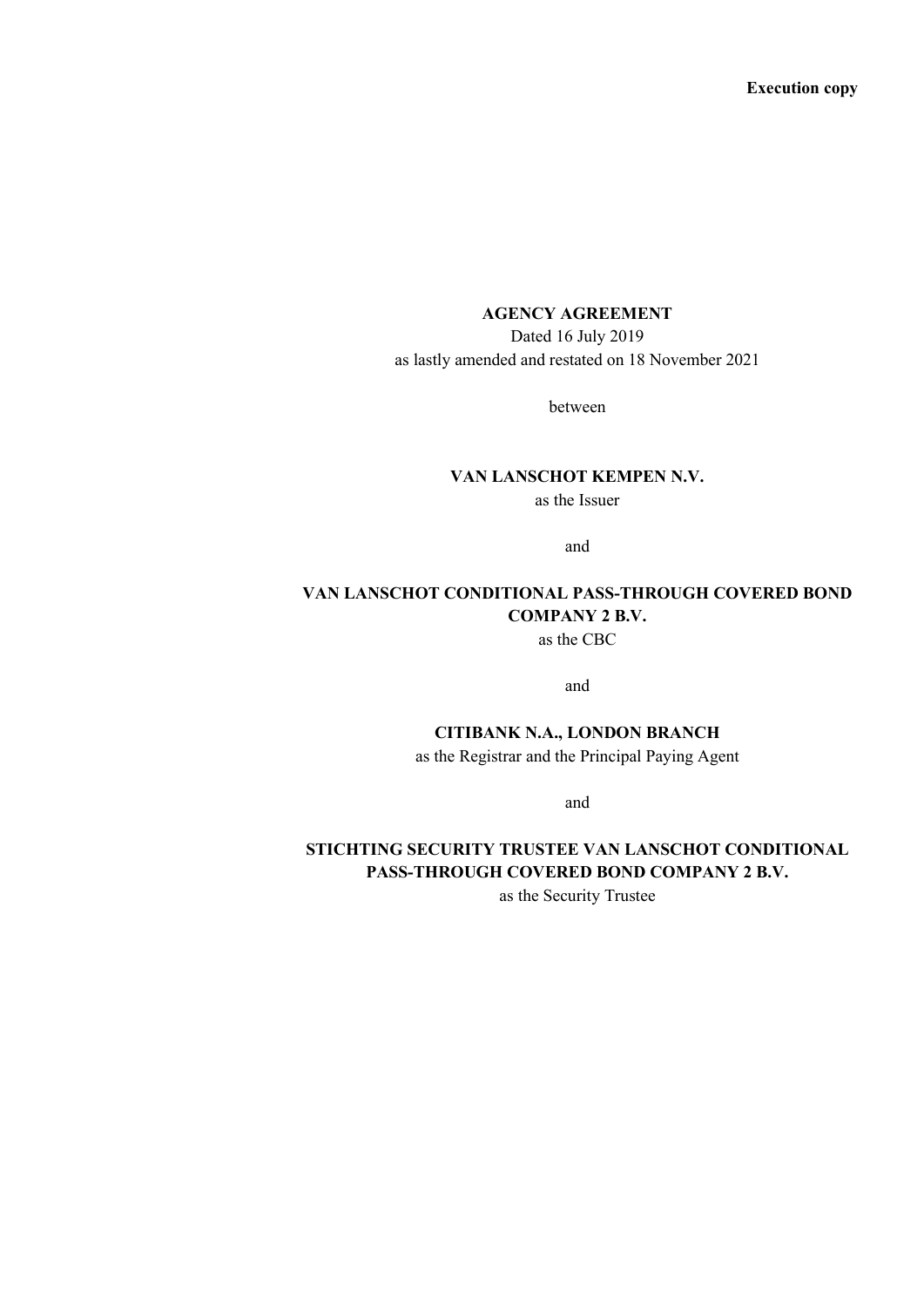# **TABLE OF CONTENTS**

#### **Clause Page**

| 1.  |                                                                                                                                              |
|-----|----------------------------------------------------------------------------------------------------------------------------------------------|
| 2.  |                                                                                                                                              |
| 3.  |                                                                                                                                              |
| 4.  |                                                                                                                                              |
| 5.  |                                                                                                                                              |
| 6.  | Determination of end of Distribution Compliance Period 15                                                                                    |
| 7.  |                                                                                                                                              |
| 8.  |                                                                                                                                              |
| 9.  |                                                                                                                                              |
| 10. | Determinations and notifications in respect of Covered Bonds and interest                                                                    |
| 11. |                                                                                                                                              |
| 12. | Notice of payment on Maturity Date and notice of extension of payment 35                                                                     |
| 13. | Duties of the Paying Agents in connection with early redemption36                                                                            |
|     | 14. Cancellation and destruction of Covered Bonds, Coupons and Talons 37                                                                     |
| 15. | Replacement of bearer Covered Bonds, Coupons and talons 39                                                                                   |
| 16. |                                                                                                                                              |
| 17. |                                                                                                                                              |
| 18. |                                                                                                                                              |
| 19. |                                                                                                                                              |
| 20. | Conditions of appointment, Paying Agents of the Issuer; Certification;<br>Covered Bondholder deemed absolute owner; Reliance on documents 44 |
| 21. |                                                                                                                                              |
|     |                                                                                                                                              |
|     | 23. Notification of changes to Paying Agents and Registrar 50                                                                                |
|     |                                                                                                                                              |
| 25. |                                                                                                                                              |
| 26. |                                                                                                                                              |
| 27. |                                                                                                                                              |
|     |                                                                                                                                              |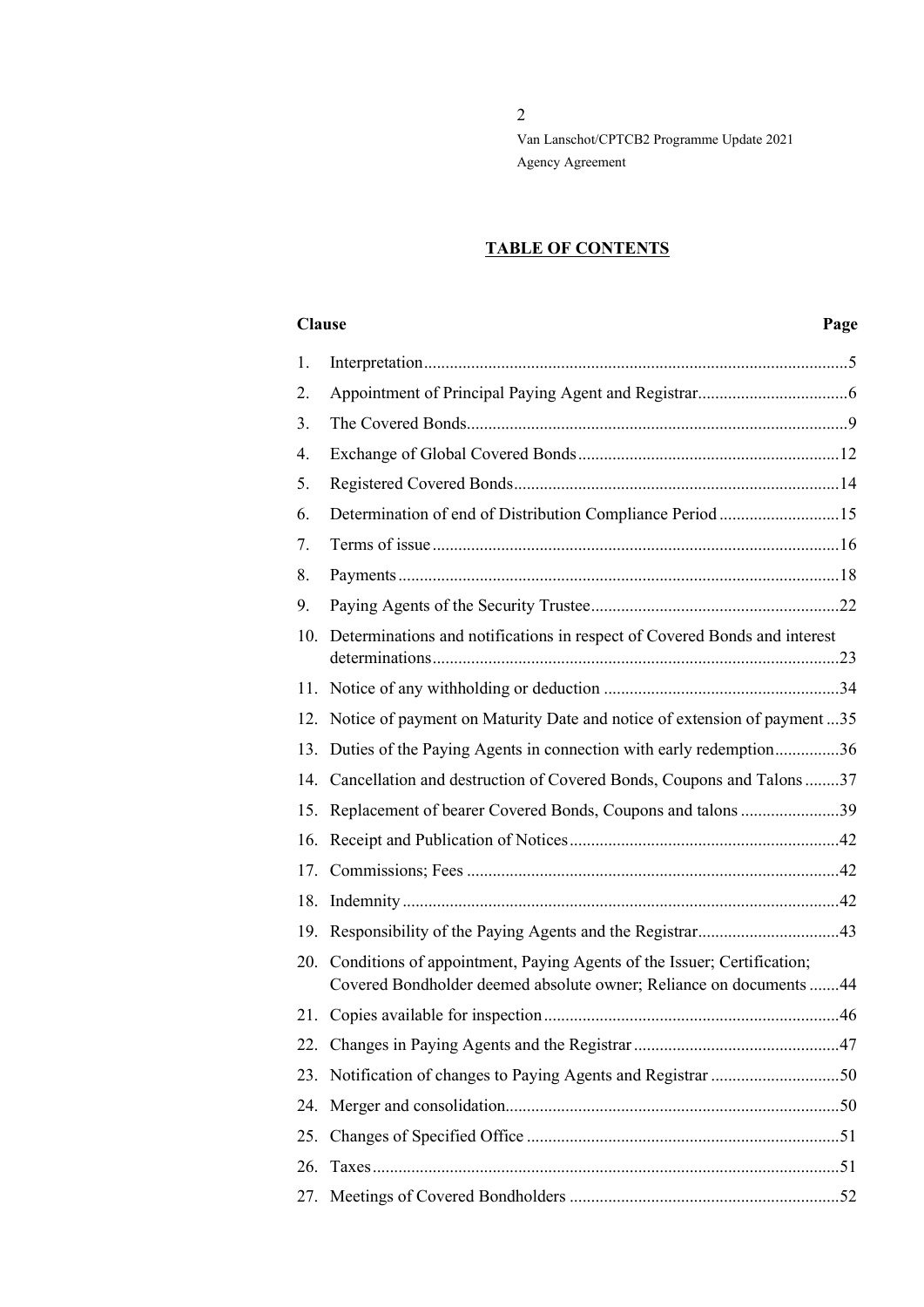- **Schedule 1 : ICSDS Agreement Duties**
- **Schedule 2 : Form of Final Terms**
- **Schedule 3 : Form of Calculation Agency Agreement**
- **Schedule 4 : Paying Agent Accession letter**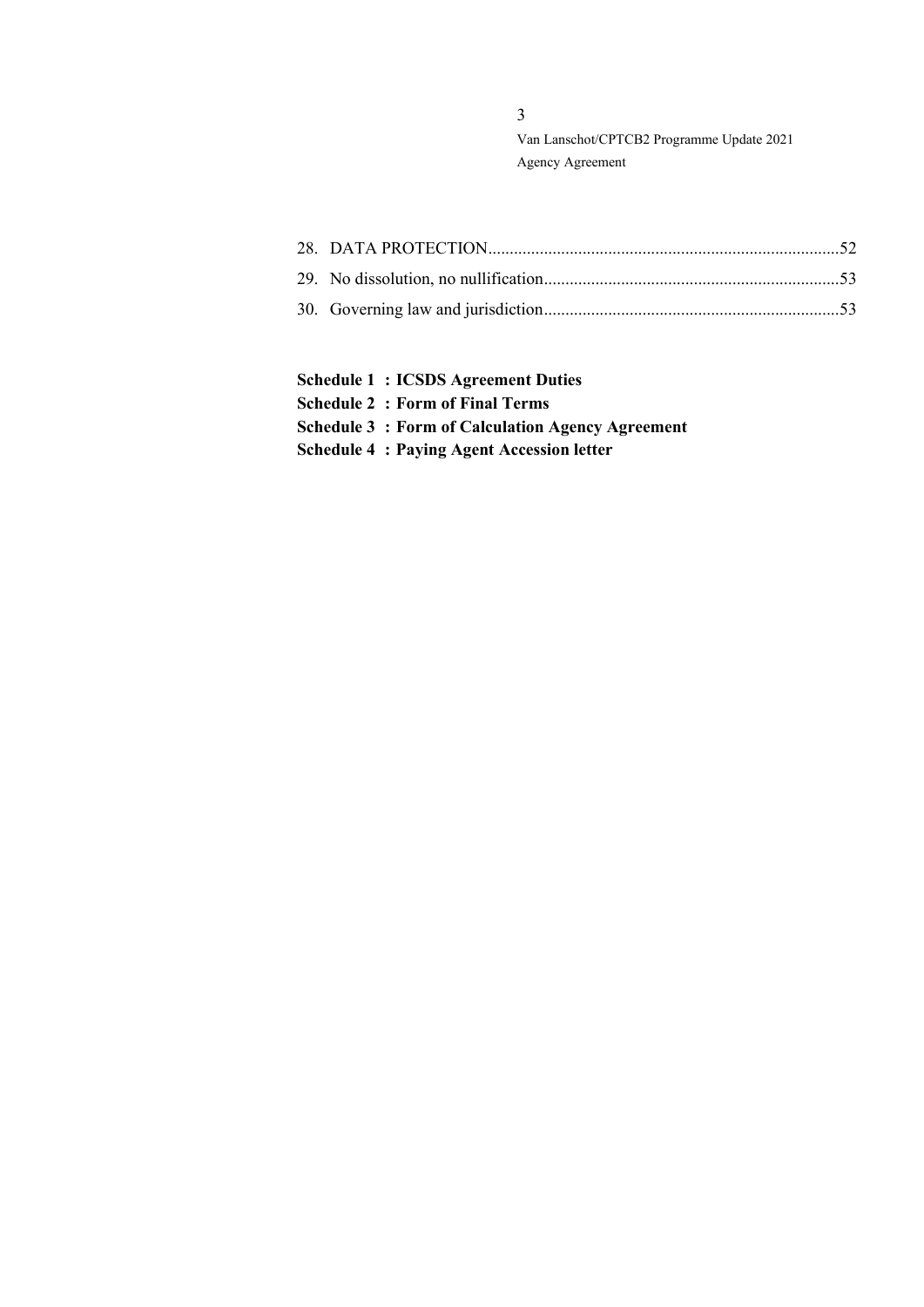**THIS AGENCY AGREEMENT** is dated 16 July 2019 as lastly amended and restated on 18 November 2021 and made between:

- 1. **VAN LANSCHOT KEMPEN N.V.** (previously named Van Lanschot Kempen Wealth Management N.V.), a public limited liability company (*naamloze vennootschap*) organised under the laws of the Netherlands and established in 's-Hertogenbosch, the Netherlands;
- 2. **VAN LANSCHOT CONDITIONAL PASS-THROUGH COVERED BOND COMPANY 2 B.V.**, a private company with limited liability (*besloten vennootschap met beperkte aansprakelijkheid*) organised under the laws of the Netherlands, and established in Amsterdam, the Netherlands;
- 3. **STICHTING SECURITY TRUSTEE VAN LANSCHOT CONDITIONAL PASS-THROUGH COVERED BOND COMPANY 2**, a foundation (*stichting*), organised under the laws of the Netherlands, and established in Amsterdam, the Netherlands; and
- 4. **CITIBANK N.A., LONDON BRANCH**, a New York banking corporation acting out of its London Branch whose address is at Citigroup Centre, Canada Square, Canary Wharf, London E14 5LB, United Kingdom.

# **WHEREAS:**

- (A) The Issuer shall issue Covered Bonds from time to time under a second covered bond programme separate from the covered bond programme set up on 2 March 2015.
- (B) The Issuer and the CBC wish to appoint Citibank N.A., London Branch ("**Citi**") as the Principal Paying Agent and Citi is willing to accept such appointment upon the terms and subject to the conditions set forth herein.
- (C) The Issuer and the CBC wish to appoint Citi as the Registrar in connection with the Registered Covered Bonds and Citi is willing to accept such appointment upon the terms and subject to the conditions set forth herein.
- (D) The Covered Bonds will be subject to and have the benefit of the Trust Deed.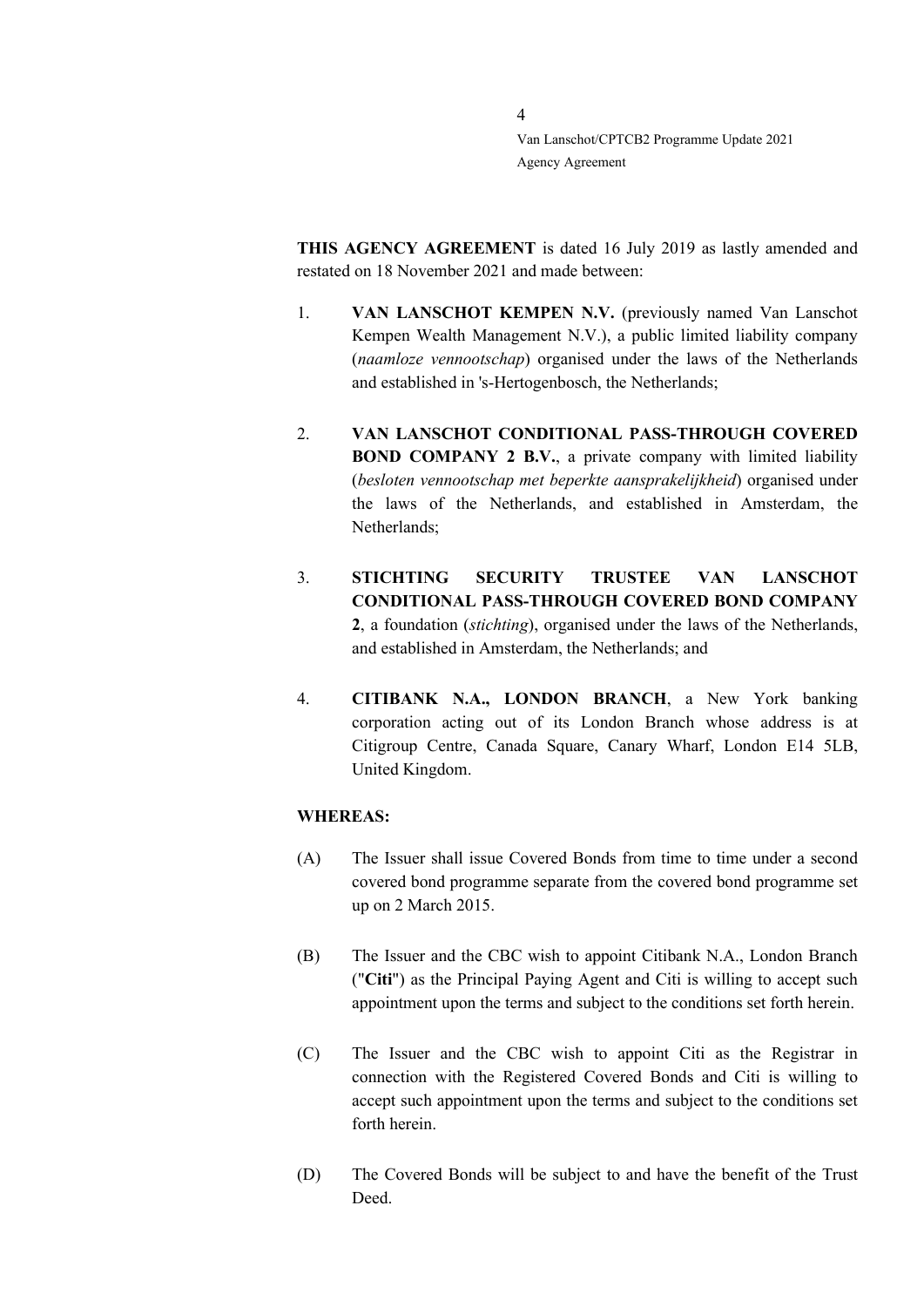#### **IT IS AGREED** as follows:

#### <span id="page-4-0"></span>**1. INTERPRETATION**

- 1.1 In this Agreement (including its recitals), except so far as the context otherwise requires, words, expressions and capitalised terms used herein and not otherwise defined or construed herein shall have the same meaning as defined or construed in the master definitions agreement dated the date hereof and signed by among others, the parties to this Agreement, as the same may be amended, restated, supplemented or otherwise modified from time to time (the "**Master Definitions Agreement**"). The rules of usage and of interpretation as set forth in the Master Definitions Agreement and all other agreements and understandings between the parties hereto contained therein shall apply to this Agreement, unless otherwise provided herein.
- 1.2 The expression "**Agreement**" shall herein mean this Agency Agreement including its schedules.
- 1.3 All references to the "**records**" of Euroclear and Clearstream, Luxembourg shall be to the records that each of Euroclear and Clearstream, Luxembourg holds for its customers which reflect the amount of such customer's interest in the Covered Bonds.
- 1.4 The expression "**Applicable Law**" means any law or regulation including, but not limited to (a) any domestic or foreign statute or regulation, (b) any rule or practice of any Authority with which the Paying Agent and/or the Registrar is/are bound or accustomed to comply and (c) any agreement entered into by the Paying Agent and/or the Registrar and any Authority or between any two or more Authorities.
- 1.5 This Agreement expresses and describes Dutch legal concepts in English and not in their original Dutch terms. Consequently, this Agreement is concluded on the express condition that all words, terms and expressions used herein shall be construed and interpreted in accordance with the laws of the Netherlands.
- 1.6 The Security Trustee has agreed to become a party to this Agreement only for the purpose of taking the benefit of certain provisions of this Agreement expressed to be for its benefit and for agreeing to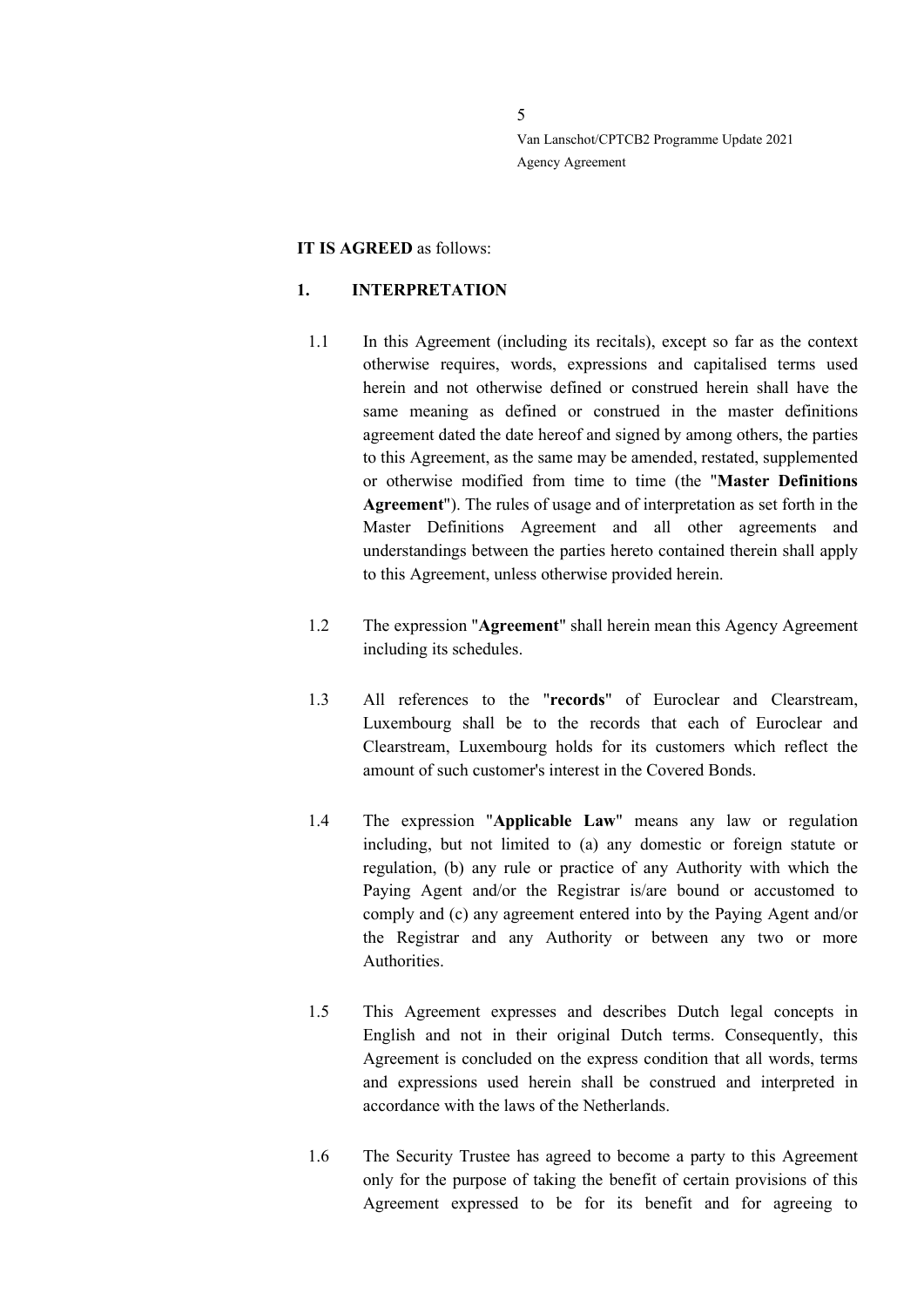amendments to this Agreement and for the better preservation and enforcement of its rights under the Security and, save as aforesaid, the Security Trustee shall assume no obligations or liabilities whatsoever to the other parties hereto, the Paying Agents, the Calculation Agent or the Issuer by virtue of the provisions hereof.

# <span id="page-5-0"></span>**2. APPOINTMENT OF PRINCIPAL PAYING AGENT AND REGISTRAR**

- 2.1 Citi is hereby appointed by the Issuer and the CBC as its principal paying agent for the Covered Bonds upon the terms and subject to the conditions set out below, for the purpose of paying sums due on any Covered Bonds and Coupons and of performing all other obligations and duties imposed on it by the Conditions and this Agreement, which appointment is accepted by Citi, and which, *inter alia*, includes:
	- completing, authenticating and delivering Temporary Global  $(a)$ Covered Bonds and Permanent Global Covered Bonds and (if required) authenticating and delivering Definitive Covered Bonds;
	- (b) giving effectuation instructions in respect of each Global Covered Bond which is a Eurosystem-eligible NGN;
	- $(c)$ exchanging Temporary Global Covered Bonds for Permanent Global Covered Bonds in accordance with the terms of Temporary Global Covered Bonds and making all notations on Temporary Global Covered Bonds required by their terms;
	- exchanging Permanent Global Covered Bonds for Definitive  $(d)$ Covered Bonds in accordance with the terms of Permanent Global Covered Bonds and making all notations on Permanent Global Covered Bonds required by their terms;
	- paying sums due on Global Covered Bonds in bearer form,  $(e)$ Definitive Covered Bonds and Coupons;
	- exchanging Talons for Coupons in accordance with the Conditions;  $(f)$
	- $(g)$ determining the end of the Distribution Compliance Period applicable to each Tranche in accordance with Clause 6 below;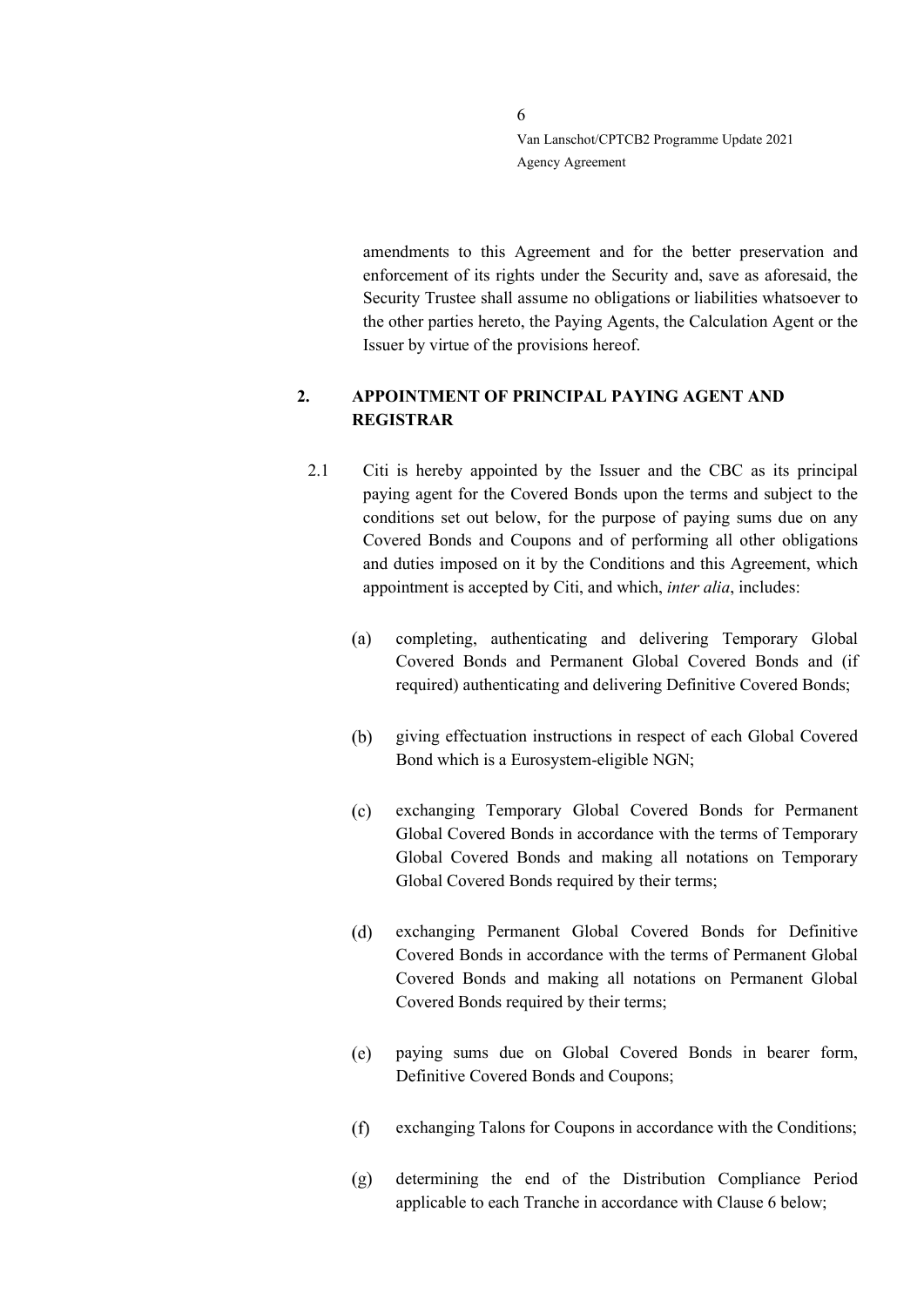- $(h)$ unless otherwise specified in the applicable Final Terms, determining the interest and/or other amounts payable in respect of the Covered Bonds in accordance with the Conditions;
- arranging on behalf of and at the expense of the Issuer and/or the  $(i)$ CBC for notices to be communicated to the Covered Bondholders in accordance with the Conditions;
- ensuring that, as directed by the Issuer or the CBC, all necessary  $(i)$ action is taken to comply with any reporting requirements of any competent authority as may be in force from time to time with respect to the Covered Bonds to be issued under the Programme;
- upon request of the Issuer, submitting to the relevant authority or  $(k)$ authorities such number of copies of each Final Terms which relates to Covered Bonds which are to be listed on a regulated market as the relevant authority or authorities may require;
- acting as Calculation Agent in respect of Covered Bonds where  $(1)$ named as such in the applicable Final Terms; and
- $(m)$ electing Euroclear or Clearstream, Luxembourg as Common Safekeeper in relation to NGN Temporary Global Covered Bonds and/or NGN Permanent Global Covered Bonds.
- 2.2 Citi is hereby appointed by the Issuer and the CBC as its registrar for the Registered Covered Bonds upon the terms and subject to the conditions set out below, for the following purpose and for performing all other obligations and duties imposed on it by the Conditions and this Agreement, which appointment is accepted by Citi and which, *inter alia*, includes:
	- completing and authenticating the Registered Covered Bonds  $(a)$ Deeds;
	- the maintenance and keeping up to date of the Register, providing  $(b)$ extracts from such Register, and the periodic giving of account to the Issuer and the CBC of such activities;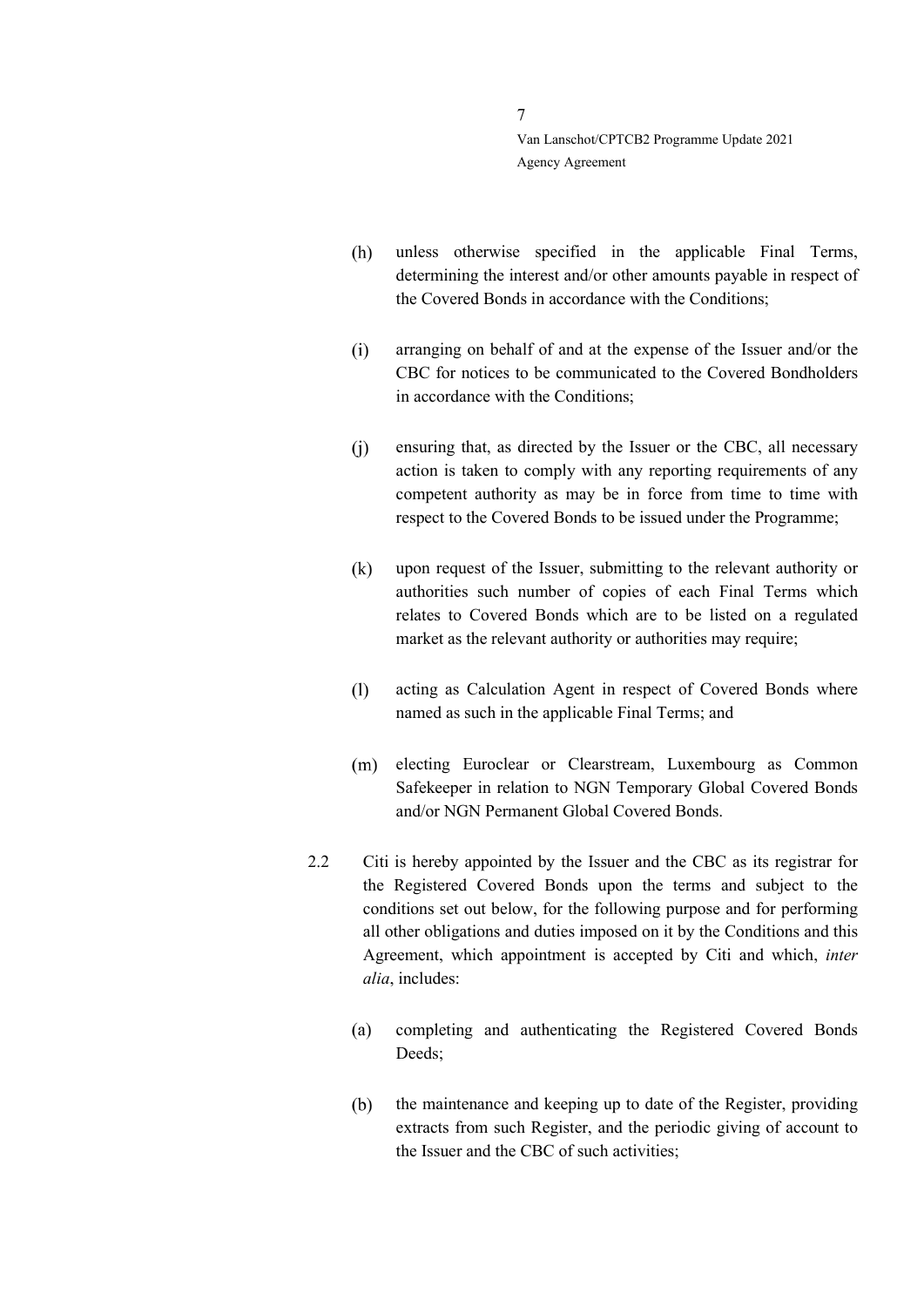- $(c)$ the amendment of the Register in accordance with any notification (*mededeling*) received by the Issuer, also on behalf of the CBC, at the Issuer's office specified in the applicable Final Terms, from any Registered Covered Bond holder with respect to the transfer by way of assignment (*cessie*) of any Registered Covered Bond;
- $(d)$ forwarding a copy of each notification as abovementioned to the CBC and the Security Trustee as soon as practicable upon receipt;
- $(e)$ safekeeping of a copy of any executed Registered Covered Bonds Deed for and on behalf of the Issuer and the CBC and delivery of any Registered Covered Bonds Deeds to the relevant Registered Covered Bond holder; and
- paying sums due on Registered Covered Bonds (for which  $(f)$ purposes the references to "Paying Agent" or "Principal Paying Agent", as the case may be, in Clauses [2.3,](#page-7-0) [8,](#page-17-0) [9,](#page-21-0) 10, 11 and [20](#page-43-0) below shall be deemed to include the Registrar).
- <span id="page-7-0"></span>2.3 Each Paying Agent, other than the Principal Paying Agent that is appointed as Paying Agent, under this Agreement agrees to act, as paying agent of the Issuer and the CBC upon the terms and subject to the conditions set out below in this Agreement, for the purposes of paying sums due on any Covered Bonds and Coupons and performing all other obligations and duties imposed upon it by the Conditions and this Agreement.
- 2.4 The obligations of each of the Paying Agents and the Registrar under this Agreement are several and not joint.
- <span id="page-7-1"></span>2.5 In relation to any Series of Covered Bonds which are to be deposited with Euroclear Nederland or any other agreed clearing system, the Issuer shall appoint a paying agent located/established in the Netherlands in respect of Euroclear Nederland or as may be required by such other agreed clearing system which shall be required to assume the obligations of the Principal Paying Agent in respect of all communications and dealings with Euroclear Nederland or such other agreed clearing system, as the case may be, on the terms, or substantially on the same terms, as set out herein.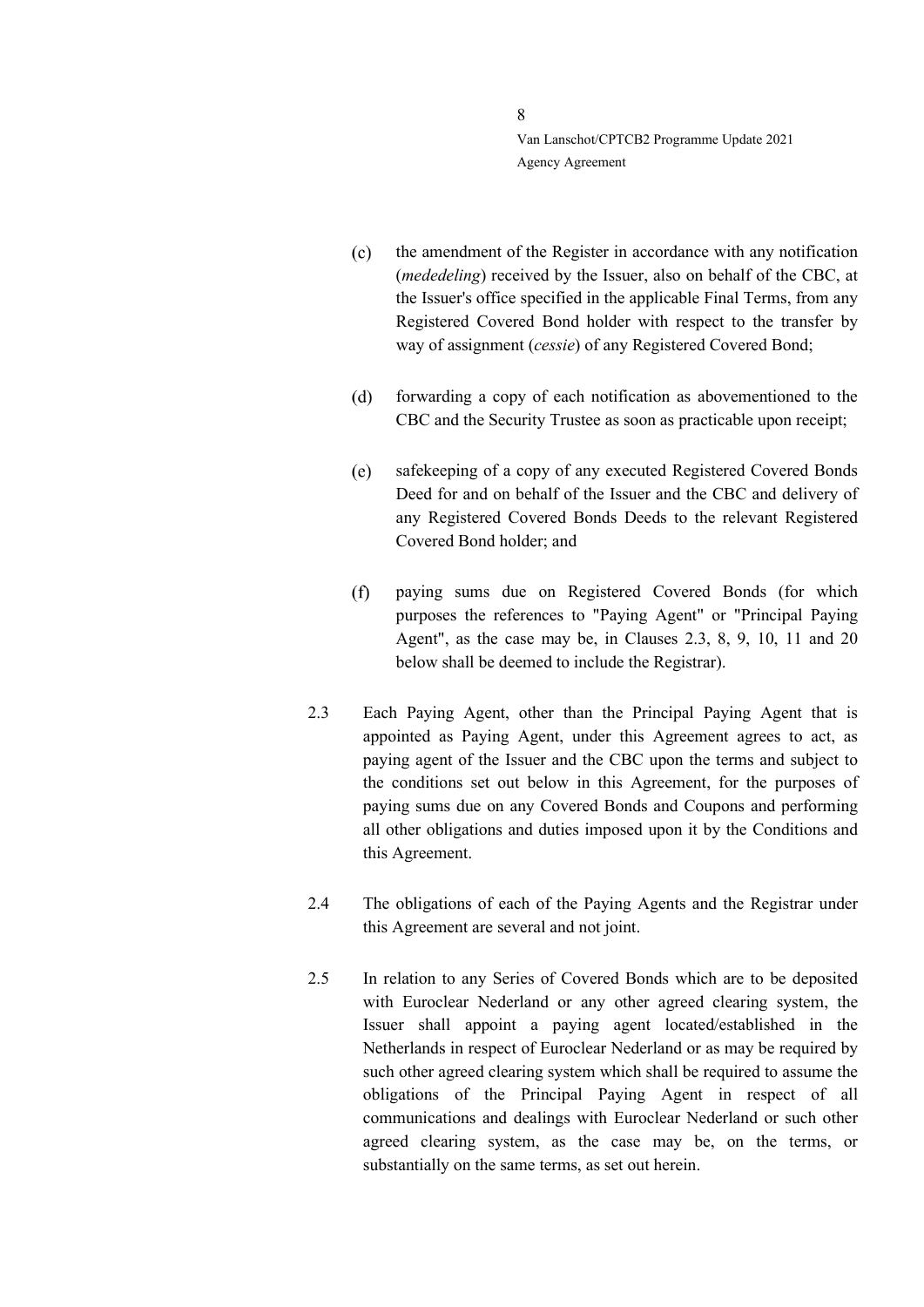2.6 In relation to each issue of Eurosystem-eligible Global Covered Bonds in NGN form, the Issuer and the CBC hereby authorise and instruct the Principal Paying Agent to elect either Euroclear or Clearstream, Luxembourg as Common Safekeeper (as will be set out in the applicable Final Terms). From time to time, the Issuer, the CBC and the Principal Paying Agent may agree to vary this election. The Issuer acknowledges that any such election is subject to the right of Euroclear and Clearstream, Luxembourg to jointly determine that the other shall act as Common Safekeeper in relation to any such issue and agrees that no liability shall attach to the Principal Paying Agent in respect of any such election made by it.

# <span id="page-8-0"></span>**3. THE COVERED BONDS**

- <span id="page-8-2"></span><span id="page-8-1"></span>3.1 Subject to sub-clause [3.3](#page-10-0) below, after receipt of a (faxed or electronic) copy of the Final Terms signed by the Issuer and the CBC, each of the Issuer and the CBC authorises the Principal Paying Agent and the Registrar and the Principal Paying Agent and the Registrar agree, to take such steps as are required and the Principal Paying Agent (or in the case of Clause  $3.1(c)(ii)$  $3.1(c)(ii)$  $3.1(c)(ii)$  below the relevant Paying Agent or the Principal Paying Agents as the case may be) shall:
	- $(a)$ if applicable, prepare a (in respect of the Principal Paying Agent) Temporary Global Covered Bond and/or Permanent Global Covered Bond or (in respect of the Registrar) Registered Covered Bonds Deed(s) (as the case may be), by attaching a copy of the applicable Final Terms to a copy of the signed (in respect of the Principal Paying Agent) master Global Covered Bond or (in respect of the Registrar) Registered Covered Bonds Deed as the case may be;
	- authenticate (or procure the authentication of) and, if applicable,  $(b)$ give effectuation instructions in respect of the relevant Global Covered Bonds (in the case of the first Tranche of any Series of Covered Bonds) (in respect of the Principal Paying Agent) and/or Registered Covered Bonds Deed(s) (in respect of the Registrar);
	- $(c)$ in accordance with the applicable Final Terms, either: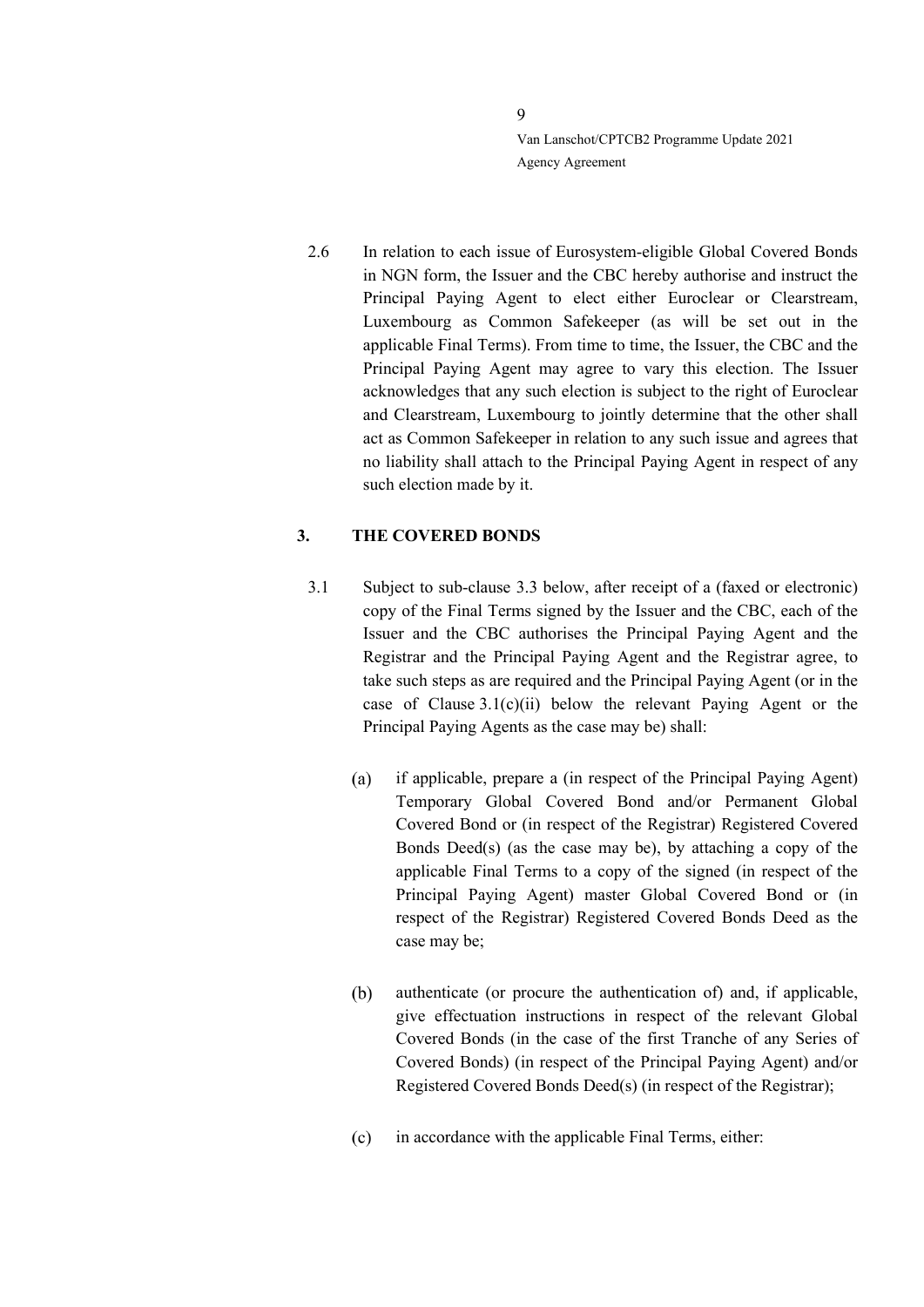- (i) deliver a Temporary Global Covered Bond in NGN form to a specified Common Safekeeper together with instruction to such Common Safekeeper to effectuate the Global Covered Bond and instruct Euroclear or Clearstream, Luxembourg (as the case may be) unless otherwise agreed in writing between the Principal Paying Agent and the Issuer (i) in the case of Covered Bonds issued on a non-syndicated basis, to credit the Covered Bonds represented by the Global Covered Bonds to the Principal Paying Agent's distribution account and (ii) in the case of Covered Bonds issued on a syndicated basis, to hold the Covered Bonds represented by the Global Covered Bond to the Issuer's order; or
- <span id="page-9-0"></span>(ii) procure the deposit of the Global Covered Bond (not in NGN form) with Euroclear Nederland or with Euroclear or Clearstream, Luxembourg, or with (a depository for) any other agreed clearing system against confirmation from Euroclear Nederland or such other agreed clearing system that the Global Covered Bond is being held in safe custody in accordance with the terms of the most recent (if any) letter of undertaking from Euroclear Nederland or Euroclear or Clearstream, Luxembourg, or such other agreed clearing system to the Issuer and to instruct Euroclear Nederland or such other agreed clearing system to deliver the Covered Bonds represented by such Global Covered Bond to the Issuer's order unless otherwise agreed in writing; and
- $(d)$ in case of a Temporary Global Covered Bond or Permanent Global Covered Bond, as the case may be, ensure that the Covered Bonds of each Tranche are assigned, as applicable, security numbers (including, but not limited to, common codes and ISINs) which are different from the security numbers assigned to Covered Bonds of any other Tranche of the same Series until at least expiry of the Distribution Compliance Period in respect of the Tranche.
- 3.2 If and when the Registrar receives the required number of Registered Covered Bonds Deeds, executed by or on behalf of the Issuer and the CBC from the Issuer, the Registrar shall, on behalf of the Issuer and the CBC, procure counter-execution by each holder of Registered Covered Bonds of the required number of the relevant Registered Covered Bonds Deed, safekeep a copy of such Registered Covered Bonds Deed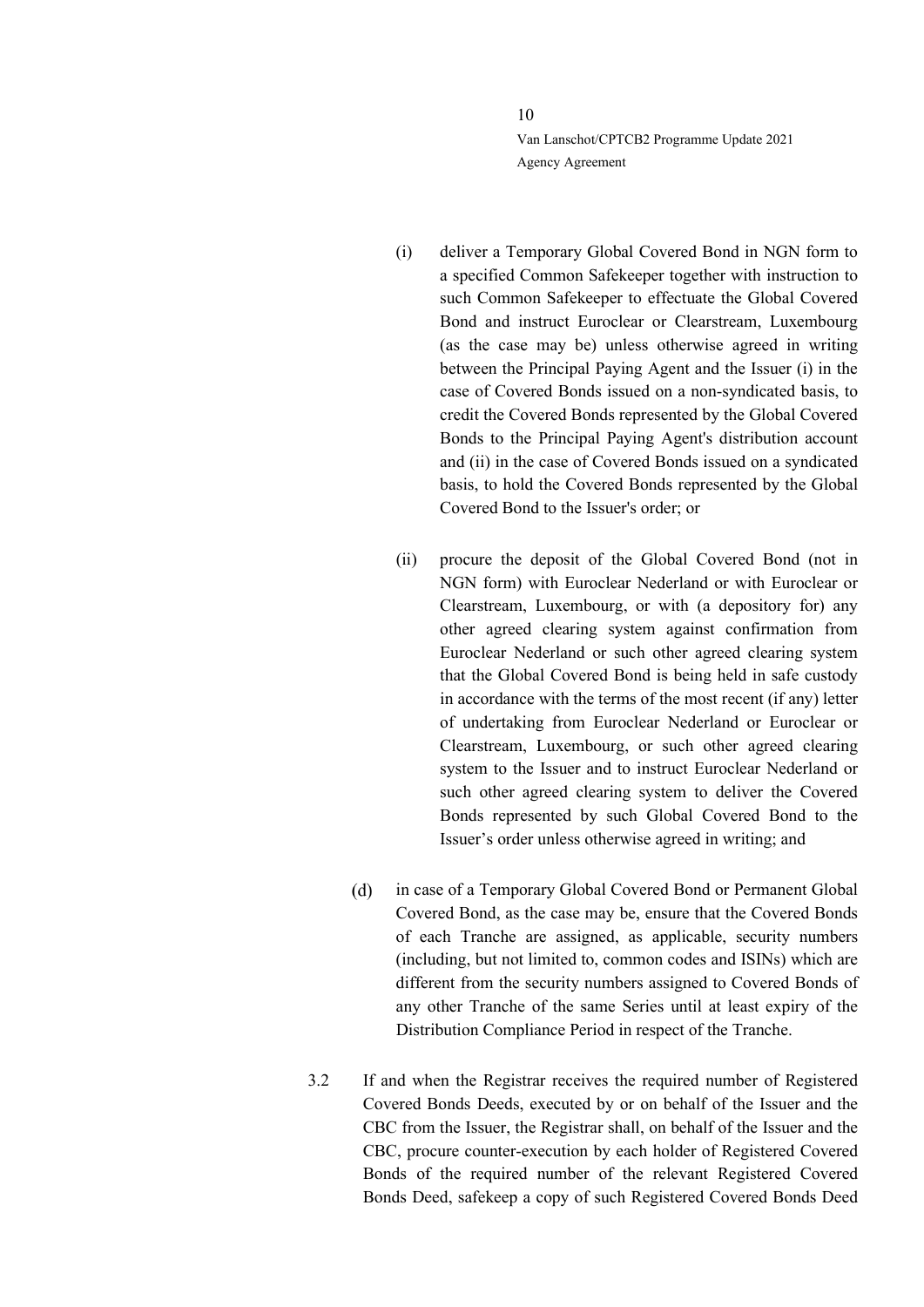and deliver a copy of the executed Registered Covered Bonds Deed to the relevant Registered Covered Bond holder.

- <span id="page-10-0"></span>3.3 The Issuer may arrange for the unauthenticated applicable master Temporary Global Covered Bonds, master Permanent Global Covered Bonds and Registered Covered Bonds Deeds to be made available to or to the order of the Principal Paying Agent on or prior to the relevant issue date and the obligations of the Principal Paying Agent under Clause 3.1(a) above and Clause 4.2(a) below shall only apply if it holds the applicable master Temporary Global Covered Bond (if applicable) and the applicable master Permanent Global Covered Bond and/or sufficient Registered Covered Bonds Deeds (as the case may be), each duly executed by a person or persons duly authorised to execute the same on behalf of the Issuer and the CBC, which may be used by the Principal Paying Agent for the purpose of preparing Temporary Global Covered Bonds, Permanent Global Covered Bonds and Registered Covered Bonds Deeds in accordance with this Clause and Clause [4](#page-11-0) below.
- 3.4 Each Temporary Global Covered Bond shall be in substantially the form set out in **Schedule 3** to the Trust Deed and each Permanent Global Covered Bond shall be in substantially the form set out in **Schedule 4** to the Trust Deed. Each Definitive Covered Bond shall (a) be in substantially the form set out in **Schedule 2** to the Trust Deed and shall, in each case, have Coupons and Talons in substantially the form attached thereto; (b) be printed in accordance with all applicable legal and stock exchange requirements; (c) have a unique certificate number printed thereon; (d) be executed in facsimile by or on behalf of the Issuer and authenticated manually by or on behalf of the Principal Paying Agent; and (e) otherwise be in accordance with the customary practice of the European bond market.
- 3.5 Where the Principal Paying Agent delivers any authenticated Global Covered Bond in NGN form to the specified Common Safekeeper for effectuation using electronic means, it is authorised and instructed to destroy the Global Covered Bond retained by it following its receipt of confirmation from such Common Safekeeper that the relevant Global Covered Bond has been effectuated.
- 3.6 The Principal Paying Agent is authorised by the Issuer to instruct and shall instruct Euroclear and Clearstream, Luxembourg to make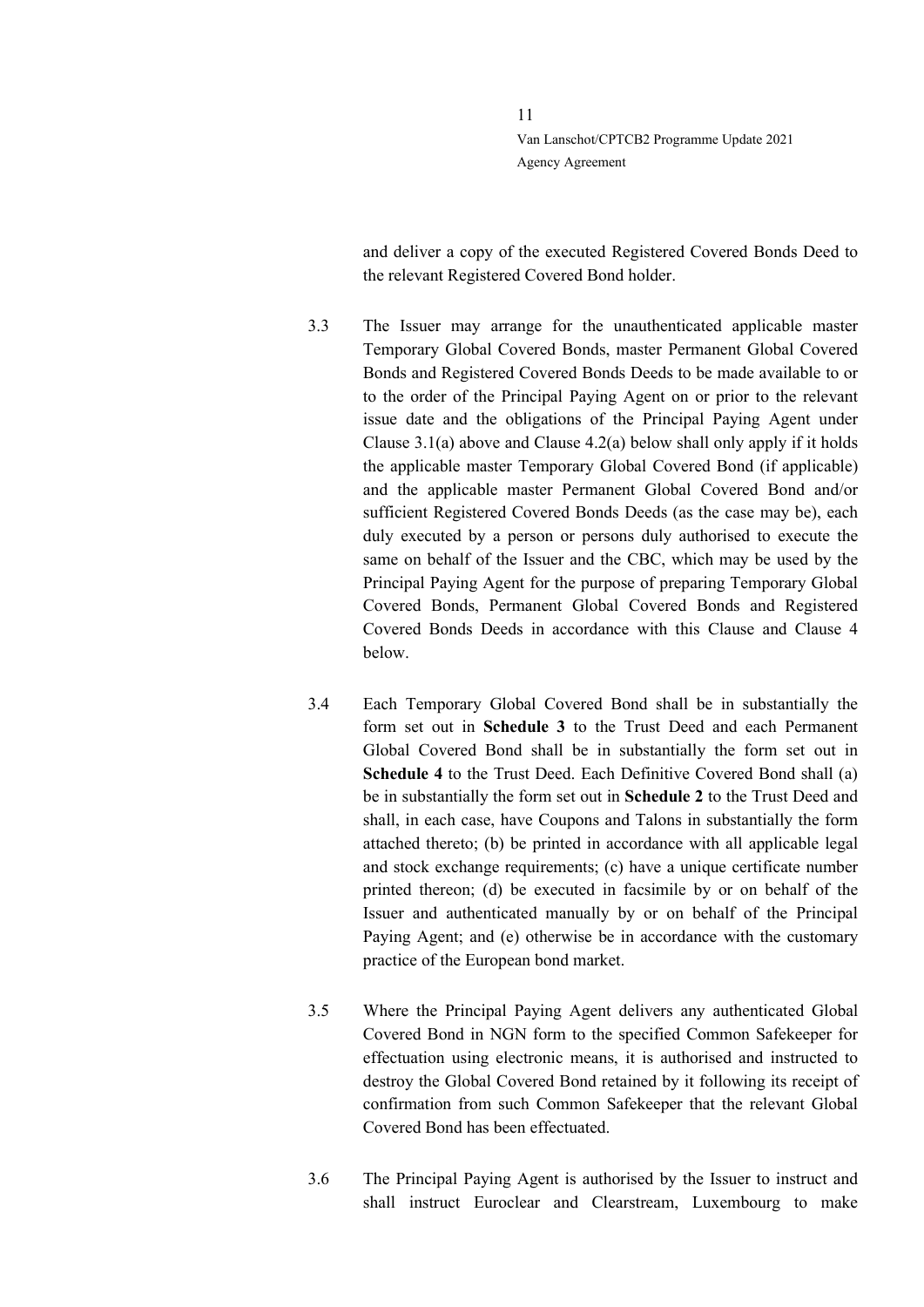appropriate entries in their records in respect of all Global Covered Bonds which are in NGN form, *inter alia*, to reflect the initial or increased Principal Amount Outstanding of the relevant Covered Bond, to reflect any exchange and any payments or shortfall thereof of interest and principal on the relevant Covered Bond.

# <span id="page-11-0"></span>**4. EXCHANGE OF GLOBAL COVERED BONDS**

- 4.1 The Principal Paying Agent or the relevant Paying Agent shall (in consultation with Euroclear Nederland in case of Covered Bonds deposited with Euroclear Nederland) determine the Exchange Date for each Temporary Global Covered Bond in accordance with its terms and shall notify the Issuer, the CBC, the Security Trustee, the other Agents, the relevant Dealer and Euroclear, Clearstream, Luxembourg or Euroclear Nederland or other agreed clearing system, as the case may be.
- <span id="page-11-1"></span>4.2 Where a Temporary Global Covered Bond is to be exchanged for a Permanent Global Covered Bond, the Principal Paying Agent and, in the case of Clause  $4.2(c)(iii)$  and (iv) below, the relevant Paying Agent is authorised by the Issuer and instructed:
	- if applicable in the case of the first Tranche of any Series of  $(a)$ Covered Bonds, to prepare and complete a Permanent Global Covered Bond in accordance with the terms of the Temporary Global Covered Bond applicable to the Tranche by attaching a copy of the applicable Final Terms to a copy of the master Permanent Global Covered Bond;
	- $(b)$ in the case of the first Tranche of any Series of Covered Bonds, to authenticate the Permanent Global Covered Bond and give the appropriate effectuation instruction in respect of such Permanent Global Covered Bond in NGN form which is Eurosystem-eligible;
	- $(c)$ in the case of the first Tranche of any Series of Covered Bonds, to deliver the Permanent Global Covered Bond to (i) the Common Safekeeper which is holding the Temporary Global Covered Bond representing the Tranche for the time being on behalf of Euroclear and/or Clearstream, Luxembourg and/or (ii) the Common Depositary which is holding the Temporary Global Covered Bond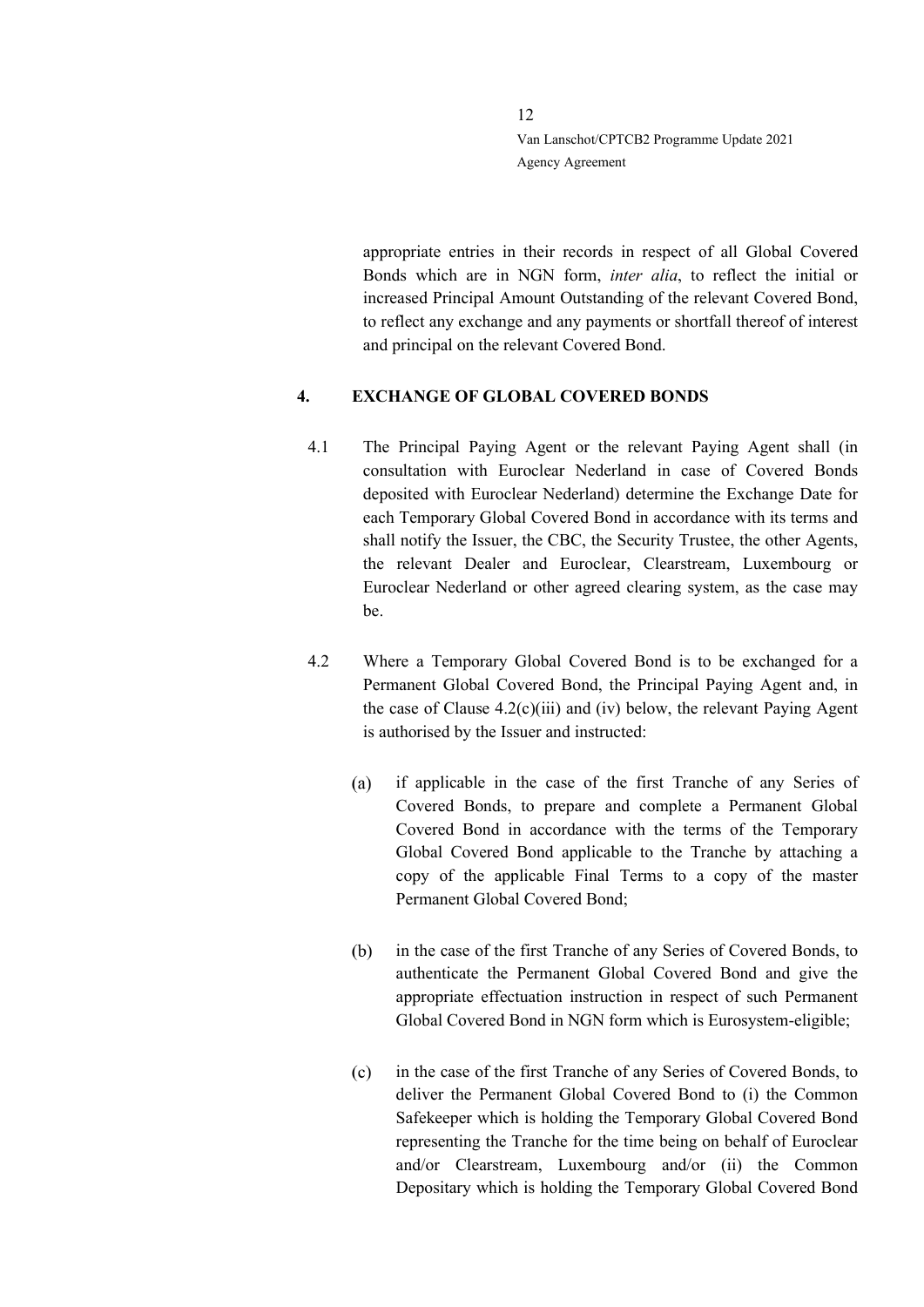representing the Tranche for the time being on behalf of Euroclear and/or Clearstream, Luxembourg and/or (iii) Euroclear Nederland and/or (iv) (a depositary for) any other agreed clearing system, either in exchange for the Temporary Global Covered Bond or, in the case of a partial exchange, on entering details of the partial exchange of the Temporary Global Covered Bond in the relevant spaces in both the Temporary Global Covered Bond and the Permanent Global Covered Bond; and

- in any other case, (i) to attach a copy of the applicable Final Terms  $(d)$ to the Permanent Global Covered Bond applicable to the relevant Series and to enter details of any exchange in whole or part, or (ii) in case of NGN Notes to deliver a copy of the applicable Final Terms to the specified Common Safekeeper for attachment to the Permanent Global Covered Bond applicable to the relevant Series.
- 4.3 The Principal Paying Agent shall cancel or procure the cancellation of each Temporary Global Covered Bond against surrender of which full exchange has been made for a Permanent Global Covered Bond, or, in the case of Global Covered Bond in NGN form, instruct the Common Safekeeper to destroy such Temporary Global Covered Bond.
- 4.4 Upon any exchange of all or a part of an interest in a Temporary Global Covered Bond for an interest in a Permanent Global Covered Bond or upon any exchange of all or a part of an interest in a Global Covered Bond for Definitive Covered Bonds, the Principal Paying Agent shall (i) procure that the relevant Global Covered Bond if it is not in NGN form, shall be endorsed by or on behalf of the Principal Paying Agent to reflect the reduction of its nominal amount by the aggregate nominal amount so exchanged and, where applicable, the Permanent Global Covered Bond shall be endorsed by or on behalf of the Principal Paying Agent to reflect the increase in its nominal amount as a result of any exchange for an interest in the Temporary Global Covered Bond, or (ii) in case of Global Covered Bonds in NGN form, instruct Euroclear and Clearstream, Luxembourg to make appropriate entries in their records to reflect such exchange. Until exchanged in full, the holder of an interest in any Permanent Global Covered Bond shall in all respects be entitled to the same benefits under this Agreement as the holder of Definitive Covered Bonds and Coupons authenticated or effectuated and delivered under this Agreement, subject as set out in the Conditions. The Principal Paying Agent is authorised on behalf of the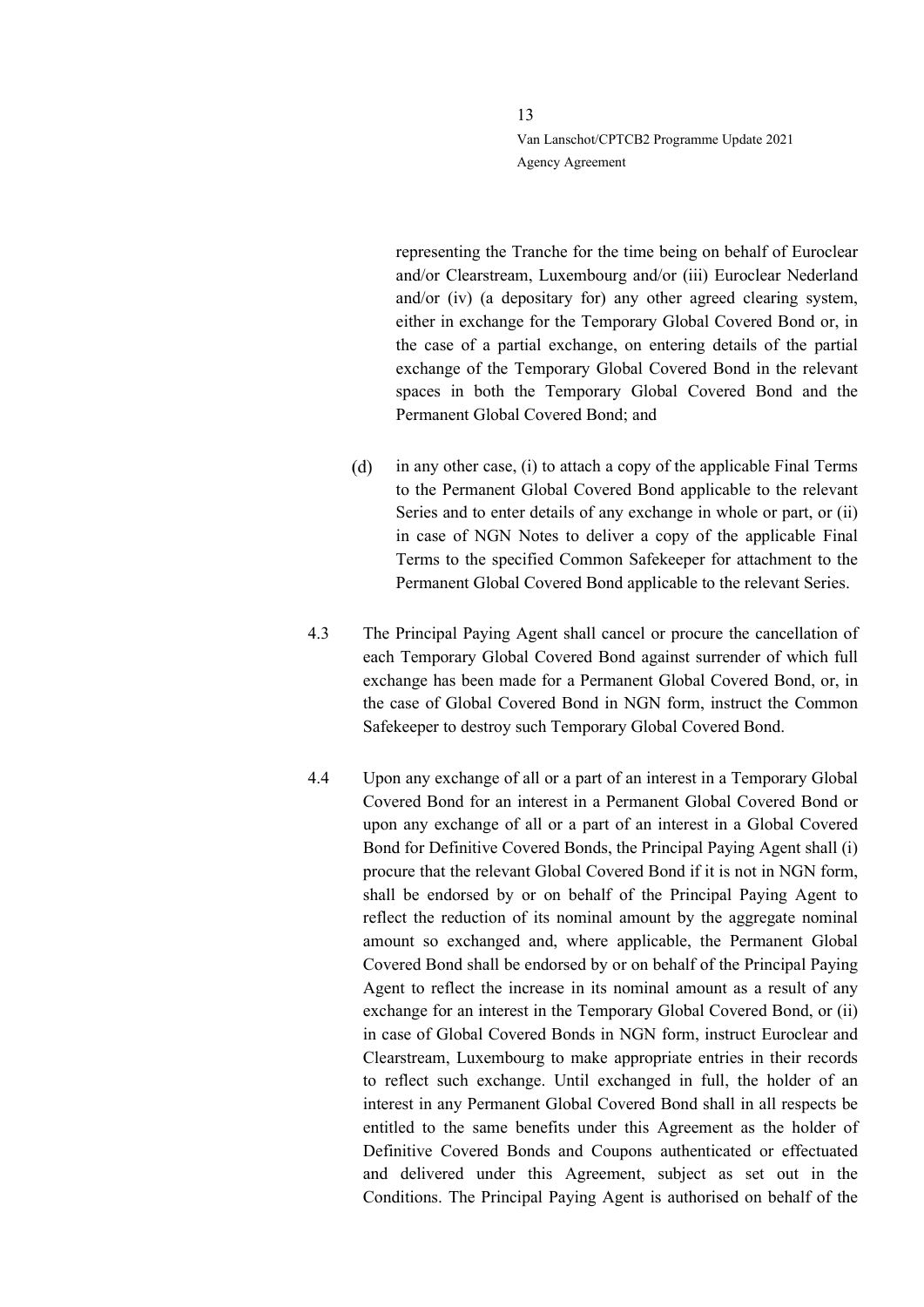Issuer and instructed (a) in case of a Global Covered Bond not in NGN form, to endorse or to arrange for the endorsement of the relevant Global Covered Bond to reflect the reduction in the nominal amount represented by it by the amount so exchanged and, if appropriate, to endorse the Permanent Global Covered Bond to reflect any increase in the nominal amount represented by it and, in either case, to sign in the relevant space on the relevant Global Covered Bond recording the exchange and reduction or increase, (ii) in case of Global Covered Bonds in NGN form, instruct Euroclear and Clearstream, Luxembourg to make appropriate entries in their records to reflect such exchange and (c) in the case of a total exchange, to cancel or arrange for the cancellation of the relevant Global Covered Bond.

- 4.5 The Principal Paying Agent shall notify the Issuer as soon as reasonably practicable after it receives a request for the issue of Definitive Covered Bonds in accordance with the provisions of a Global Covered Bond and the aggregate principal amount of the Global Covered Bond to be exchanged.
- 4.6 The Issuer undertakes to deliver to the Principal Paying Agent sufficient numbers of executed Definitive Covered Bonds with, if applicable, Coupons and Talons attached, to enable the Principal Paying Agent to comply with its obligations under this Agreement.

#### <span id="page-13-0"></span>**5. REGISTERED COVERED BONDS**

- 5.1 The Registrar shall maintain the Register which shall show the aggregate amount of Registered Covered Bonds registered in the name of each Registered Covered Bond holder (at the date of issue and resulting from any and all subsequent transfers and changes of registered ownership in respect thereof, as the case may be) and the names and addresses of the Registered Covered Bond holders and shall reflect any subsequent conversions, redemptions and cancellations (if any).
- 5.2 The Issuer, the CBC and the Registrar may from time to time receive notifications in writing of transfers of Registered Covered Bonds in accordance with the Trust Deed. The Registrar will effect the necessary entries in the Register. Transfers of Registered Covered Bonds will be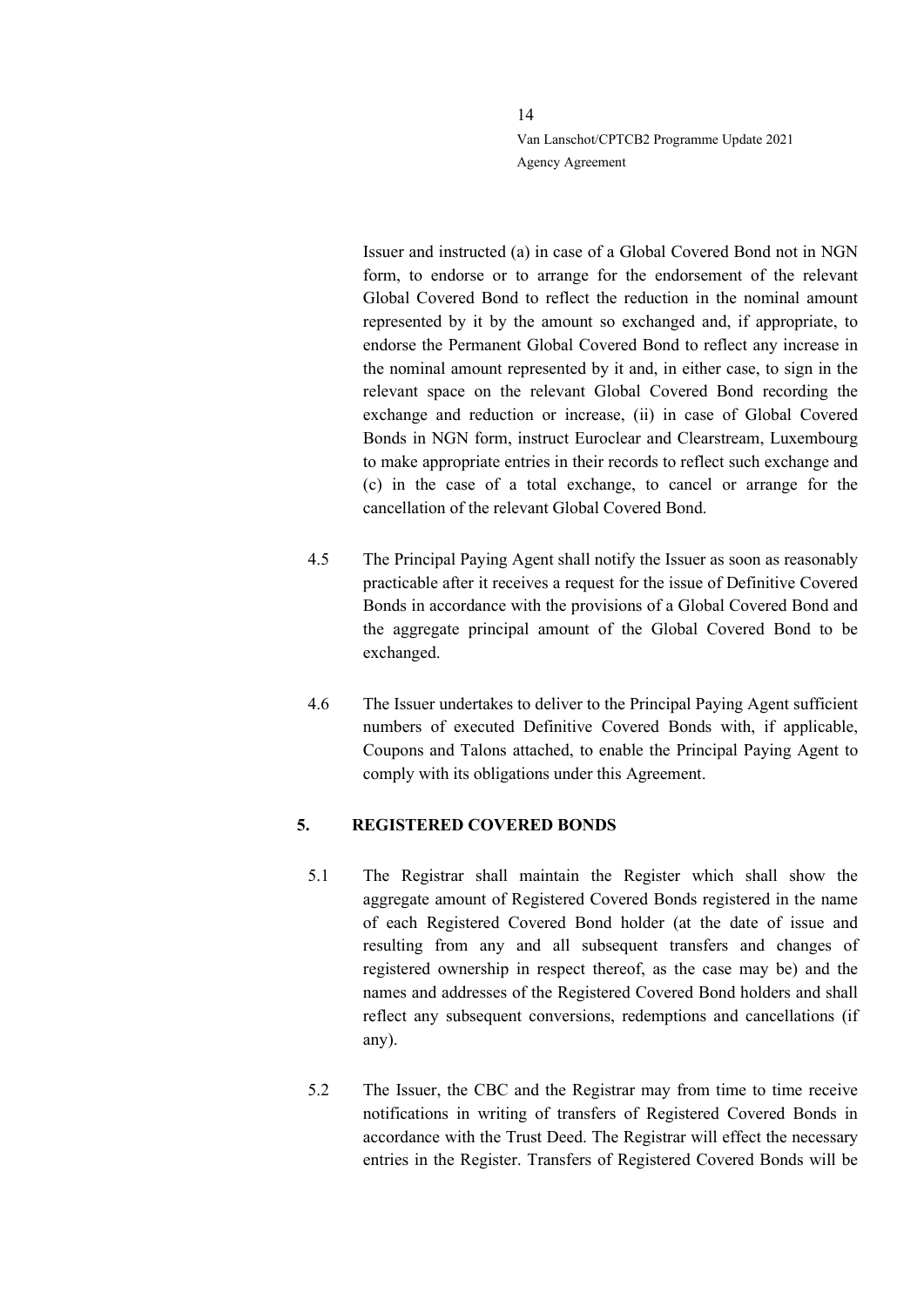made in accordance with applicable law, the Conditions and the Trust Deed.

- 5.3 Payments of principal, interest (if any) and any other amounts in respect of Registered Covered Bonds will be made to the person shown on the Register as being entitled to the relevant amount of principal or interest or other amount at the opening of business on the second Business Day falling prior to the due date of such payments. If any Registered Covered Bond holder transfers any Registered Covered Bonds in accordance with Condition 20(c) and the Trust Deed and such transfer is notified to the Issuer and the CBC and the Registrar prior to the close of business on the third (3) Business Day before the due date for payment (the "**Record Date**"), the Issuer, the CBC and the Security Trustee will in respect of the Registered Covered Bond so transferred, be discharged from their respective payment obligations only by payment to or to the order of the transferee. If the notification of transfer of the relevant Registered Covered Bond is made after the close of business on the Record Date, (i) the risk that the transfer is not timely recorded in the Register is borne by the transferee and (ii) the Issuer, the CBC, the Security Trustee, the Registrar and the relevant Paying Agent shall not be liable as a result of any payment being made to the person shown in the Register in accordance with this Clause.
- 5.4 The Registrar shall as soon as reasonable possible provide the Issuer, the CBC, the Principal Paying Agent and the Security Trustee at their request with a copy of, or extracts from, the Register.

# <span id="page-14-0"></span>**6. DETERMINATION OF END OF DISTRIBUTION COMPLIANCE PERIOD**

- 6.1 In the case of a Tranche in respect of which there is only one Dealer, the Principal Paying Agent will determine the end of the Distribution Compliance Period in respect of the Tranche as being the fortieth  $(40<sup>th</sup>)$ day following the date determined and certified by the relevant Dealer to the Principal Paying Agent as being the date on which distribution of the Covered Bonds of that Tranche was completed.
- 6.2 In the case of a Tranche in respect of which there is more than one Dealer but which is not issued on a syndicated basis, the Principal Paying Agent will determine the end of the Distribution Compliance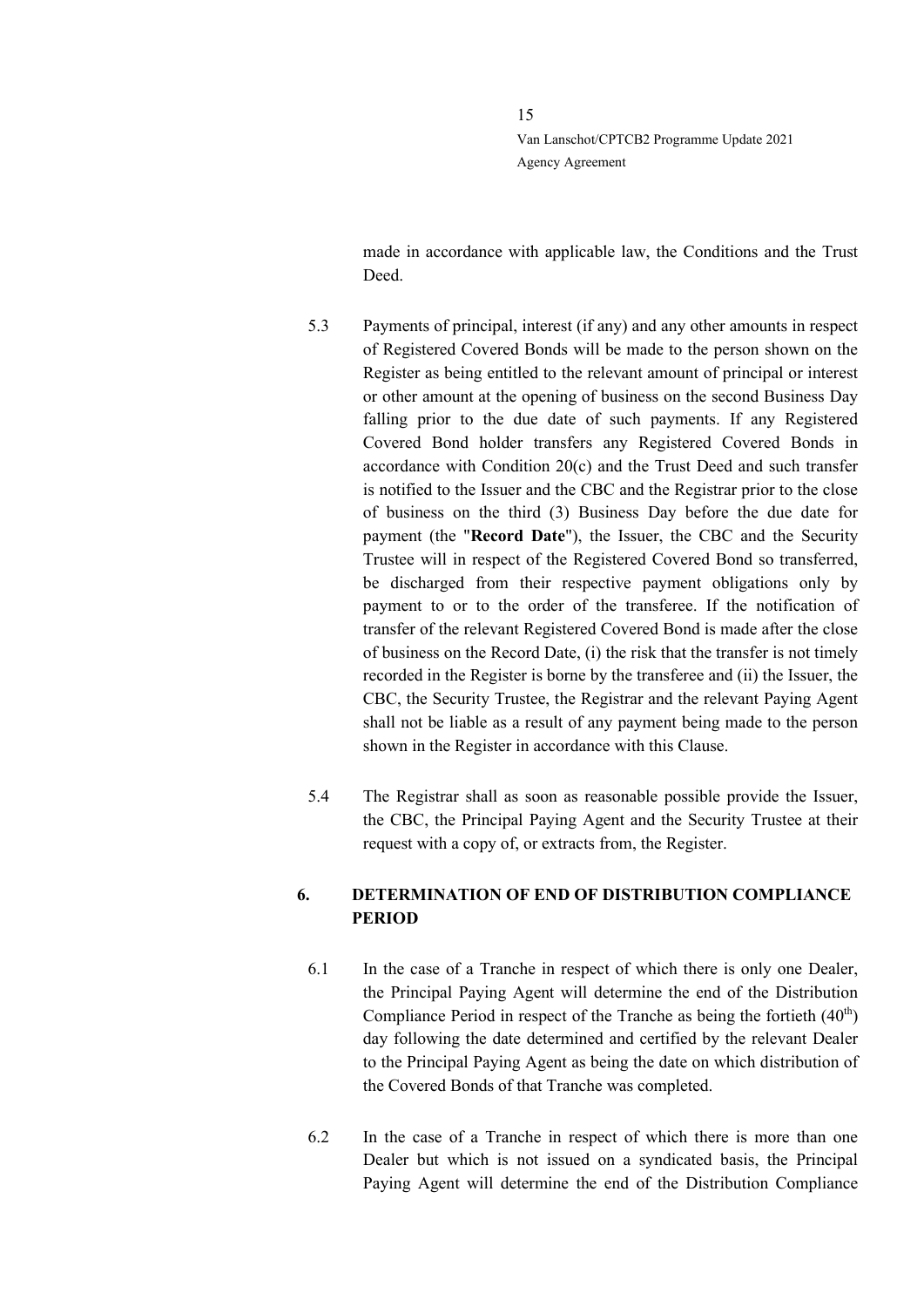Period in respect of the Tranche as being the fortieth  $(40<sup>th</sup>)$  day following the last of the dates determined and certified by each of the relevant Dealers to the Principal Paying Agent as being the respective dates on which distribution of the Covered Bonds of that Tranche purchased by each Dealer was completed.

- 6.3 In the case of a Tranche issued on a syndicated basis, the Principal Paying Agent will determine the end of the Distribution Compliance Period in respect of the Tranche as being the fortieth  $(40<sup>th</sup>)$  day following the date determined and certified by the Lead Manager to the Principal Paying Agent as being the date on which distribution of the Covered Bonds of that Tranche was completed.
- 6.4 As soon as reasonably practicable after it determines the end of the Distribution Compliance Period in respect of any Tranche, the Principal Paying Agent shall notify the determination to the Issuer, the CBC, the Security Trustee, Euroclear (if applicable), Clearstream, Luxembourg (if applicable), Euroclear Nederland (if applicable), any other agreed clearing system (if applicable) and the relevant Dealer(s) or Lead Manager (as applicable).

# <span id="page-15-0"></span>**7. TERMS OF ISSUE**

- 7.1 The Principal Paying Agent shall cause all Bearer Covered Bonds and the Registrar shall cause all Registered Covered Bonds Deeds delivered to and held by it under this Agreement to be maintained in safe keeping and shall ensure that Covered Bonds are issued only in accordance with the provisions of this Agreement, the Conditions and, where applicable, the relevant Global Covered Bonds and the Registered Covered Bonds Deeds.
- 7.2 In respect of Clause [3](#page-8-0) above the Principal Paying Agent and the Registrar are entitled to treat a telephone, facsimile or e-mail communication from a person purporting to be (and whom the Principal Paying Agent or the Registrar believes in good faith to be) the authorised representative of the Issuer and the CBC named in any list duly provided for the purpose by the Issuer or the CBC to the Principal Paying Agent or the Registrar as sufficient instructions and authority of the Issuer and the CBC for the Principal Paying Agent or the Registrar to act in accordance with Clause [3](#page-8-0) above.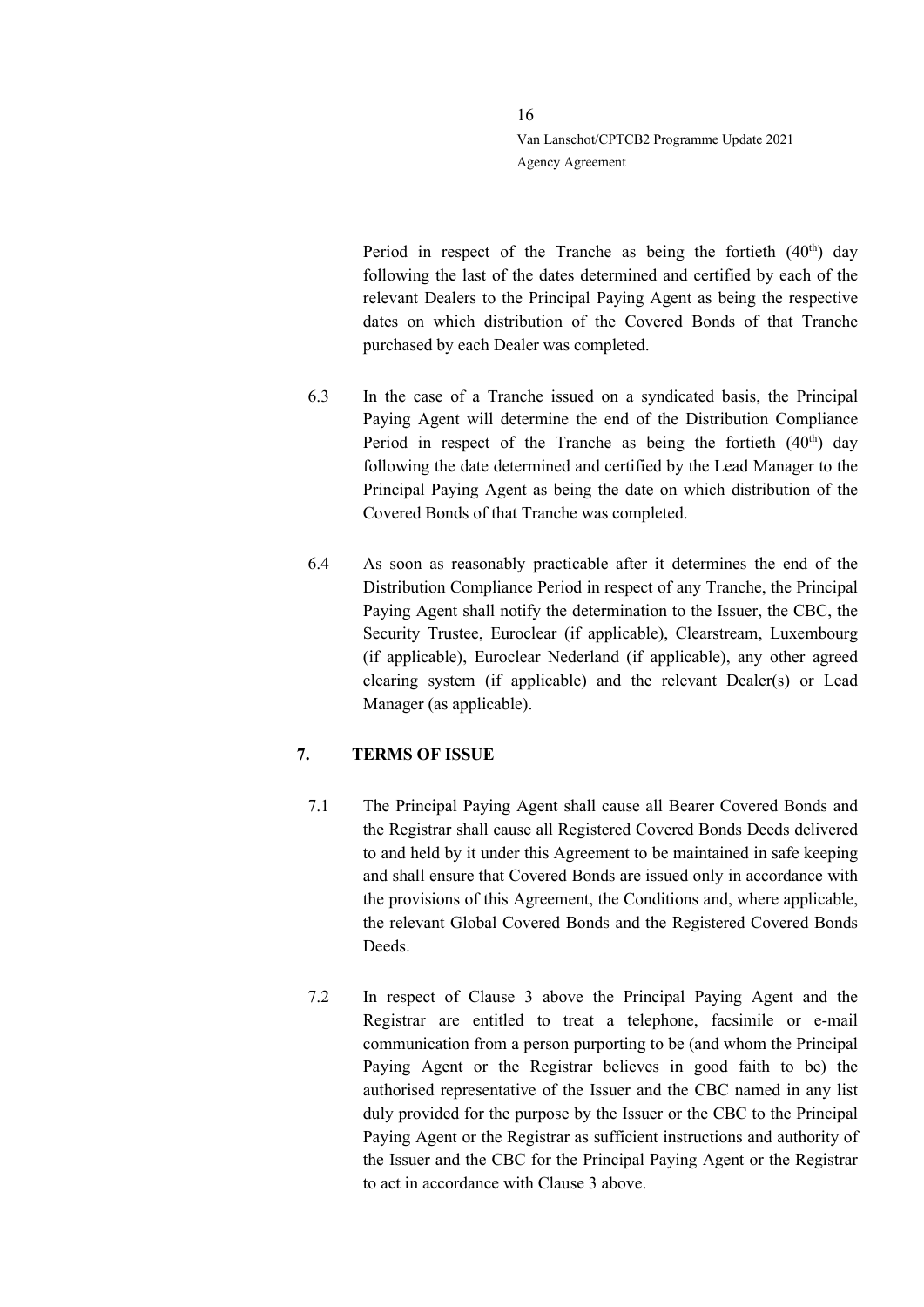- 7.3 In the event that a person who has signed a master Global Covered Bond held by the Principal Paying Agent on behalf of the Issuer and the CBC ceases to be authorised as described in Clause [20.8](#page-45-1) below, the Principal Paying Agent shall (unless the Issuer or the CBC gives notice to the Principal Paying Agent that Global Covered Bonds signed by that person do not constitute valid and binding obligations of the Issuer or the CBC or otherwise until replacements have been provided to the Principal Paying Agent) continue to have authority to issue Global Covered Bonds signed by that person, and each of the Issuer and the CBC warrant to the Principal Paying Agent that those Global Covered Bonds shall be valid and binding obligations of the Issuer and the CBC. Promptly upon any person ceasing to be authorised, the Issuer and the CBC shall provide the Principal Paying Agent with replacement master Temporary Global Covered Bonds and Permanent Global Covered Bonds and the Principal Paying Agent shall, upon receipt of such replacements, cancel and destroy the master Global Covered Bonds held by it which are signed by that person and shall provide the Issuer and the CBC upon request with a certificate of destruction, specifying the Global Covered Bonds so cancelled and destroyed.
- 7.4 The Principal Paying Agent shall provide Euroclear and/or Clearstream, Luxembourg and/or the relevant Paying Agent appointed in accordance with Clause [2.5](#page-7-1) above shall provide Euroclear Nederland or any other agreed clearing system with the notifications, instructions or information to be given by it to Euroclear and/or Clearstream, Luxembourg and/or Euroclear Nederland and/or such other agreed clearing system, as the case may be.
- 7.5 If the Principal Paying Agent pays an amount (the "**Advance**") to the Issuer on the basis that a payment (the "**Payment**") has been or will be received from a Dealer and if the Payment is not received by the Principal Paying Agent on the date the Principal Paying Agent pays the Issuer, the Issuer shall repay to the Principal Paying Agent the Advance and shall pay interest on the Advance (or the unreimbursed portion thereof) from (and including) the date the Advance is made to (but excluding) the earlier of repayment of the Advance or receipt by the Principal Paying Agent of the Payment at a rate quoted at that time by the Principal Paying Agent as its cost of funding the Advance provided that evidence of the basis of such rate is given to the Issuer. For the avoidance of doubt, the Principal Paying Agent shall not be obliged to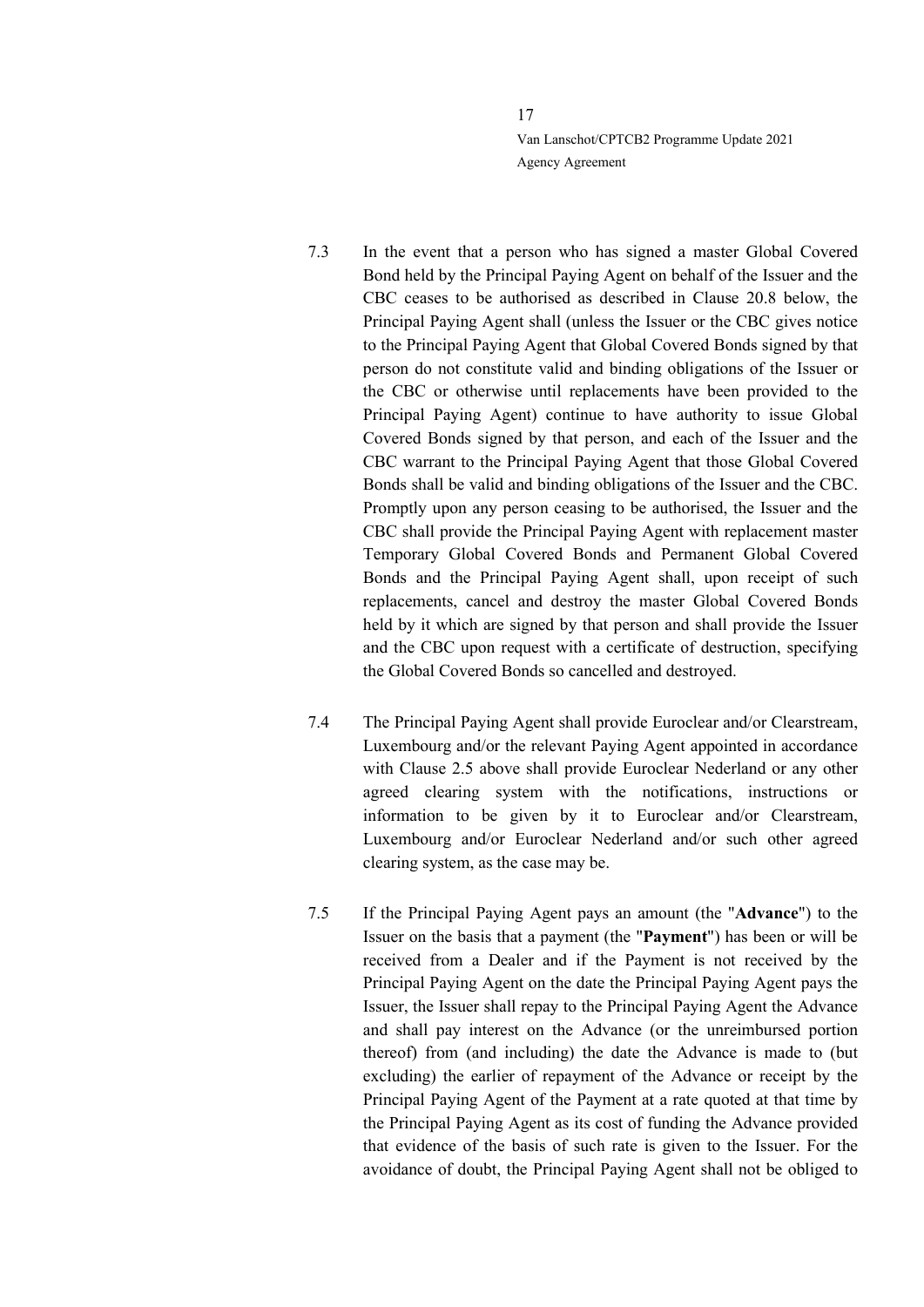pay any amount to the Issuer if it has not received satisfactory confirmation that it is to receive the amount from a Dealer.

7.6 Except in the case of issues where the Principal Paying Agent or the relevant Paying Agent (as the case may be) does not act as receiving bank for the Issuer in respect of the purchase price of the Covered Bonds being issued, if on the Issue Date a Dealer does not pay the full purchase price due from it in respect of any interest in a Global Covered Bond (the "**Defaulted Covered Bond**") and, as a result, the Defaulted Covered Bond remains in the Principal Paying Agent's distribution account with Euroclear and/or Clearstream, Luxembourg or the relevant appointed Paying Agent's distribution account with Euroclear Nederland or any other agreed clearing system (if applicable), after the Issue Date, the Principal Paying Agent or the relevant Paying Agent will continue to hold the Defaulted Covered Bond to the order of the Issuer. The Principal Paying Agent or the relevant Paying Agent shall notify the Issuer as soon as reasonably possible of the failure of the Dealer to pay the full purchase price due from it in respect of any Defaulted Covered Bond and, subsequently, shall (a) notify the Issuer as soon as reasonably possible on receipt from the Dealer of the full purchase price in respect of any Defaulted Covered Bond and (b) pay to the Issuer the amount so received.

## <span id="page-17-0"></span>**8. PAYMENTS**

- <span id="page-17-1"></span>8.1 In order to provide for the payment of interest and for the payment of principal, the Issuer will, before 10.00 a.m. (Central European Time), on each date on which any payment in respect of any Covered Bond becomes due under the Conditions, transfer to an account specified by the relevant Paying Agent an amount in euro sufficient for the purposes of the payment in funds settled through such payment system as such Paying Agent and the Issuer may agree.
- 8.2 Any funds paid by or by arrangement with the Issuer to each Paying Agent pursuant to Clause [8.1](#page-17-1) above shall be held in the account referred to above for payment to the Covered Bondholders or Couponholders, as the case may be, and, accordingly, the Issuer shall not be entitled to the repayment of such funds, or any part thereof, until any Covered Bonds or matured Coupons become void under Condition 9. In that event, each Paying Agent shall upon request transfer such funds to an account of the Issuer with a bank in the Netherlands to be designated by the Issuer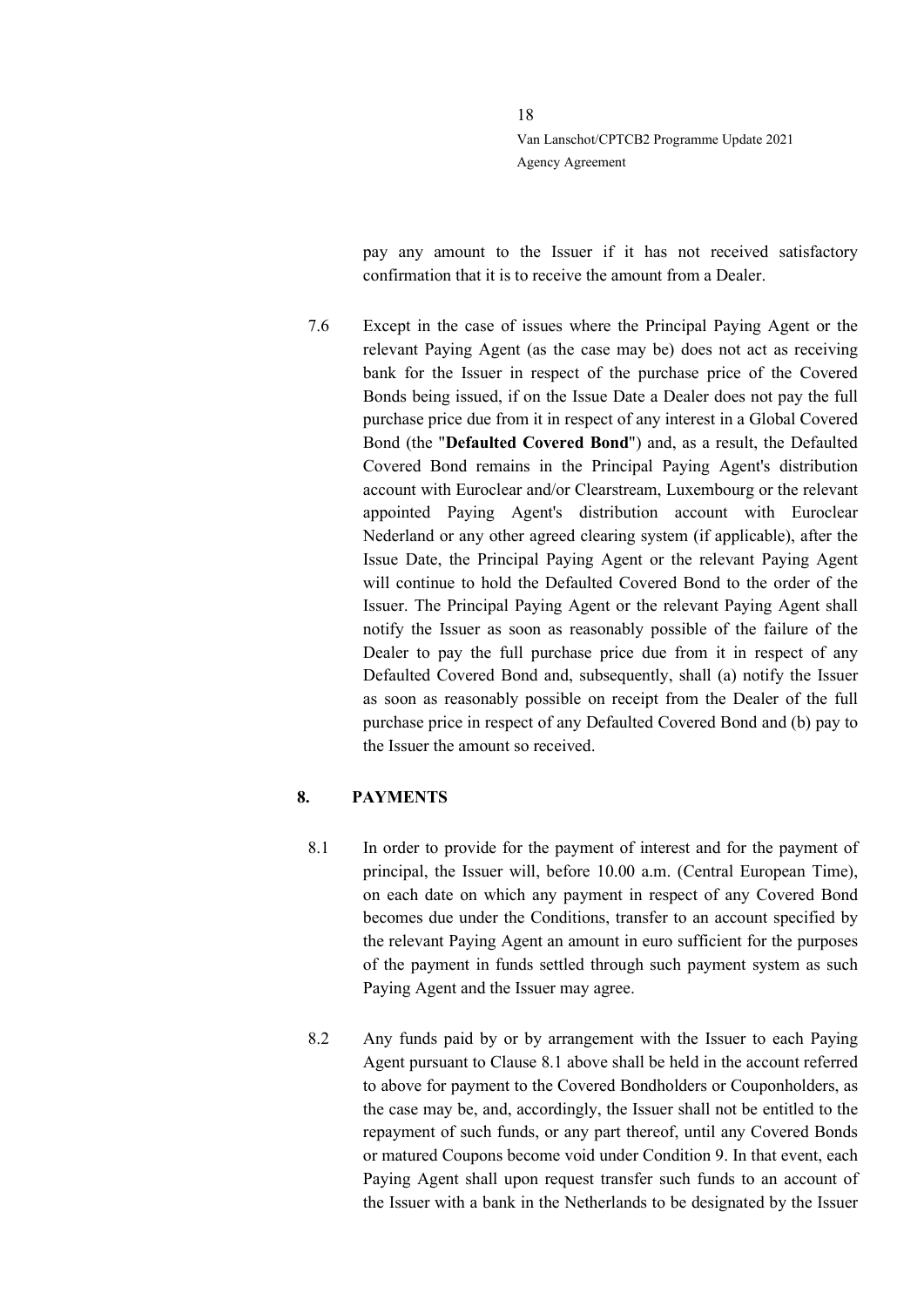up to an amount equivalent to the full amount which would otherwise have been payable on the relevant Covered Bonds or Coupons.

- <span id="page-18-3"></span>8.3 The Issuer will ensure that no later than 10.00 a.m. (Central European Time) on the second Business Day immediately preceding the date on which any payment is to be made to each Paying Agent under Clause [8.1](#page-17-1) above, each Paying Agent shall receive an irrevocable payment confirmation by fax, e-mail or cable from the paying bank of the Issuer.
- <span id="page-18-0"></span>8.4 Each Paying Agent will notify the Issuer, the Security Trustee, the Administrator, the other Paying Agent(s) and the CBC as soon as reasonably practicable:
	- $(a)$ if it has not received from the Issuer on the relevant date set out in Clause [8.1](#page-17-1) above unconditionally the full amount in euro, in immediately available funds; and
	- (b) if it receives unconditionally the full amount of any sum payable in respect of the Covered Bonds or Coupons after that date and time.

<span id="page-18-1"></span>Each Paying Agent shall, at the expense of the Issuer, as soon as reasonably practicable on receiving any amount as described in subparagraph [8.4](#page-18-0)[\(b\)](#page-18-1) cause notice of that receipt to be published under Condition 14 and Condition 20 (if applicable).

- 8.5 Each Paying Agent shall ensure that payments of both principal and interest in respect of a Temporary Global Covered Bond will only be made if certification of non-U.S. beneficial ownership as required by U.S. Treasury regulations has been received from Euroclear and/or Clearstream, Luxembourg and/or Euroclear Nederland and/or such other clearing system as may be agreed upon, in accordance with the terms of the Temporary Global Covered Bond.
- <span id="page-18-2"></span>8.6 Unless it has received notice under Clause [8.4](#page-18-0) above, each Paying Agent shall pay or cause to be paid all amounts due in respect of the Covered Bonds on behalf of the Issuer and the CBC in the manner provided in the Conditions. If any payment provided for in Clause [8.1](#page-17-1) above is made late but otherwise in accordance with the provisions of this Agreement, the relevant Paying Agent shall nevertheless make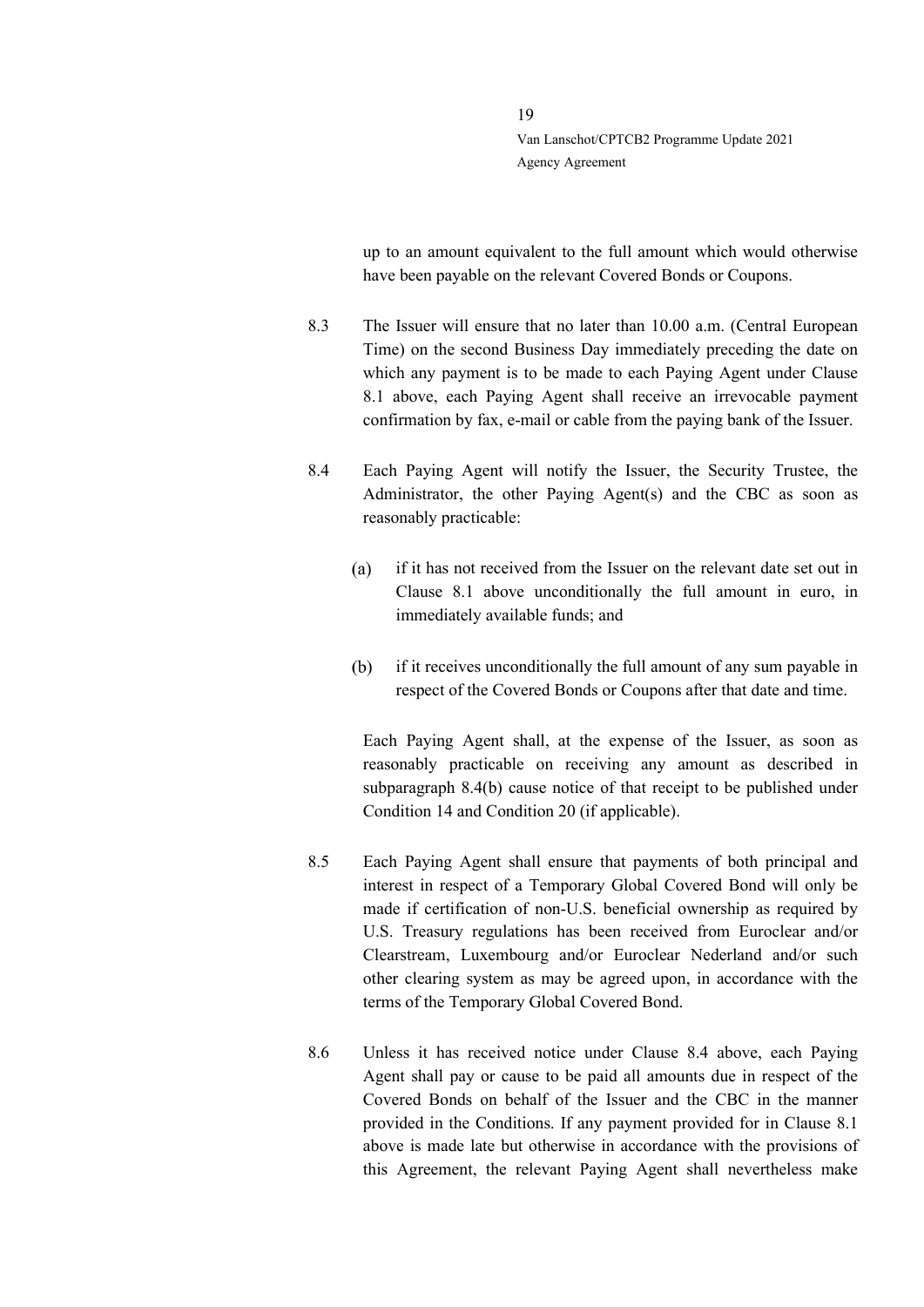payments in respect of the Covered Bonds as stated above following receipt by it of such payment.

- <span id="page-19-0"></span>8.7 If for any reason the amounts to be received by a Paying Agent pursuant to Clause [8.1](#page-17-1) above will be, or the amounts actually received by it are, insufficient or not freely disposable to satisfy all claims for the payable amount in respect of the Covered Bonds and Coupons then due and payable, no Paying Agent shall be obliged to pay any such claims until it has received the full amount of the moneys then due and payable in respect of all the Covered Bonds and Coupons or such amount has been made available to it or its order.
- 8.8 Without prejudice to Clauses [8.6](#page-18-2) and [8.7](#page-19-0) above, if a Paying Agent pays any amounts to the holders of Covered Bonds or Coupons or to any other Paying Agent at a time when it has not received payment in full in respect of the relevant Covered Bonds in accordance with Clause [8.1](#page-17-1) above (the excess of the amounts so paid over the amounts so received being the "**Shortfall**"), the Issuer will, in addition to paying amounts due under Clause [8.1](#page-17-1) above, pay to that Paying Agent on demand interest (at a rate which represents that Paying Agent's cost of funding the Shortfall provided that a detailed explanation for the basis of such rate is given to the Issuer) on the Shortfall until the receipt in full by that Paying Agent of the Shortfall.
- 8.9 Each Paying Agent shall on demand reimburse each other Paying Agent for payments in respect of Covered Bonds properly made by each Paying Agent in accordance with this Agreement and the Conditions unless such Paying Agent has notified the relevant Paying Agent, prior to its opening of business on the due date of a payment in respect of the Covered Bonds, that such Paying Agent does not expect to receive sufficient funds to make payment of all amounts falling due in respect of the Covered Bonds.
- 8.10 Whilst any Covered Bonds are represented by Global Covered Bonds, all payments due in respect of the relevant Covered Bonds shall be made to, or to the order of, the holder of the Global Covered Bonds and subject to and in accordance with the provisions of the Global Covered Bonds. On the occasion of each payment, the Paying Agent to which: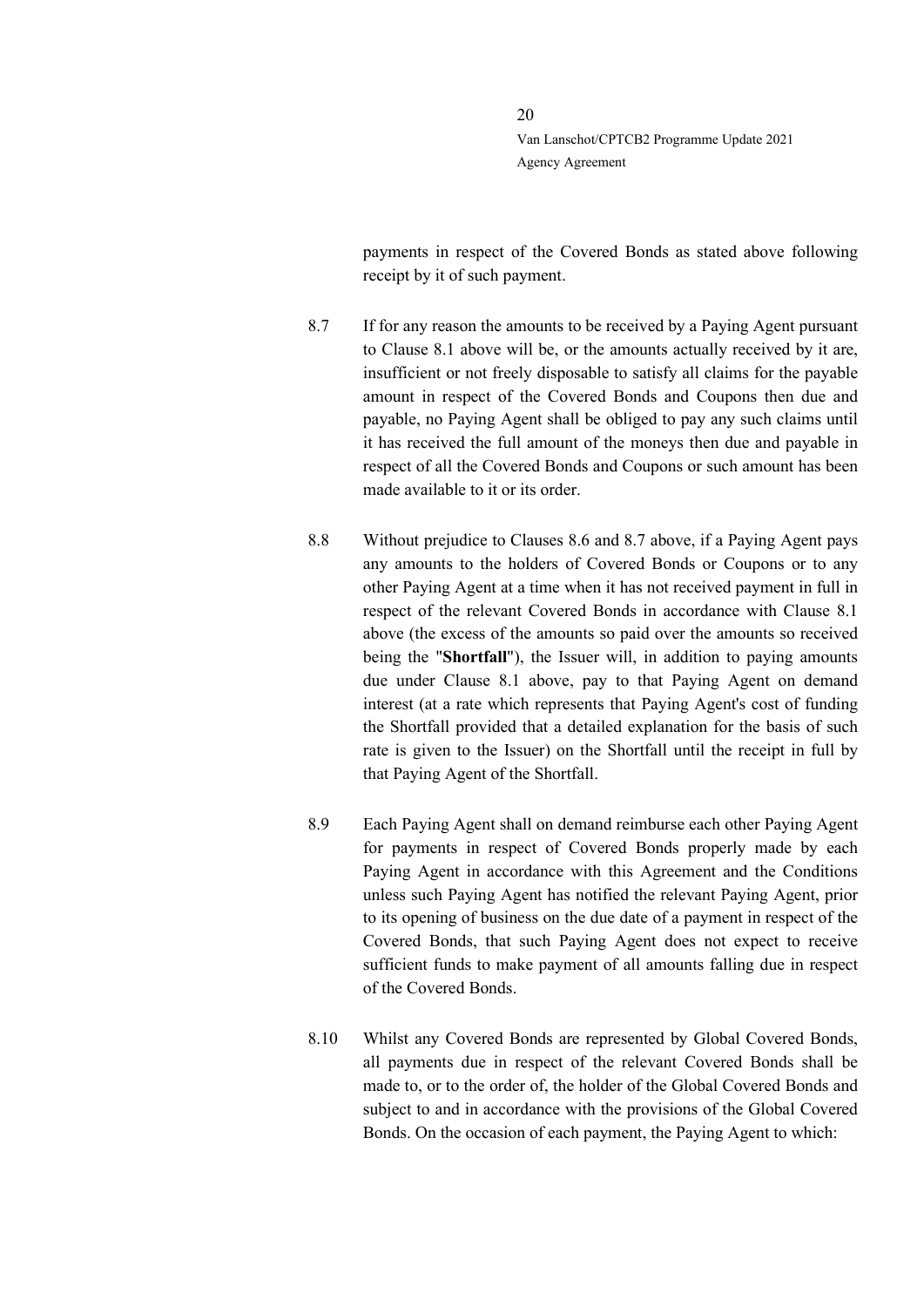- $(c)$ a Global Covered Bond other than in NGN form, was presented for the purpose of making the payment shall cause the appropriate Schedule to the relevant Global Covered Bond to be annotated so as to evidence the amounts and dates of the payments of principal and/or interest as applicable (or in such manner as set out in respect of the relevant Global Covered Bonds in respect of the relevant clearing system); or
- $(d)$ a Global Covered Bond in NGN form was presented, shall instruct Euroclear and Clearstream, Luxembourg to make appropriate entries in their respective records to reflect such payment.
- 8.11 If on presentation by a Covered Bondholder of a Covered Bond or Coupon the amount of principal or interest (as the case may be) then due for payment is not paid in full, the relevant Paying Agent shall (i) unless the Covered Bond is in NGN form, enface such Covered Bond or Coupon with a memorandum of the amount paid and the date of such payment, and (ii) if the Covered Bond is in NGN form, instruct Euroclear and Clearstream, Luxembourg to make appropriate entries in their records to reflect such shortfall in payment.
- 8.12 If, the Issuer or the CBC determines in its sole discretion that it will be required to withhold or deduct any amount in connection with Sections 1471 through 1474 of the U.S. Internal Revenue Code of 1986 ("**FATCA**") in connection with any payment due on any Covered Bonds, then the Issuer or the CBC will be entitled to re-direct or reorganise any such payment in any way that it sees fit in order that the payment may be made without withholding or deduction in connection with FATCA provided that any such re-direction or reorganisation of any payment is made through a recognised institution of international standing and such payment is otherwise made in accordance with this Agreement.
- 8.13 All payments due in respect of Registered Covered Bonds shall be made by the Registrar to, or to the order of, the holder of the relevant Registered Covered Bonds as shown in the Register as of the close of business on the Record Date. On the occasion of each payment the Registrar shall make appropriate entries with regard to such payments in the Register.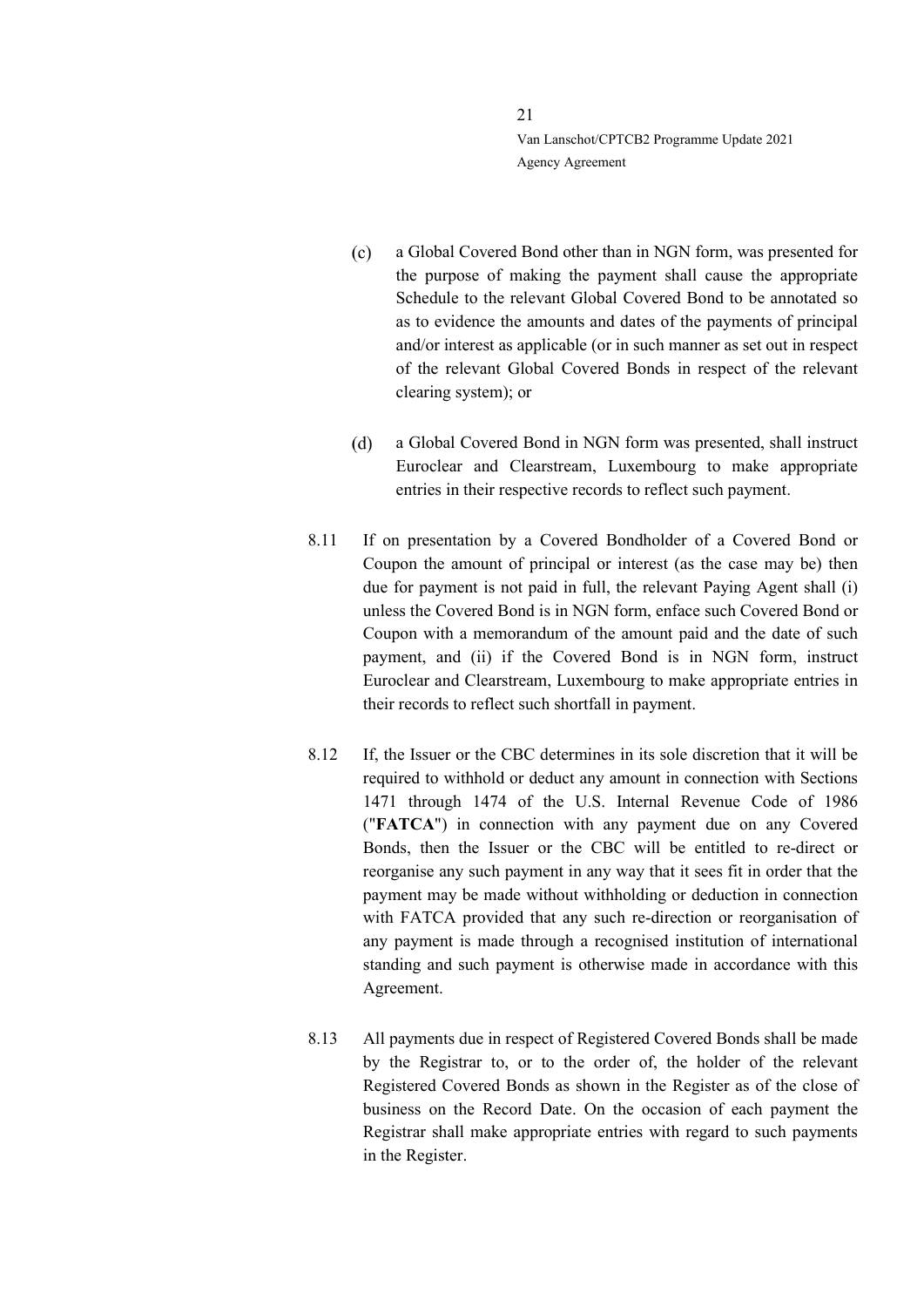- 8.14 Following the occurrence of an Issuer Event of Default and the service of an Issuer Acceleration Notice and a Notice to Pay to the CBC, this Claus[e 8](#page-17-0) shall be amended as follows:
	- Clause 8.1 above shall be deleted in its entirety and replaced with  $(e)$ the following:

"8.1 In order to provide for the payment of interest and for the payment of principal under the Guarantee, the CBC will or shall procure that the Administrator will, before 10.00 a.m. (Central European Time), on each date on which any payment in respect of any Guaranteed Amounts becomes Due for Payment on any Covered Bond under the Conditions, transfer to an account specified by the each Paying Agent an amount in euro sufficient for the purposes of the payment of such Guaranteed Amounts in funds settled through such payment system as each Paying Agent and the CBC may agree."; and

 $(f)$ Clause [8.3](#page-18-3) above shall be deleted in its entirety and replaced with the following:

["8.3](#page-18-3) The CBC will ensure that no later than 10.00 a.m. (Central European time) on the second Business Day immediately preceding the date on which any payment is to be made to each Paying Agent under Clause 8.1 above, each Paying Agent shall receive an irrevocable payment confirmation by fax or cable from the paying bank of the CBC or any other relevant party.".

# <span id="page-21-0"></span>**9. PAYING AGENTS OF THE SECURITY TRUSTEE**

- 9.1 At any time after an Issuer Event of Default and a CBC Event of Default have occurred which are continuing, the Principal Paying Agent, the Paying Agents and the Registrar shall be required upon receipt of a notice in writing from the Security Trustee:
	- (a) to act thereafter as Principal Paying Agent, Paying Agents and Registrar of the Security Trustee respectively, in relation to payments to be made by or on behalf of the Security Trustee under the provisions of the Trust Deed, *mutatis mutandis*, on the terms provided in this Agreement (save that the Security Trustee's liability under any provision hereof for the indemnification of the Principal Paying Agent, the Paying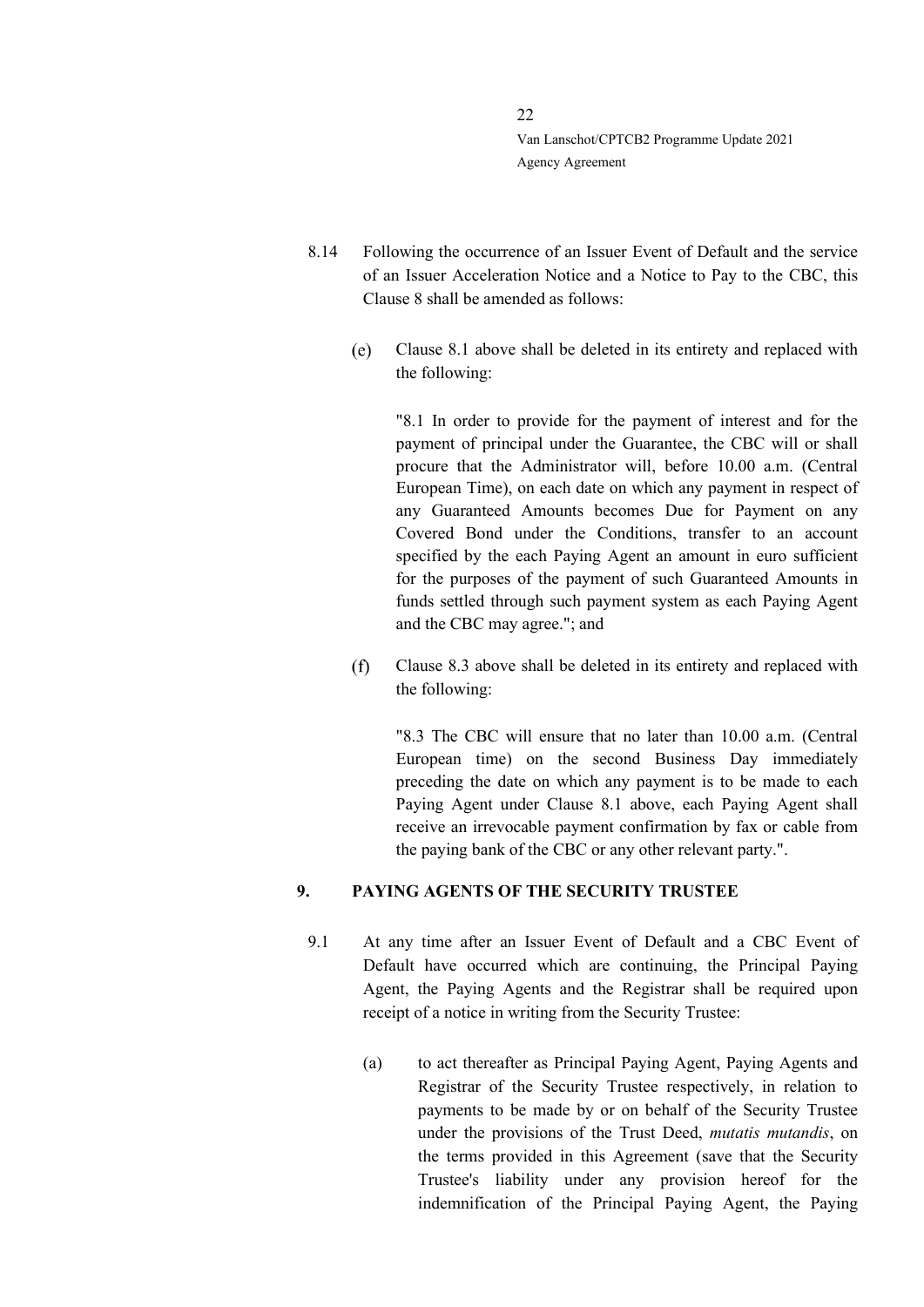Agents and the Registrar shall be limited to the amount for the time being received or recovered by the Security Trustee under the Security and the Parallel Debt Agreement subject to the Post CBC Acceleration Notice Priority of Payments) and therefore to hold all Covered Bonds and Coupons and all sums, documents and records held by it in respect of the Covered Bonds and the Coupons on behalf of the Security Trustee; or

- (b) to deliver all Covered Bonds and Coupons and all sums, documents and records held by it in respect of Covered Bonds and Coupons to the Security Trustee or as the Security Trustee shall direct in such notice, provided that such notice shall be deemed not to apply to any documents or records which the Principal Paying Agent, the Paying Agents and the Registrar are obliged not to release pursuant to any applicable law or regulation.
- 9.2 At any time after an Issuer Event of Default has occurred which is continuing, the Security Trustee may (as alternative to the option in Clause 9.1 (a) above) by notice in writing to the Issuer require the Issuer to make all subsequent payments in respect of the Covered Bonds and Coupons to or to the order of the Security Trustee and not to the Principal Paying Agent, with effect from the issue of any such notice to the Issuer.
- 9.3 At any time after a CBC Event of Default has occurred which is continuing, the Security Trustee may (as alternative to the option in Clause 9.1 (a) above) by notice in writing to the CBC require it to make all subsequent payments in respect of the Covered Bonds and Coupons to or to the order of the Security Trustee and not to the Principal Paying Agent, with effect from the issue of any such notice to the CBC.

# <span id="page-22-0"></span>**10. DETERMINATIONS AND NOTIFICATIONS IN RESPECT OF COVERED BONDS AND INTEREST DETERMINATIONS**

#### **Determinations and notifications**

<span id="page-22-1"></span>10.1 The Principal Paying Agent shall, unless otherwise specified in the applicable Final Terms, make all the determinations and calculations which it is required to make under the Conditions, all subject to and in accordance with the Conditions.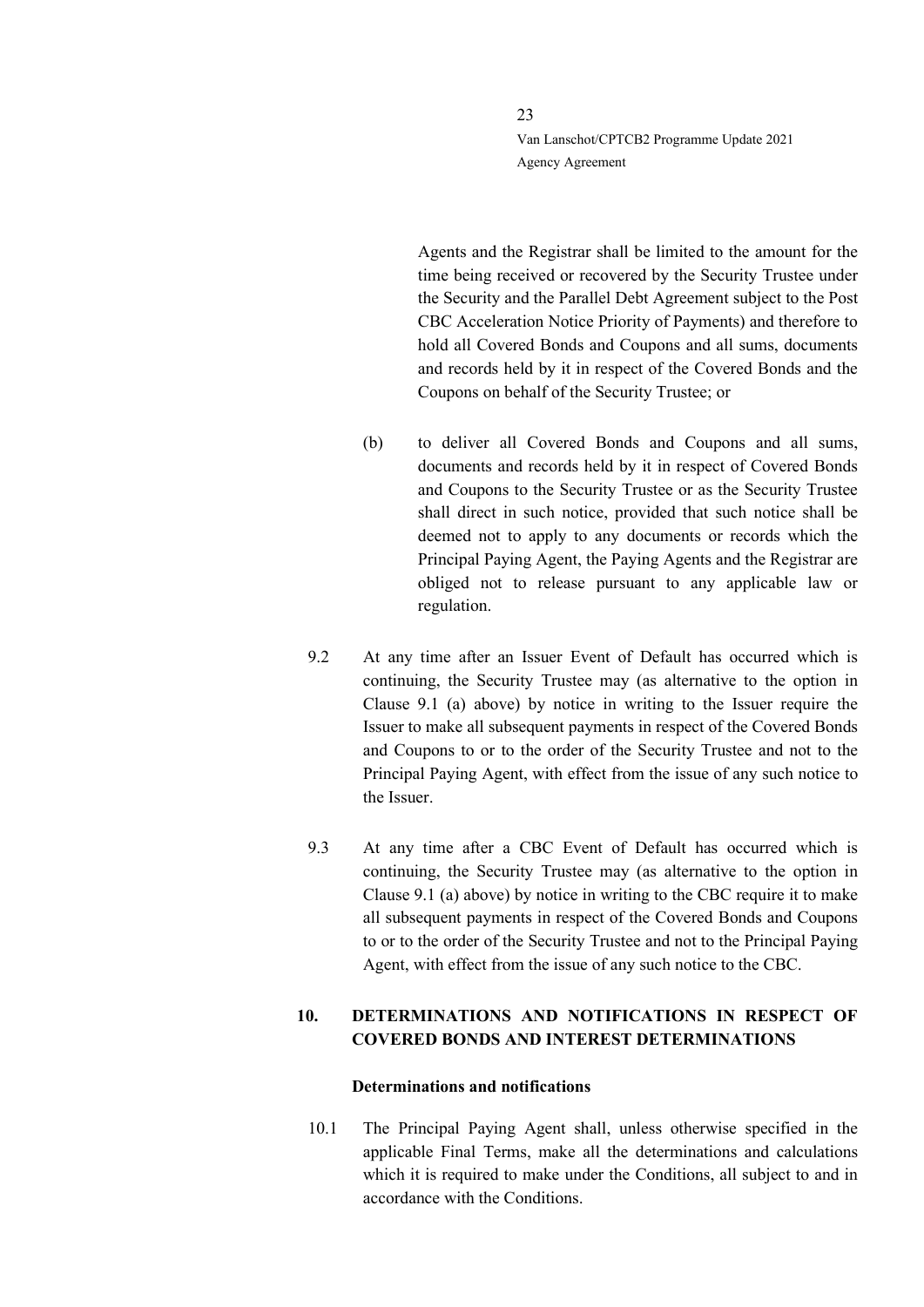- 10.2 The Principal Paying Agent shall not be responsible to the Issuer, the CBC or to any third party (except in the event of gross negligence (*grove nalatigheid*) or wilful default (*opzet*), as the case may be) as a result of the Principal Paying Agent having acted on any quotation given by the Reference Banks which subsequently may be found to be incorrect.
- 10.3 The Principal Paying Agent shall as soon as reasonably possible notify (and confirm in writing to) the Issuer, the CBC, the Security Trustee, the Registrar, the other Paying Agents and in respect of a Series of Covered Bonds listed on Euronext Amsterdam, that stock exchange (or in respect of Covered Bonds listed on a stock exchange other than Euronext Amsterdam, the relevant Paying Agent appointed in respect of such Covered Bonds shall notify such stock exchange) of each Rate of Interest, Interest Amount and Interest Payment Date and all other amounts, rates and dates which it is obliged to determine or calculate under the Conditions as soon as practicable after their determination and of any subsequent amendments to them under the Conditions.
- 10.4 The Principal Paying Agent shall use its reasonable efforts to cause (at the expense of the Issuer) each Rate of Interest, Interest Amount and Interest Payment Date and all other amounts, rates and dates which it is obliged to determine or calculate under the Conditions to be published as required in accordance with the Conditions as soon as possible after their determination or calculation.
- 10.5 If the Principal Paying Agent does not at any time for any reason determine and/or calculate and/or publish the Rate of Interest, Interest Amount and/or Interest Payment Date in respect of any Interest Period or any other amount, rate or date as provided in this Clause [10,](#page-22-0) it shall notify the Issuer, the CBC, the Security Trustee, the Registrar and the other Paying Agents of that fact. If, for any reason, either the Issuer or the Principal Paying Agent does not at any time calculate an amount as described in Clause [10.1](#page-22-1) above or the applicable calculation agency agreement, the Security Trustee shall determine the same in the manner set out in Condition  $4(a)(vi)$  and the Security Trustee shall as soon as reasonably practicable notify the Issuer and the relevant stock exchange of the same and such determination and/or calculation shall be deemed to be made by the Principal Paying Agent.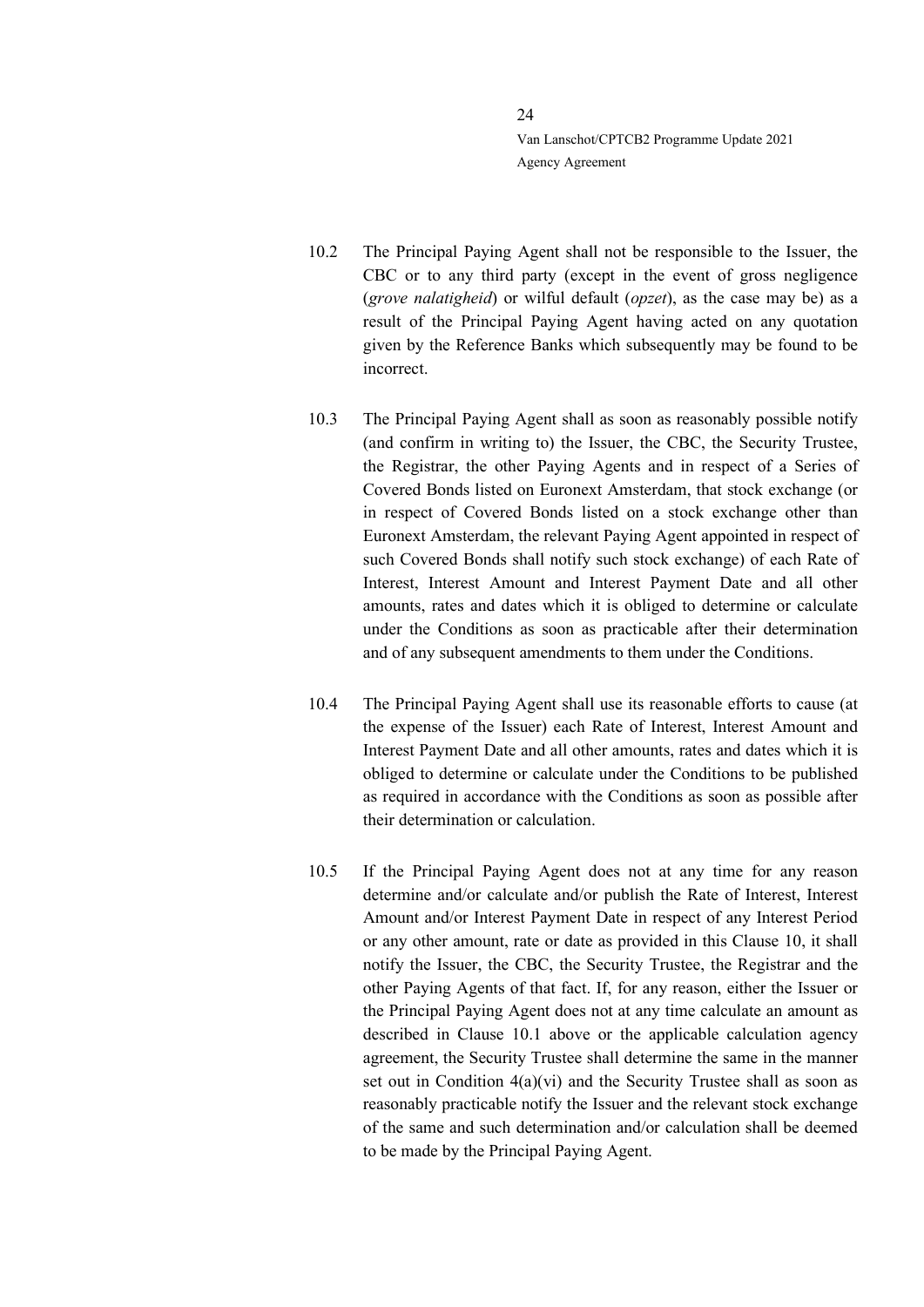10.6 Determinations with regard to Covered Bonds required to be made by a Calculation Agent specified in the applicable Final Terms shall be made in the manner so specified. Unless otherwise agreed between the Issuer and the relevant Dealer or the Lead Manager, as the case may be, or unless the Principal Paying Agent is the Calculation Agent (in which case the provisions of this Agreement shall apply), those determinations shall be made on the basis of a Calculation Agency Agreement substantially in the form of **Schedule 3**. Covered Bonds of any Series may specify additional duties and obligations of any Agent, the performance of which will be agreed between the Issuer and the relevant Agent prior to the relevant Issue Date.

#### **Interest determination**

- <span id="page-24-1"></span><span id="page-24-0"></span>10.7 Where Screen Rate Determination is specified in the applicable Final Terms as the manner in which the Rate of Interest is to be determined, the Rate of Interest for each Interest Period will, subject as provided below, be either:
	- $(g)$ the offered quotation; or
	- $(h)$ the arithmetic mean (rounded if necessary to the fifth decimal place, with 0.000005 being rounded upwards) of the offered quotations,

<span id="page-24-2"></span>(expressed as a percentage rate per annum), for the Reference Rate which appears or appear, as the case may be, on the Relevant Screen Page as at the relevant time on the relevant Interest Determination Date plus or minus (as indicated in the applicable Final Terms) the Margin (if any), all as determined by the Principal Paying Agent. If five or more offered quotations are available on the Relevant Screen Page, the highest (or, if there is more than one highest quotation, one only of those quotations) and the lowest (or, if there is more than one lowest quotation, one only of those quotations) shall be disregarded by the Principal Paying Agent for the purpose of determining the arithmetic mean (rounded as provided above) of the offered quotations.

<span id="page-24-3"></span>10.8 Subject to Clauses [10.11](#page-26-0) through [10.17](#page-30-0) (inclusive) below, if the Relevant Screen Page is not available or if, in the case of Clause [10.7](#page-24-0)[\(a\)](#page-24-1) above, no offered quotation appears or, in the case of Clause [10.7](#page-24-0)[\(b\)](#page-24-2) above, fewer than three offered quotations appear, in each case as at the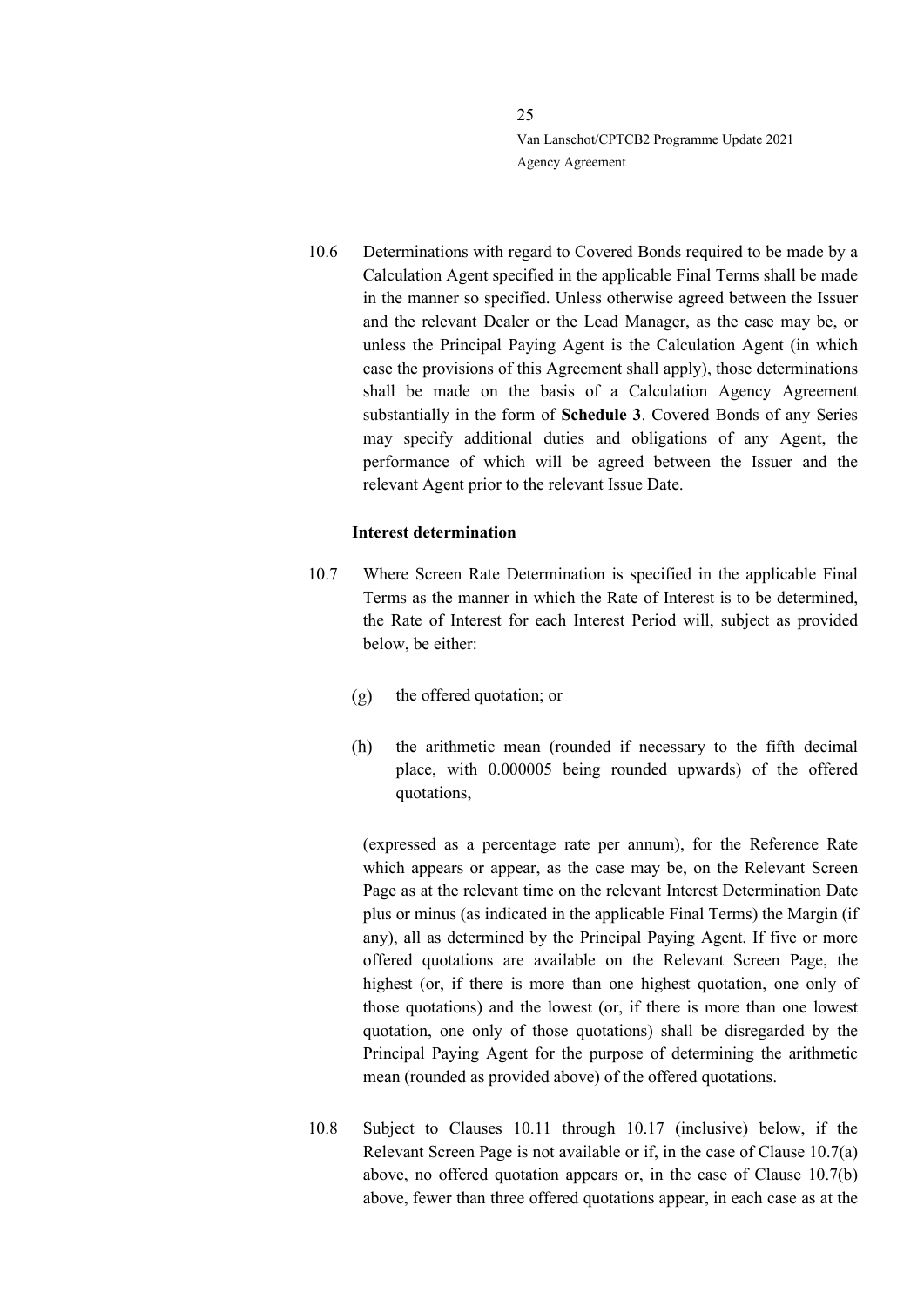relevant time, the Principal Paying Agent shall request each of the Reference Banks to provide the Principal Paying Agent with its offered quotation (expressed as a percentage rate per annum) for the Reference Rate at approximately the relevant time on the Interest Determination Date in question. If two or more of the Reference Banks provide the Principal Paying Agent with offered quotations, the Rate of Interest for the Interest Period shall be the arithmetic mean (rounded if necessary to the fifth decimal place with 0.000005 being rounded upwards) of the offered quotations plus or minus (as appropriate) the Margin (if any), all as determined by the Principal Paying Agent.

<span id="page-25-0"></span>10.9 Subject to Clauses [10.11](#page-26-0) through [10.17](#page-30-0) (inclusive) below, if on any Interest Determination Date fewer than two Reference Banks provide the Principal Paying Agent with an offered quotation as provided in the preceding paragraph, the Rate of Interest for the relevant Interest Period shall be the rate per annum which the Principal Paying Agent determines as being the arithmetic mean (rounded if necessary to the fifth decimal place, with 0.000005 being rounded upwards) of the rates, as communicated to (and at the request of) the Principal Paying Agent by two or more Reference Banks at which such rates were offered, at approximately the relevant time on the relevant Interest Determination Date, deposits in euro for a period equal to that which would have been used for the Reference Rate by leading banks in the Euro-zone interbank market plus or minus (as appropriate) the Margin (if any) or, if fewer than two of the Reference Banks provide the Principal Paying Agent with offered rates, the offered rate for deposits in euro for a period equal to that which would have been used for the Reference Rate, or the arithmetic mean (rounded as provided above) of the offered rates for deposits in euro for a period equal to that which would have been used for the Reference Rate, at which, at approximately the relevant time on the relevant Interest Determination Date, any one or more banks (which bank or banks is or are in the opinion of the Issuer suitable for the purpose) informs the Principal Paying Agent it is quoting to leading banks in the Euro-zone inter-bank market plus or minus (as appropriate) the Margin (if any), provided that, if the Rate of Interest cannot be determined in accordance with the foregoing provisions of this paragraph, the Rate of Interest shall be determined as at the last preceding Interest Determination Date (though substituting, where a different Margin is to be applied to the relevant Interest Period from that which applied to the last preceding Interest Period, the Margin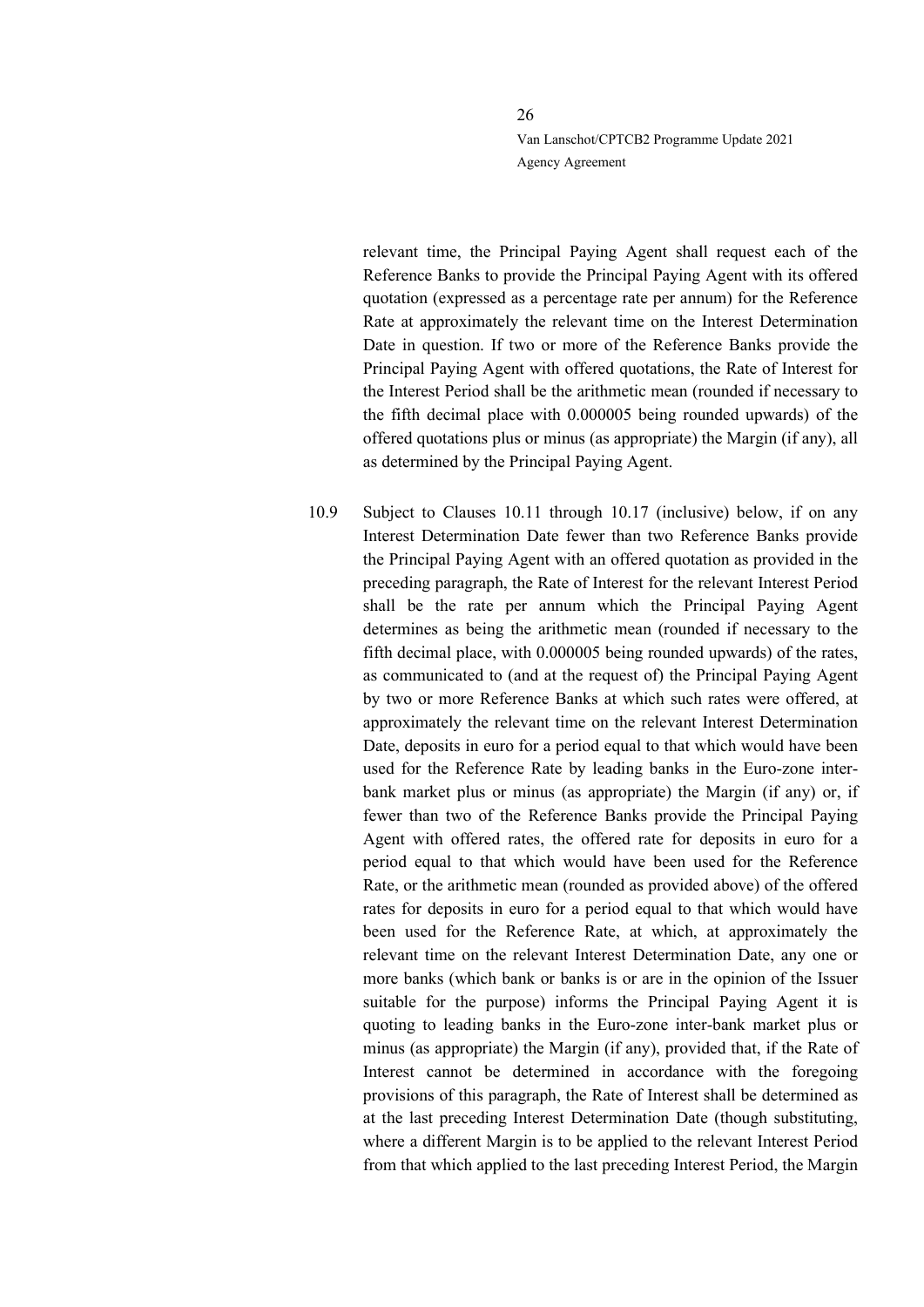relating to the relevant Interest Period in place of the Margin relating to that last preceding Interest Period).

10.10 If the Reference Rate from time to time in respect of Floating Rate Covered Bonds is specified in the applicable Final Terms as being other than EURIBOR, the Rate of Interest in respect of the Covered Bonds will be determined as provided in the applicable Final Terms.

#### **Benchmark discontinuation**

<span id="page-26-0"></span>10.11 If any Benchmark Event occurs in relation to an Original Reference Rate when any Rate of Interest (or any component part thereof) remains to be determined by reference to such Original Reference Rate, then the Issuer or, upon the service by the Security Trustee on the Issuer of an Issuer Acceleration Notice and on the CBC of a Notice to Pay, the CBC shall use its reasonable endeavours to appoint an Independent Adviser, as soon as reasonably practicable, with a view to the Independent Adviser determining a Successor Rate, or, if a Successor Rate is not available, an Alternative Rate (in accordance with Clause [10.12](#page-27-0) below) and, in either case, an Adjustment Spread, if any (in accordance with Clause [10.13](#page-27-1) below) and any Benchmark Amendments (in accordance with Clause [10.14](#page-27-2) below). If the Issuer or the CBC, as the case may be, is unable to appoint an Independent Adviser, or the Independent Adviser appointed by the Issuer or the CBC, as the case may be, fails to determine a Successor Rate or an Alternative Rate, the Issuer or the CBC, as the case may be, (acting in good faith and in a commercially reasonable manner) shall use reasonable endeavours to determine a Successor Rate, or, if a Successor Rate is not available, an Alternative Rate (in accordance with Clause 10.12 below) and, in either case, an Adjustment Spread, if any (in accordance with Clause 10.13 below), and any Benchmark Amendments (in accordance with Clause 10.14 below). Without prejudice to the definitions thereof, for the purposes of determining any Successor Rate, Alternative Rate, Adjustment Spread and/or Benchmark Amendments, as the case may be, the Issuer or the CBC, as the case may be, will take into account any relevant and applicable market precedents and customary market usage as well as any published guidance from relevant associations involved in the establishment of market standards and/or protocols in the international debt capital markets. An Independent Adviser appointed pursuant to this Clause [10.11](#page-26-0) shall act in good faith as an expert and (in the absence of wilful misconduct (*opzet*) or gross negligence (*grove nalatigheid*))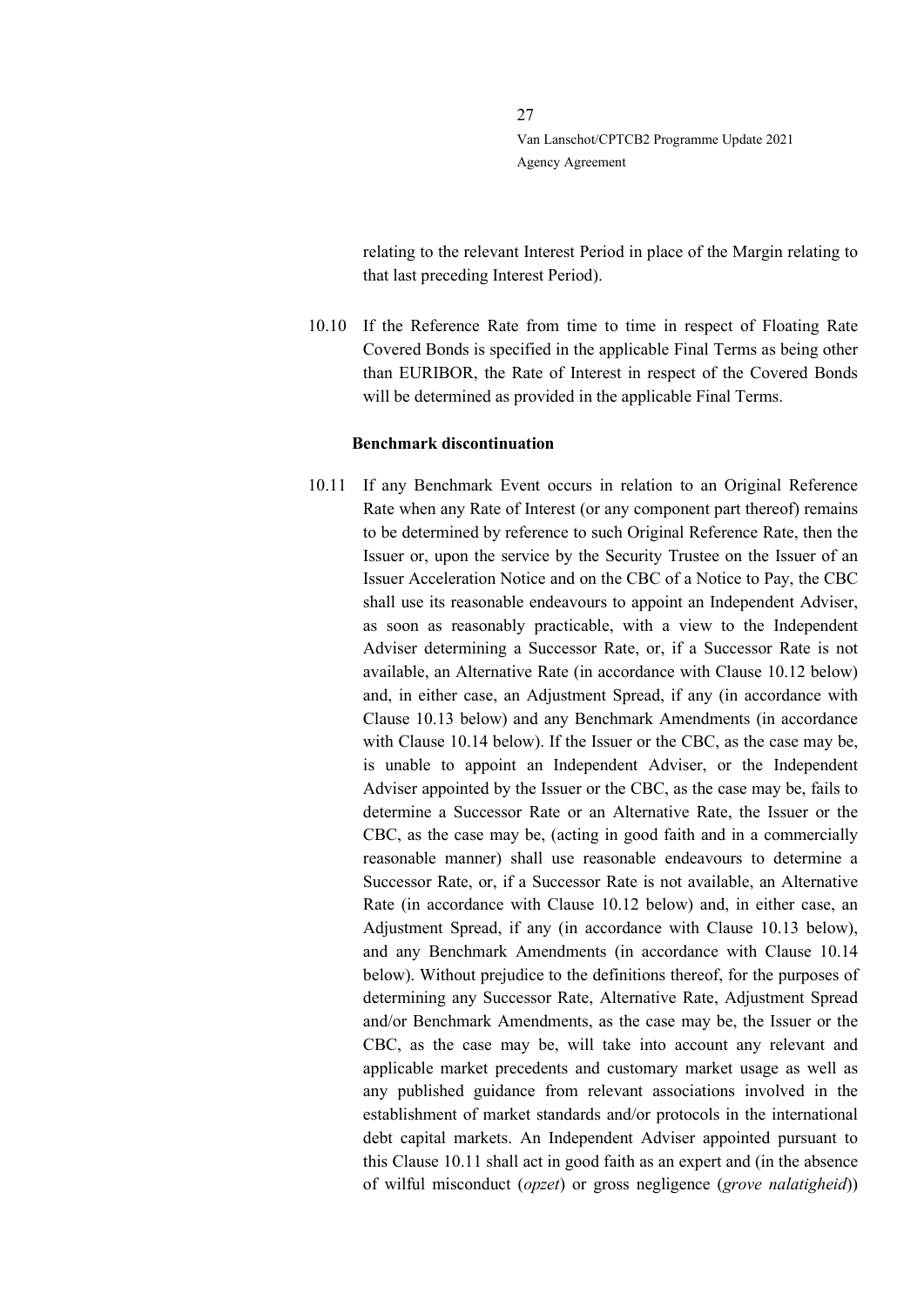shall have no liability whatsoever to the Issuer, the CBC, any Paying Agent, the Calculation Agent, the Covered Bondholders or the Couponholders for any determination made by it or for any advice given to the Issuer or the CBC, as the case may be, in connection with any determination made by the Issuer or the CBC, as the case may be, pursuant to this Clause [10.11](#page-26-0) through Clause [10.17](#page-30-0) below (inclusive).

- <span id="page-27-0"></span>10.12 If the Independent Adviser or the Issuer or the CBC, as the case may be, and acting in good faith and in a commercially reasonable manner, determines that there is:
	- (a) a Successor Rate, then such Successor Rate; or
	- (b) no Successor Rate but that there is an Alternative Rate, then such Alternative Rate,

shall (subject to adjustment as provided in Clause 10.13 below) subsequently be used in place of the Original Reference Rate to determine the Rate of Interest (or the relevant component part thereof) for all future payments of interest on the Covered Bonds (subject to the operation of Clause 10.11 above through [10.17](#page-30-0) below (inclusive)) and be deemed to be the Original Reference Rate such that in case the Successor Rate or the Alternative Rate (as applicable) were discontinued or otherwise unavailable, this would constitute a Benchmark Event.

- <span id="page-27-1"></span>10.13 If the Independent Adviser or the Issuer or the CBC, as the case may be, acting in good faith, determines (i) that an Adjustment Spread is required to be applied to the Successor Rate or the Alternative Rate (as the case may be) and (ii) the quantum of, or a formula or methodology for determining, such Adjustment Spread, then such Adjustment Spread shall be applied to the Successor Rate or the Alternative Rate (as the case may be).
- <span id="page-27-2"></span>10.14 If any Successor Rate, Alternative Rate or Adjustment Spread is determined in accordance with Clauses [10.11](#page-26-0) above through [10.17](#page-30-0) below (inclusive) and the Independent Adviser or the Issuer or the CBC, as the case may be, and acting in good faith, determines (i) that amendments to the Conditions, the Covered Bonds and/or the Transaction Documents are necessary to ensure the proper operation of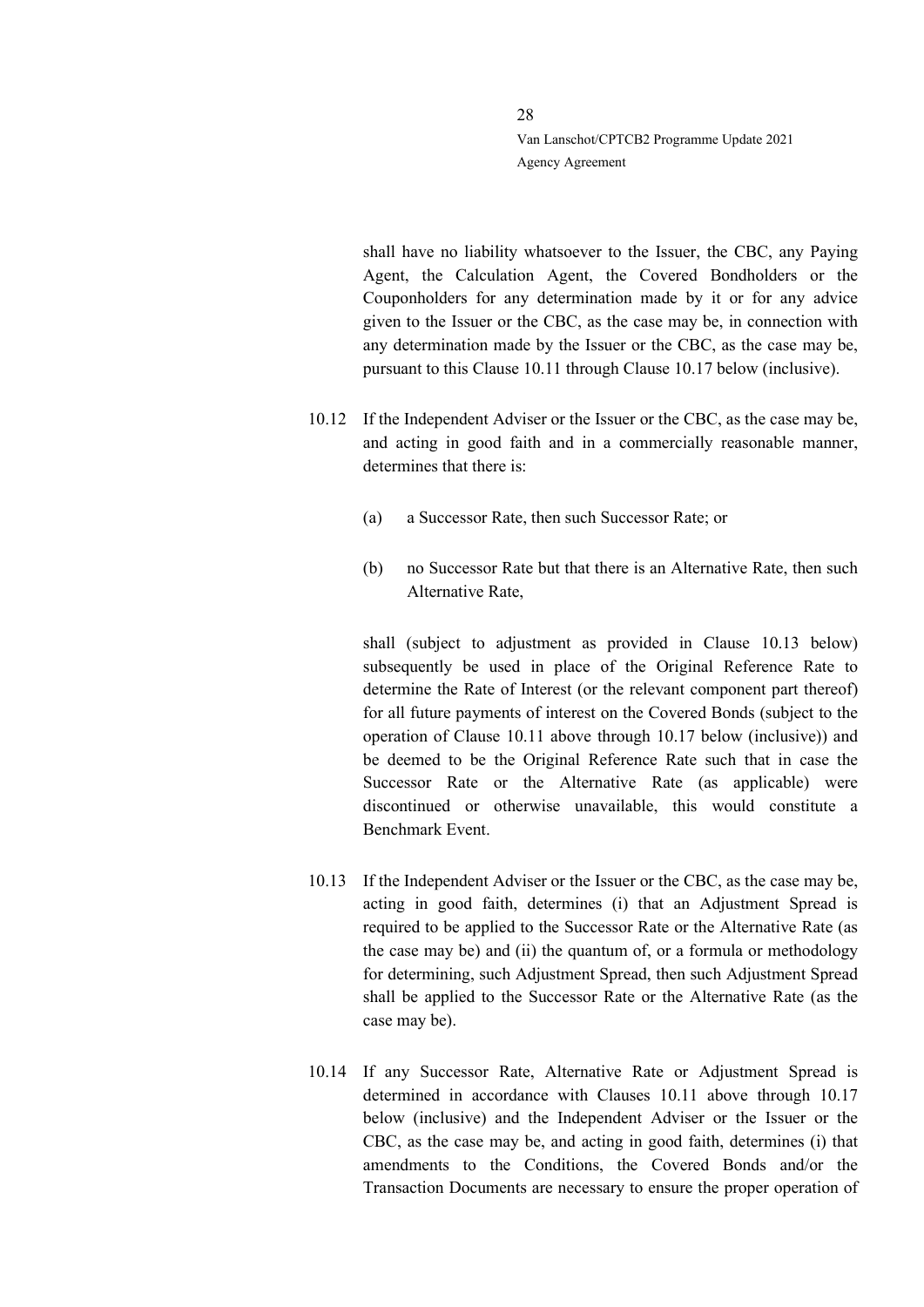<span id="page-28-1"></span>such Successor Rate, Alternative Rate and/or Adjustment Spread (such amendments, the "**Benchmark Amendments**") and (ii) the terms of the Benchmark Amendments, then the Issuer or the CBC, as the case may be, shall, subject to the consent of the Security Trustee and giving notice thereof in accordance with Clause [10.15](#page-28-0) below, without any requirement for the consent or approval of Covered Bondholders, the Couponholders or any Secured Party (other than the Secured Parties which are a party to a Transaction Document which is to be varied) vary the Conditions, the Covered Bonds and/or the Transaction Documents to give effect to such Benchmark Amendments with effect from the date specified in such notice. In connection with any such variation in accordance with this Clause [10.14,](#page-27-2) the Issuer or the CBC, as the case may be, shall comply with the rules of any stock exchange on which the Covered Bonds are for the time being listed or admitted to trading. Following any Benchmark Amendment, if it becomes generally accepted market practice in the area of publicly listed new issues of covered bonds which meet the criteria set out in article 129 of CRR to use a benchmark rate of interest which is different from the Alternative Rate or Successor Rate which had already been adopted by the Issuer or the CBC in respect of the Covered Bonds pursuant to any Benchmark Amendment, the Issuer or the CBC, as the case may be, is entitled to apply a further Benchmark Amendment in line with such generally accepted market practice pursuant to Clause 10.11 above through Clause [10.17](#page-30-0) below (inclusive). Notwithstanding any other provision of Clause 10.11 above through Clause [10.17](#page-30-0) below (inclusive), the Issuer or the CBC, as the case may be, may decide that no Successor Rate, Alternative Rate or Adjustment Spread will be adopted, nor any other variation to the Conditions, the Covered Bonds and/or the Transaction Documents will be made to effect the Benchmark Amendments, if and to the extent that, in the determination of the Issuer or the CBC, as the case may be, the same could reasonably be expected to impact on the Regulated Status or the CRR Status of the Covered Bonds.

<span id="page-28-0"></span>10.15 Any Successor Rate, Alternative Rate, Adjustment Spread and the specific terms of any Benchmark Amendments, determined under Clause [10.11](#page-26-0) above through [10.17](#page-30-0) below (inclusive) shall be notified promptly by the Issuer or the CBC, as the case may be, to each Paying Agent, the Calculation Agent and, in accordance with Condition 14, the Covered Bondholders. Such notice shall be irrevocable and shall specify the effective date of the Successor Rate, the Alternative Rate, the Adjustment Spread (as applicable) and the Benchmark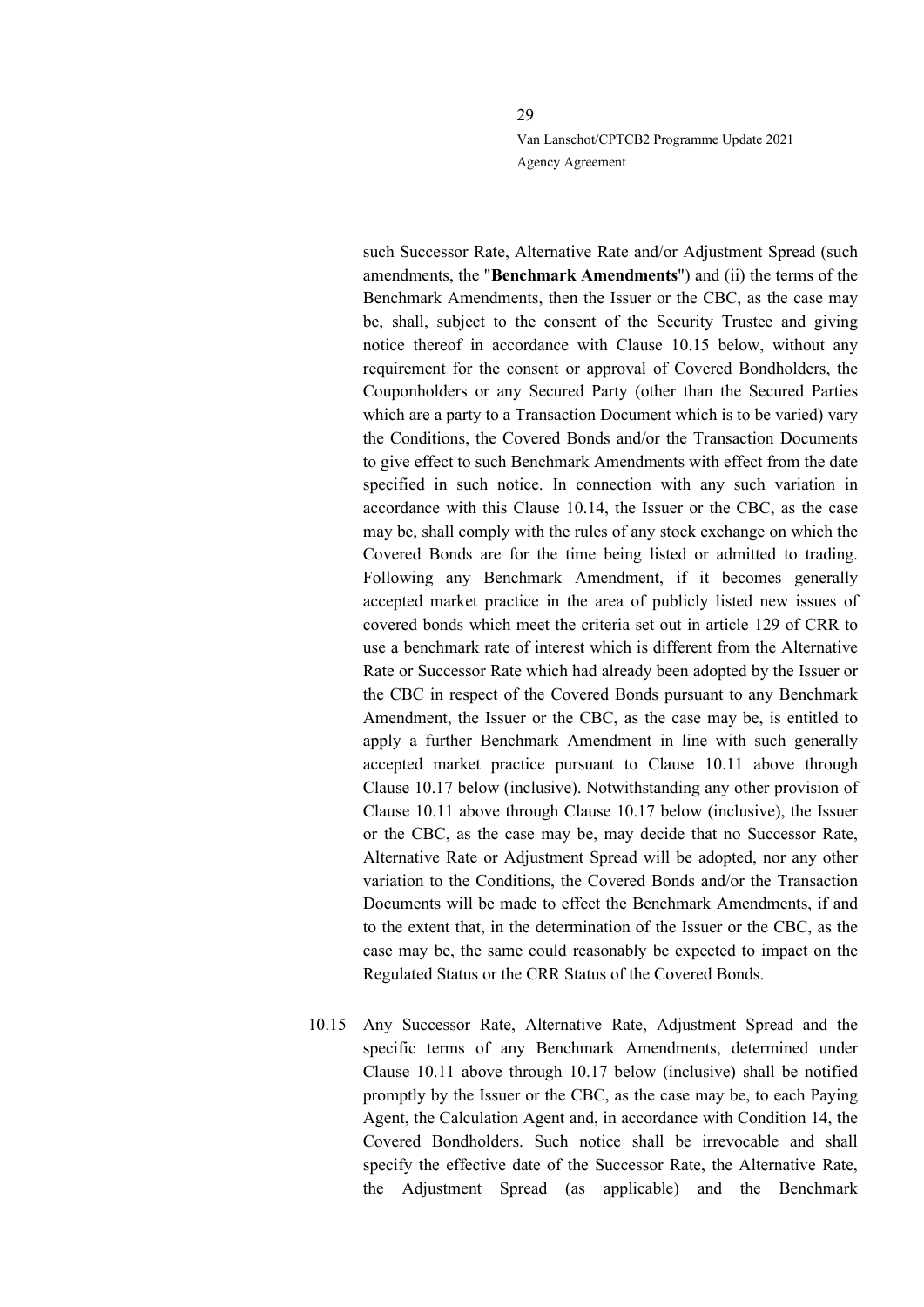Amendments, if any. No later than notifying the Principal Paying Agent of the same, the Issuer or the CBC, as the case may be, shall deliver to the Principal Paying Agent and the Security Trustee, a certificate signed by two authorised signatories of the Issuer or the CBC, as the case may be:

- (a) confirming (i) that a Benchmark Event has occurred, (ii) the Successor Rate or, as the case may be, the Alternative Rate and, (iii) where applicable, any Adjustment Spread and/or the specific terms of any Benchmark Amendments, in each case as determined in accordance with the provisions of Clause [10.11](#page-26-0) above through [10.17](#page-30-0) below (inclusive); and
- (b) certifying that the Benchmark Amendments are necessary to ensure the proper operation of such Successor Rate, Alternative Rate and/or Adjustment Spread.

The Principal Paying Agent shall make available such certificate at its specified office for inspection by the Covered Bondholders at all reasonable times during normal business hours. The Successor Rate or the Alternative Rate and the Adjustment Spread (if any) and the Benchmark Amendments (if any) specified in such certificate will (in the absence of manifest error or bad faith in the determination of the Successor Rate or the Alternative Rate and the Adjustment Spread (if any) and the Benchmark Amendments (if any)) be binding on the Issuer and the CBC, the Principal Paying Agent, the Calculation Agent, the Paying Agents, the Covered Bondholders and the Couponholders.

Notwithstanding any other provision of Clauses 10.11 above through [10.17](#page-30-0) below (inclusive), if following the determination of any Successor Rate, Alternative Rate, Adjustment Spread or Benchmark Amendments, in the Principal Paying Agent's opinion there is any uncertainty regarding the course of action in making any determination or calculation under Clauses 10.11 above through [10.17](#page-30-0) below (inclusive), the Principal Paying Agent shall promptly notify the Issuer or the CBC, as the case may be, thereof and the Issuer or the CBC, as the case may be, shall direct the Principal Paying Agent in writing as to the appropriate course of action to adopt. If the Principal Paying Agent is not promptly provided with such direction, or is otherwise unable (other than due to its own gross negligence, wilful default or fraud) to make such calculation or determination for any reason, it shall notify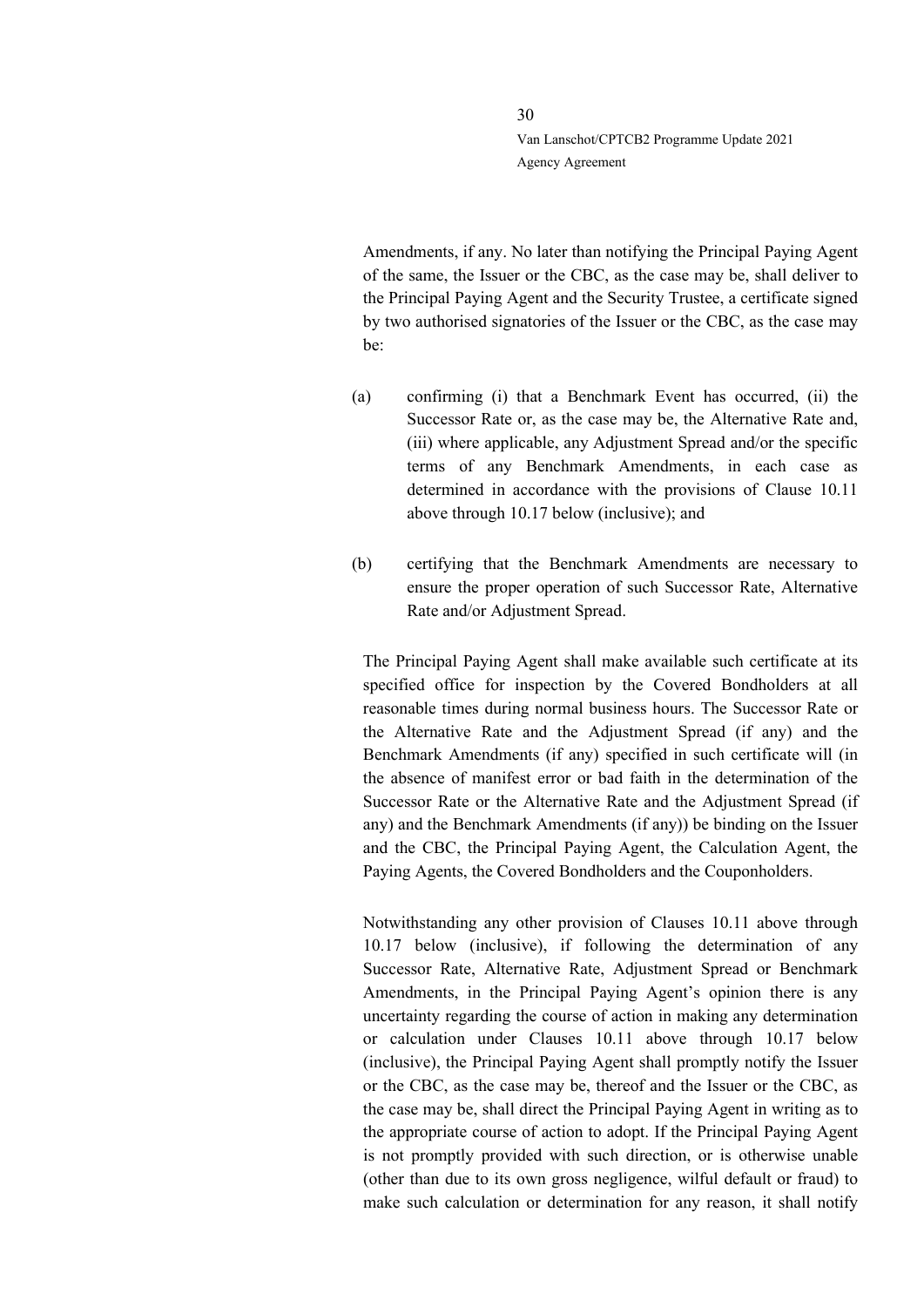the Issuer or the CBC, as the case may be, thereof and the Principal Paying Agent shall be under no obligation to make such calculation or determination and (in the absence of such gross negligence, wilful default or fraud) shall not incur any liability for not doing so.

- 10.16 Without prejudice to the obligations of the Issuer or the CBC, as the case may be, under Clause [10.11](#page-26-0) through [10.14](#page-28-1) above (inclusive), the Original Reference Rate and the fallback provisions in Clause [10.8](#page-24-3) through [10.9](#page-25-0) above (inclusive) will continue to apply unless and until the Principal Paying Agent has been notified of the Successor Rate or the Alternative Rate (as the case may be), and any Adjustment Spread (if applicable) and Benchmark Amendments, in accordance with Clause [10.15](#page-28-0) above.
- <span id="page-30-0"></span>10.17 Definitions as used in Clause [10.11](#page-26-0) through this Clause [10.17](#page-30-0) (inclusive):

"**Adjustment Spread**" means either a spread (which may be positive or negative), or the formula or methodology for calculating a spread, in either case, which the Independent Adviser or the Issuer or the CBC, as the case may be, acting in good faith, determines is required to be applied to the Successor Rate or the Alternative Rate (as the case may be) to reduce or eliminate, to the extent reasonably practicable in the circumstances, any economic prejudice or benefit (as the case may be) to Covered Bondholders and Couponholders as a result of the replacement of the Original Reference Rate with the Successor Rate or the Alternative Rate (as the case may be) and is the spread, formula or methodology which:

- (a) in the case of a Successor Rate, is formally recommended in relation to the replacement of the Original Reference Rate with the Successor Rate by any Relevant Nominating Body; or (if no such recommendation has been made, or in the case of an Alternative Rate)
- (b) the Independent Adviser or the Issuer or the CBC, as the case may be, determines, acting in good faith, is recognised or acknowledged as being the industry standard for over-the-counter derivative transactions which reference the Original Reference Rate, where such rate has been replaced by the Successor Rate or the Alternative Rate (as the case may be); (or if the Independent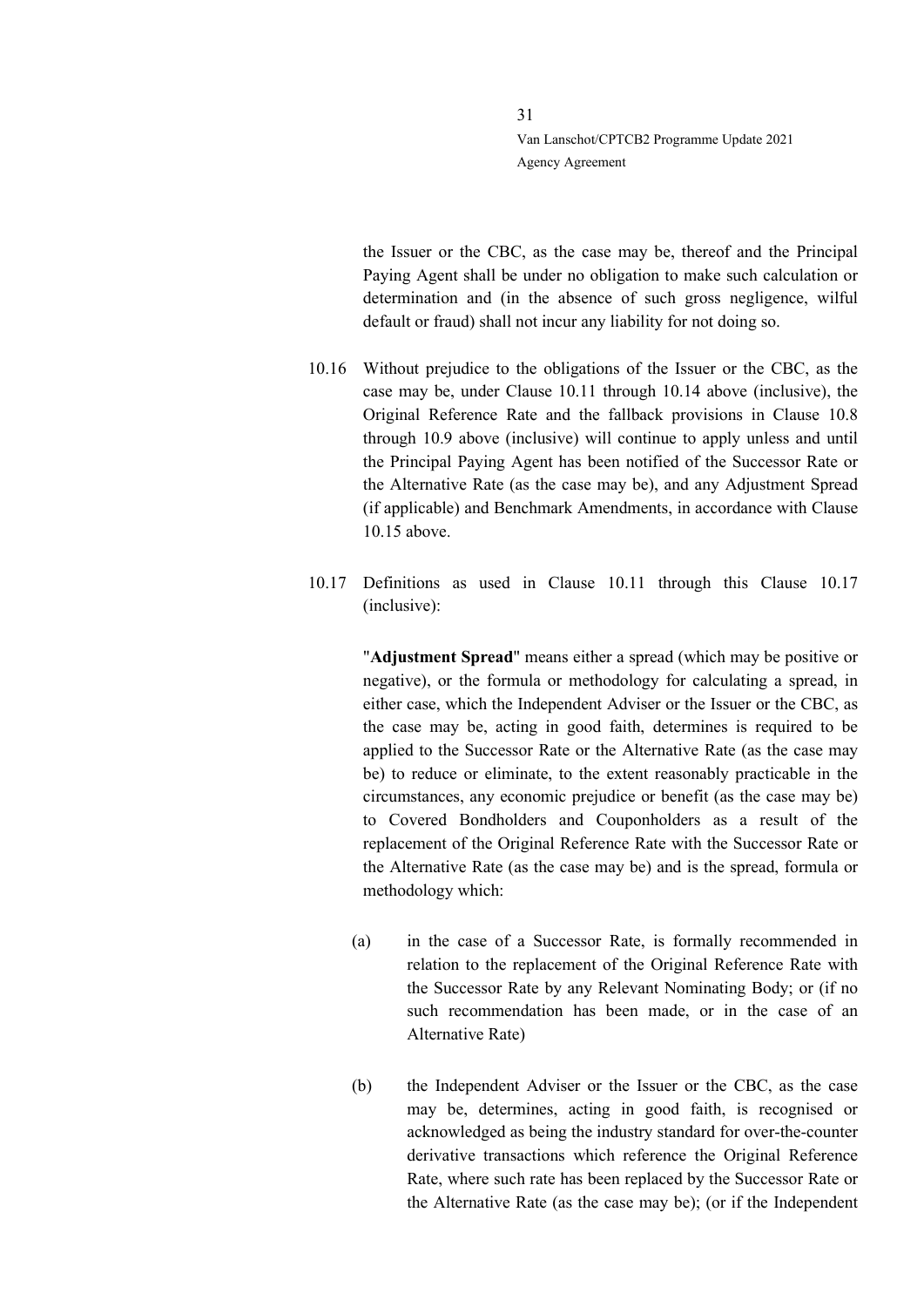Adviser or the Issuer or the CBC, as the case may be, determines that no such industry standard is recognised or acknowledged)

(c) the Independent Adviser or the Issuer or the CBC, as the case may be, in its discretion, acting in good faith, determines to be appropriate.

"**Alternative Rate**" means an alternative to the Reference Rate which the Independent Adviser or the Issuer or the CBC, as the case may be, determines in accordance with Clause [10.12](#page-27-0) above has replaced the Original Reference Rate in customary market usage in the international debt capital markets for the purposes of determining rates of interest (or the relevant component part thereof) for the same interest period and in euro.

"**Benchmark Amendments**" has the meaning given to it in Clause [10.14](#page-27-2) above.

## "**Benchmark Event**" means:

- (a) the Original Reference Rate ceasing to be published for a period of at least five Business Days or ceasing to exist; or
- (b) a public statement by the administrator of the Original Reference Rate that it will, by a specified date within the following six months, cease publishing the Original Reference Rate permanently or indefinitely (in circumstances where no successor administrator has been appointed that will continue publication of the Original Reference Rate); or
- (c) a public statement by the supervisor of the administrator of the Original Reference Rate that the Original Reference Rate has been or will, by a specified date within the following six months, be permanently or indefinitely discontinued; or
- (d) a public statement by the supervisor of the administrator of the Original Reference Rate that means the Original Reference Rate will be prohibited from being used or that its use will be subject to restrictions or adverse consequences, in each case within the following six months;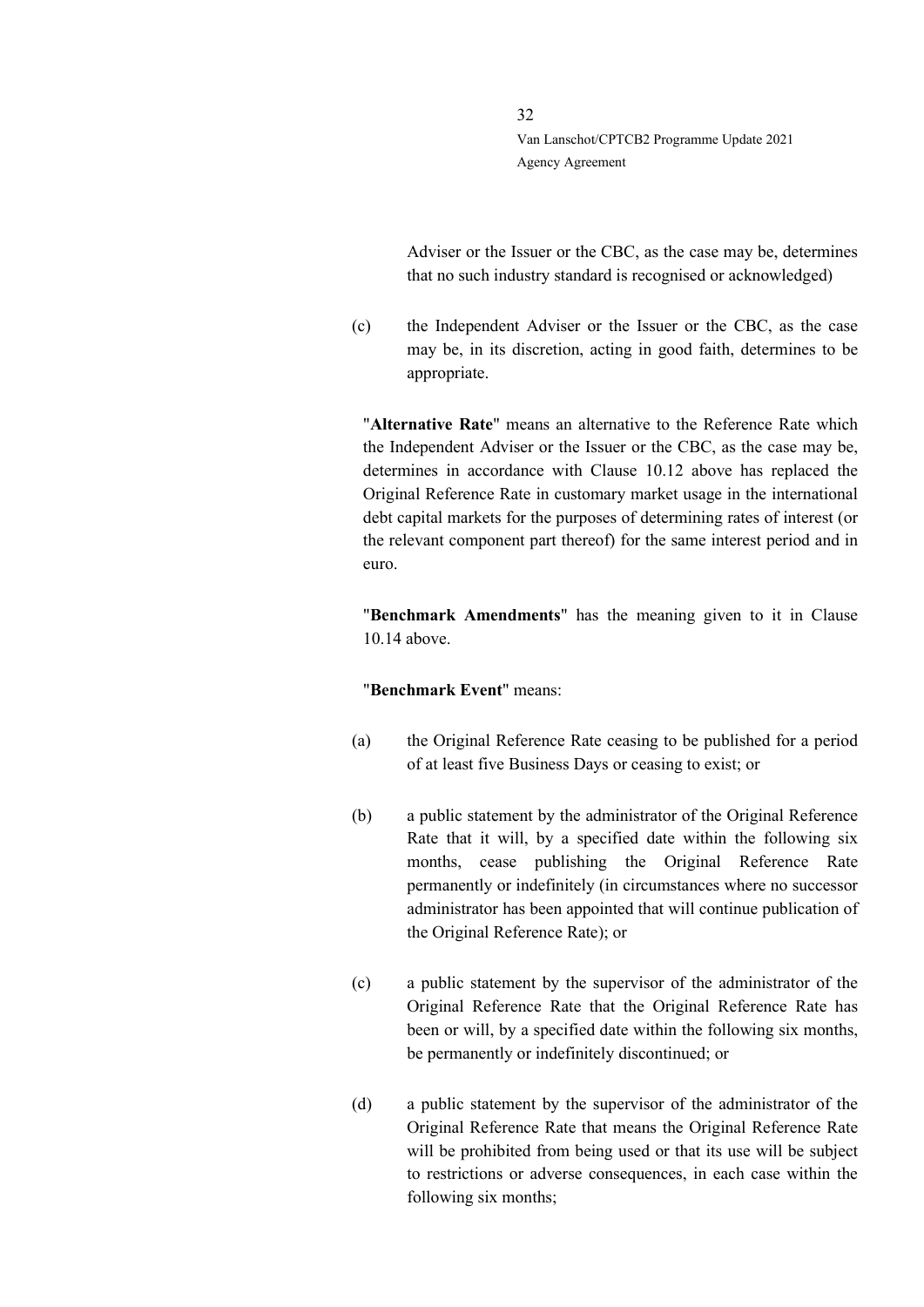- (e) a public statement made by the supervisor of the administrator of the Original Reference Rate announcing that the Original Reference Rate is no longer representative; or
- (f) it has become unlawful or otherwise prohibited for any Paying Agent, the Calculation Agent, the Issuer or the CBC, as the case may be, to calculate any payments due to be made to any Covered Bondholder using the Original Reference Rate or otherwise make use of the Original Reference Rate with respect to the Covered Bonds.

"**Independent Adviser**" means an independent financial institution of international repute or an independent financial adviser with appropriate expertise appointed by the Issuer or the CBC, as the case may be, under Claus[e 10.11](#page-26-0) above.

"**Original Reference Rate**" means the originally-specified Reference Rate used to determine the Rate of Interest (or any component part thereof) on the Covered Bonds.

"**Relevant Nominating Body**" means, in respect of a Reference Rate:

- (g) the central bank for the currency to which the Reference Rate relates, or any central bank or other supervisory authority which is responsible for supervising the administrator of the Reference Rate; or
- (h) any working group or committee sponsored by, chaired or cochaired by or constituted at the request of (w) the central bank for the currency to which the Reference Rate relates, (x) any central bank or other supervisory authority which is responsible for supervising the administrator of the Reference Rate, (y) a group of the aforementioned central banks or other supervisory authorities or (z) the Financial Stability Board or any part thereof.

"**Successor Rate**" means a successor to or replacement of the Original Reference Rate which is formally recommended by any Relevant Nominating Body.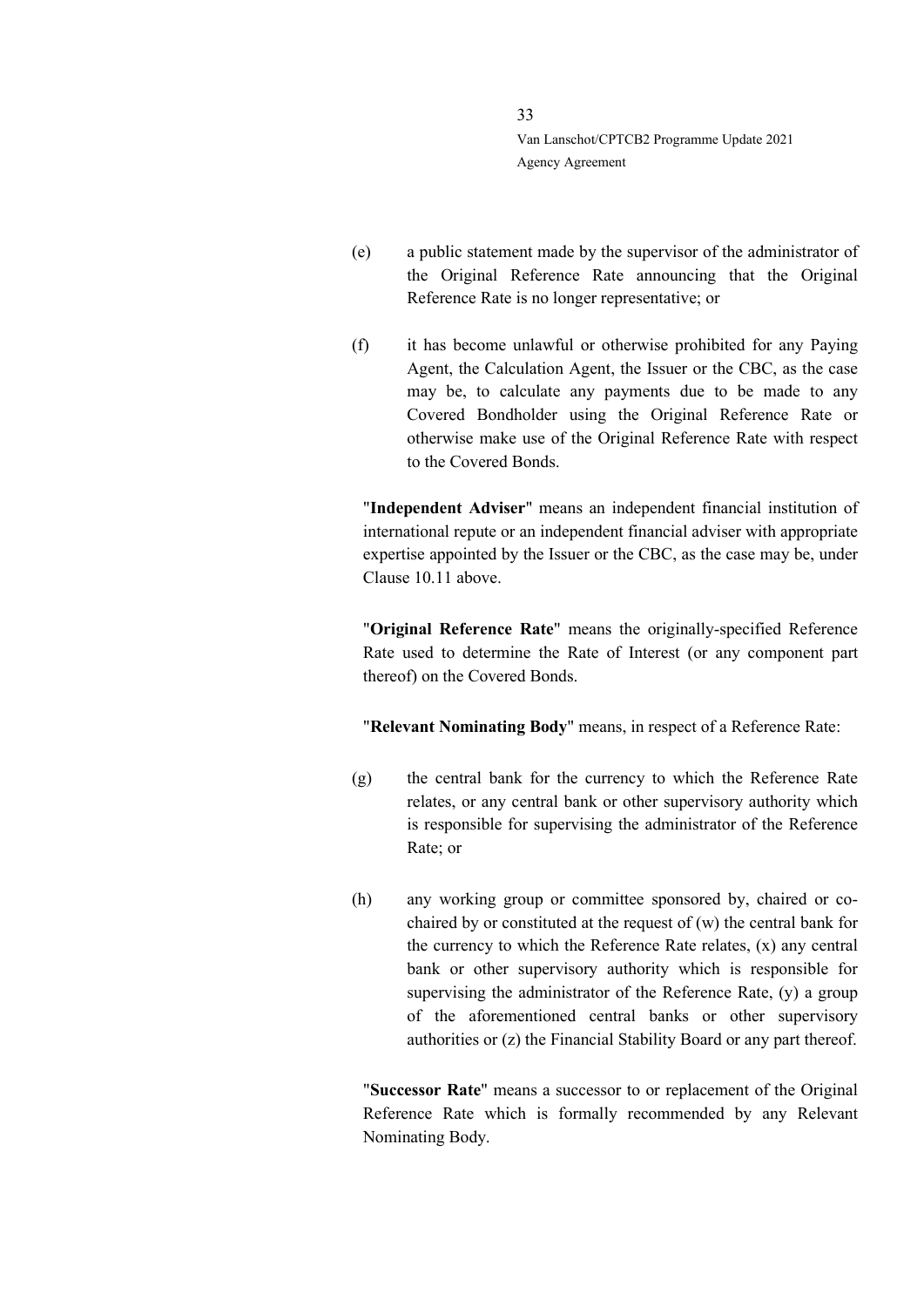#### <span id="page-33-0"></span>**11. NOTICE OF ANY WITHHOLDING OR DEDUCTION**

- <span id="page-33-1"></span>11.1 If the Issuer or the CBC is, in respect of any payment, compelled to withhold or deduct any amount for or on account of taxes, duties, assessments or governmental charges as specifically contemplated under the Conditions, it shall give notice of that fact to the Security Trustee and the relevant Paying Agent as soon as it becomes aware of the requirement to make the withholding or deduction and shall give to the Security Trustee and the relevant Paying Agent such information as any of them shall require to enable it to comply with the requirement.
- 11.2 If any Paying Agent is, in respect of any payment of principal or interest in respect of the Covered Bonds, compelled to withhold or deduct any amount for or on account of any taxes, duties, assessments or governmental charges as specifically contemplated under the Conditions, other than arising under Clause [11.1](#page-33-1) above or by virtue of the relevant holder failing to satisfy any certification or other requirement in respect of its Covered Bonds, it shall give notice of that fact to the Issuer, the Security Trustee and the relevant Paying Agent as soon as it becomes aware of the compulsion to withhold or deduct.
- 11.3 The Issuer undertakes to Citi that:
	- $(i)$ subject to any law or regulation it will provide to Citi all documentation and other information reasonably required by and necessary for Citi from time to time to comply with any Applicable Law forthwith upon request by Citi; and
	- $(i)$ it will notify Citi in writing within thirty (30) calendar days of any change that affects the Issuer's tax status pursuant to any Applicable Law.

It shall be the sole responsibility of the Issuer and the CBC to determine whether a deduction or withholding is or will be required from any payment to be made in respect of the Covered Bonds or otherwise in connection with this Agreement and to procure that such deduction or withholding is made in a timely manner to the appropriate Authorities and the Issuer or the CBC shall as soon as it becomes aware of the requirement to make the withholding or deduction notify each Paying Agent. The Issuer shall notify each Paying Agent at least five (5)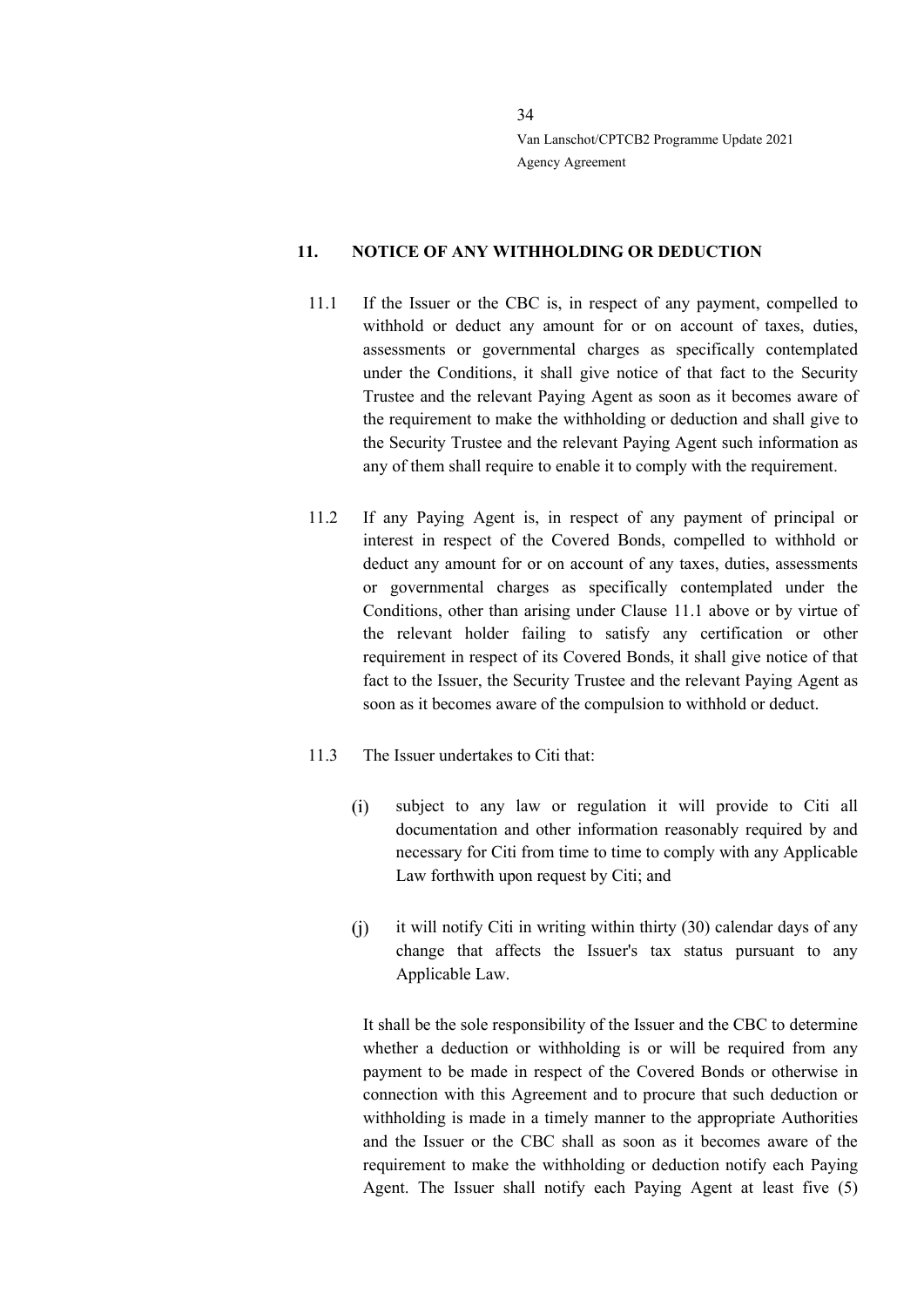Business Days prior to the date on which any payment for which a deduction or withholding is required of (i) the amount of such deduction or withholding and (ii) the relevant Authorities to whom such amount should be paid. The Issuer shall provide each Paying Agent with all information reasonably required for the Paying Agent to be able to make such payment.

11.4 Any payment by Citi under this Agreement will be made without any deduction or withholding for or on account of any Taxes unless such deduction or withholding is required by any Applicable Law. The Issuer and the CBC acknowledge and agree that Citi may debit any amount available in any balance held for the Issuer or the CBC and apply such amount in satisfaction of Taxes in connection with the relevant Covered Bonds. Citi will timely pay the full amount debited or withheld to the relevant Authority in accordance with the relevant Applicable Law. If any Taxes become payable with respect to any prior credit to the Issuer or the CBC by Citi, the Issuer and the CBC acknowledge that Citi may debit any balance held for it in satisfaction of such prior Taxes. The Issuer and the CBC shall remain liable for any deficiency and agree that they shall pay any such deficiency upon notice from Citi or any Authority. If Taxes are paid by Citi or any of its affiliates, the Issuer and the CBC agree that they shall promptly reimburse Citi for such payment to the extent not covered by withholding from any payment or debited from any balance held for them. If Citi is required to make a deduction or withholding referred to above, it will not pay an additional amount in respect of that deduction or withholding to the Issuer or the CBC.

# <span id="page-34-0"></span>**12. NOTICE OF PAYMENT ON MATURITY DATE AND NOTICE OF EXTENSION OF PAYMENT**

12.1 If the CBC is obliged under the Guarantee to pay a Guaranteed Amount which is otherwise payable on the Maturity Date and the CBC extends the obligation to pay such amount to the Extended Due for Payment Date, the CBC shall provide a formal notice (in accordance with the rules and procedures of Euroclear and Clearstream, Luxembourg and/or Euroclear Nederland and/or any other agreed clearing system) of such extension at least two (2) Business Days prior to the Maturity Date to the Principal Paying Agent, the Security Trustee, the Rating Agencies, the Registrar (in the case of Registered Covered Bonds), Euroclear and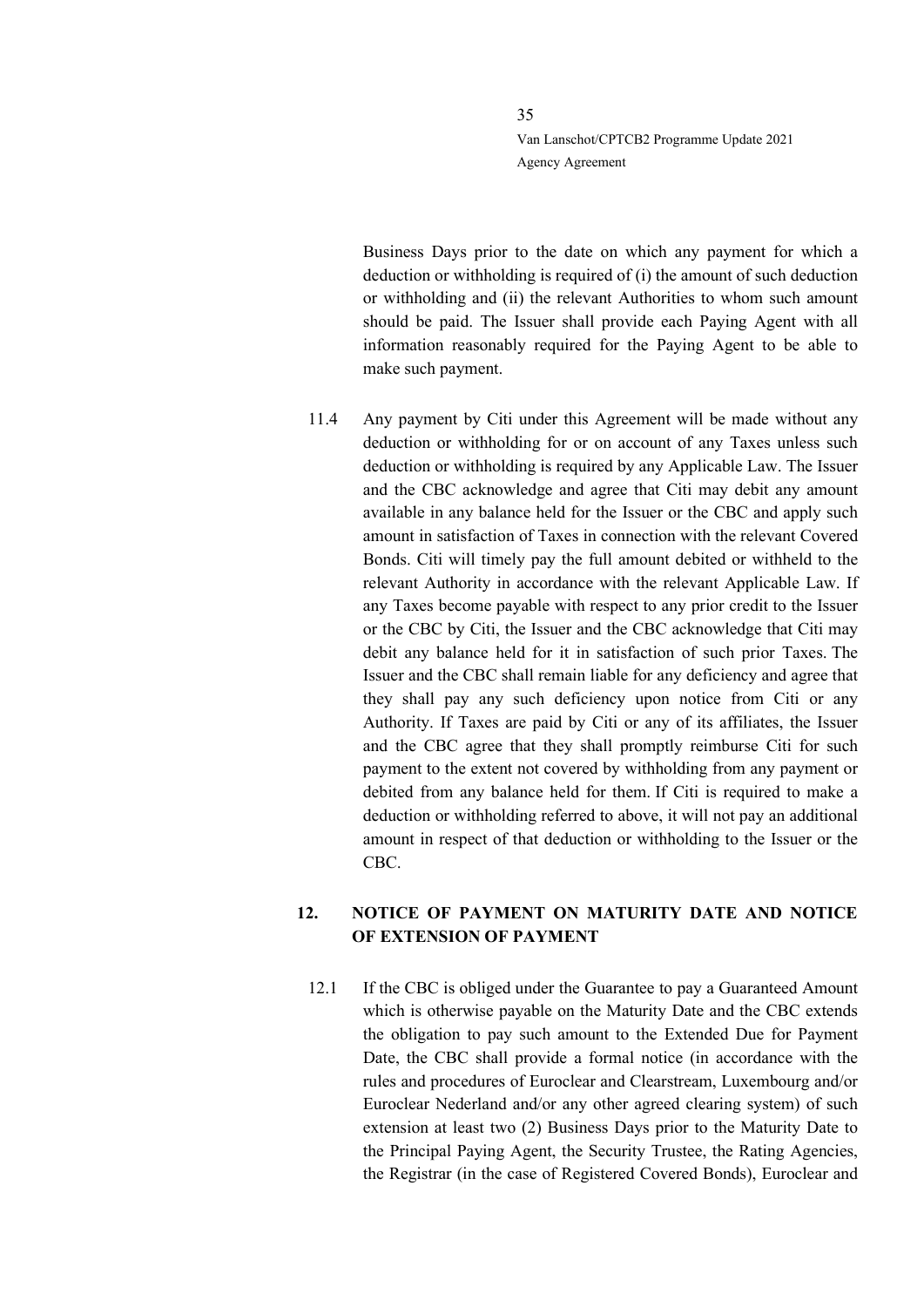Clearstream, Luxembourg and/or Euroclear Nederland and/or any other agreed clearing system.

12.2 To ensure that a Series of Covered Bonds will be redeemed on the Maturity Date, the Issuer shall provide or procure the provision of a formal notice (in accordance with the rules and procedures of Euroclear and Clearstream, Luxembourg and/or Euroclear Nederland and/or any other agreed clearing system) at least two (2) Business Days prior to the relevant Maturity Date to the Rating Agencies, the Principal Paying Agent, the Registrar (in the case of Registered Covered Bonds), Euroclear and Clearstream, Luxembourg and/or Euroclear Nederland and/or any other agreed clearing system that such Series of Covered Bonds will be redeemed on the Maturity Date, with a copy of such notice to the CBC and the Security Trustee.

# <span id="page-35-0"></span>**13. DUTIES OF THE PAYING AGENTS IN CONNECTION WITH EARLY REDEMPTION**

- <span id="page-35-1"></span>13.1 If the Issuer decides to redeem any Covered Bonds for the time being outstanding before their Maturity Date in accordance with the Conditions, the Issuer shall give notice of such decision to the Security Trustee and the Principal Paying Agent or the Registrar stating the date on which the Covered Bonds are to be redeemed and the nominal amount of Covered Bonds to be redeemed not less than fifteen (15) calendar days before the date on which the Issuer will give notice to the Covered Bondholders in accordance with the Conditions of the redemption in order to enable the Principal Paying Agent or the Registrar to carry out its duties in this Agreement and in the Conditions.
- 13.2 If some of the Covered Bonds are to be redeemed, the Principal Paying Agent shall, in the case of Definitive Covered Bonds or Registered Covered Bonds, make the required drawing in accordance with the Conditions but shall give the Issuer and the Security Trustee reasonable notice of the time and place proposed for the drawing and the Issuer and the Security Trustee shall be entitled to send representatives to attend the drawing and shall, in the case of Global Covered Bonds, co-ordinate the selection of Covered Bonds to be redeemed with Euroclear and/or Clearstream, Luxembourg and/or Euroclear Nederland and/or any other agreed clearing system, all in accordance with the Conditions.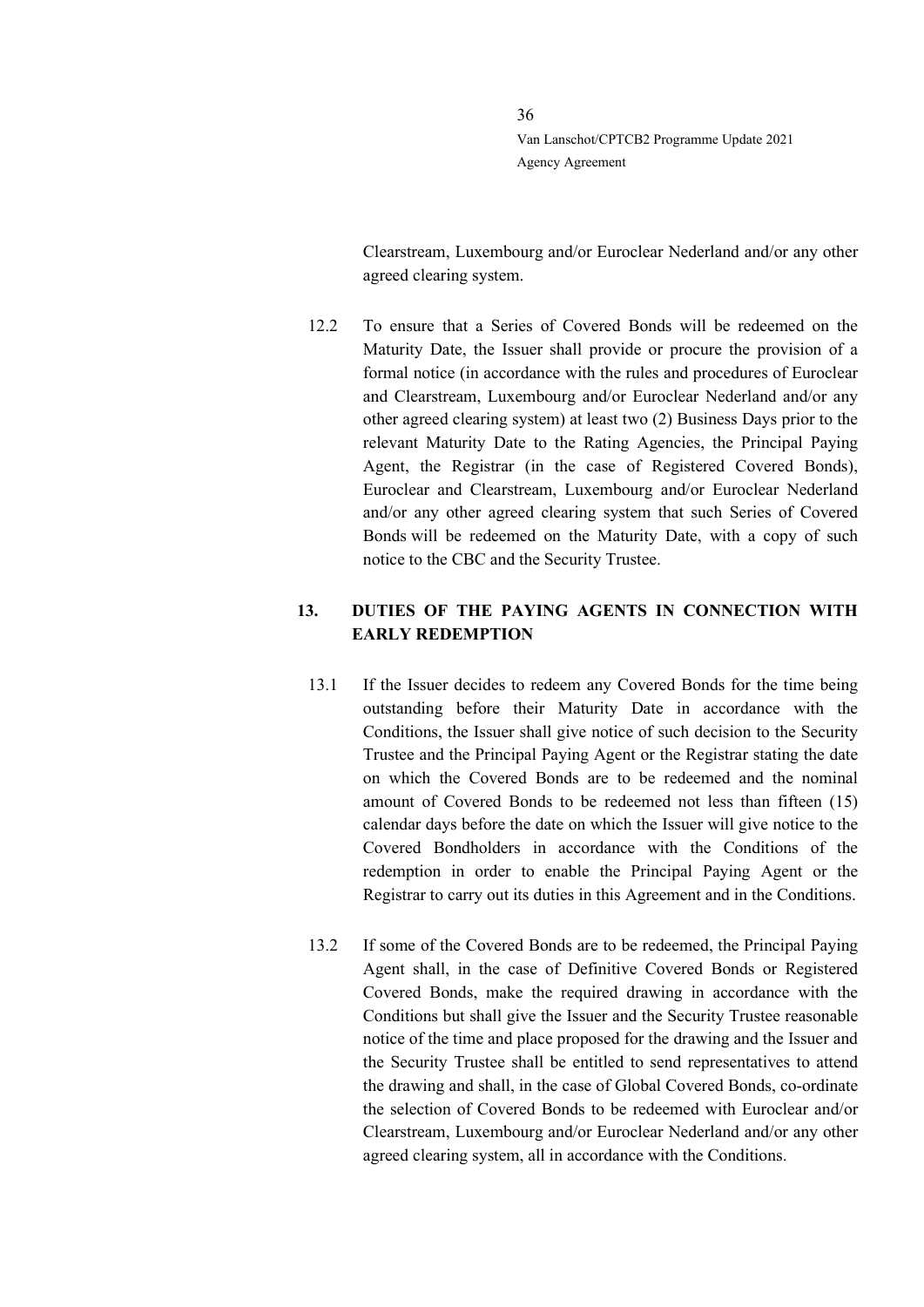13.3 The Principal Paying Agent shall (at the expense of the Issuer) publish the notice required in connection with any such redemption and shall, if applicable, at the same time also publish a separate list of the serial numbers of any Definitive Covered Bonds previously drawn and not presented for redemption. The redemption notice shall specify the date fixed for redemption, the redemption amount, the manner in which redemption will be effected and, in the case of a partial redemption of Definitive Covered Bonds or Registered Covered Bonds, (i) the serial numbers of the Definitive Covered Bonds and (ii) in the case of Registered Covered Bonds, the nominal amount drawn and the holders thereof. The notice will be published in accordance with the Conditions. The Principal Paying Agent will also notify the Security Trustee, the Registrar and the other Paying Agents of any date fixed for redemption of any Covered Bonds.

# <span id="page-36-0"></span>**14. CANCELLATION AND DESTRUCTION OF COVERED BONDS, COUPONS AND TALONS**

- <span id="page-36-2"></span>14.1 All Bearer Covered Bonds which are redeemed, all Global Covered Bonds which are exchanged in full or Coupons which are paid and all Talons which are exchanged shall be cancelled by the Paying Agent by which they are redeemed, exchanged, transferred or paid. In addition, the Issuer shall notify the Principal Paying Agent in writing of all Bearer Covered Bonds which are purchased on behalf of the Issuer, the CBC or any of the Issuer's subsidiaries, and which are to be cancelled, and all such Covered Bonds when surrendered to a Paying Agent for cancellation, together (in the case of Definitive Covered Bonds) with all unmatured Coupons or Talons (if any) attached to them or surrendered with them, shall be cancelled by the Paying Agent to which they are surrendered. Each of the Paying Agents shall give to the Principal Paying Agent details of all payments made by it and shall deliver all cancelled Bearer Covered Bonds, Coupons and Talons to the Principal Paying Agent or as the Principal Paying Agent may specify.
- <span id="page-36-1"></span>14.2 The Principal Paying Agent shall deliver upon request to the Issuer, the CBC, the Registrar and the Security Trustee within 5 (five) Business Days following such redemption, cancellation and/or payment set out in the items below a certificate stating:
	- $(k)$ the aggregate nominal amount of Covered Bonds which have been redeemed and the aggregate amount paid in respect of them;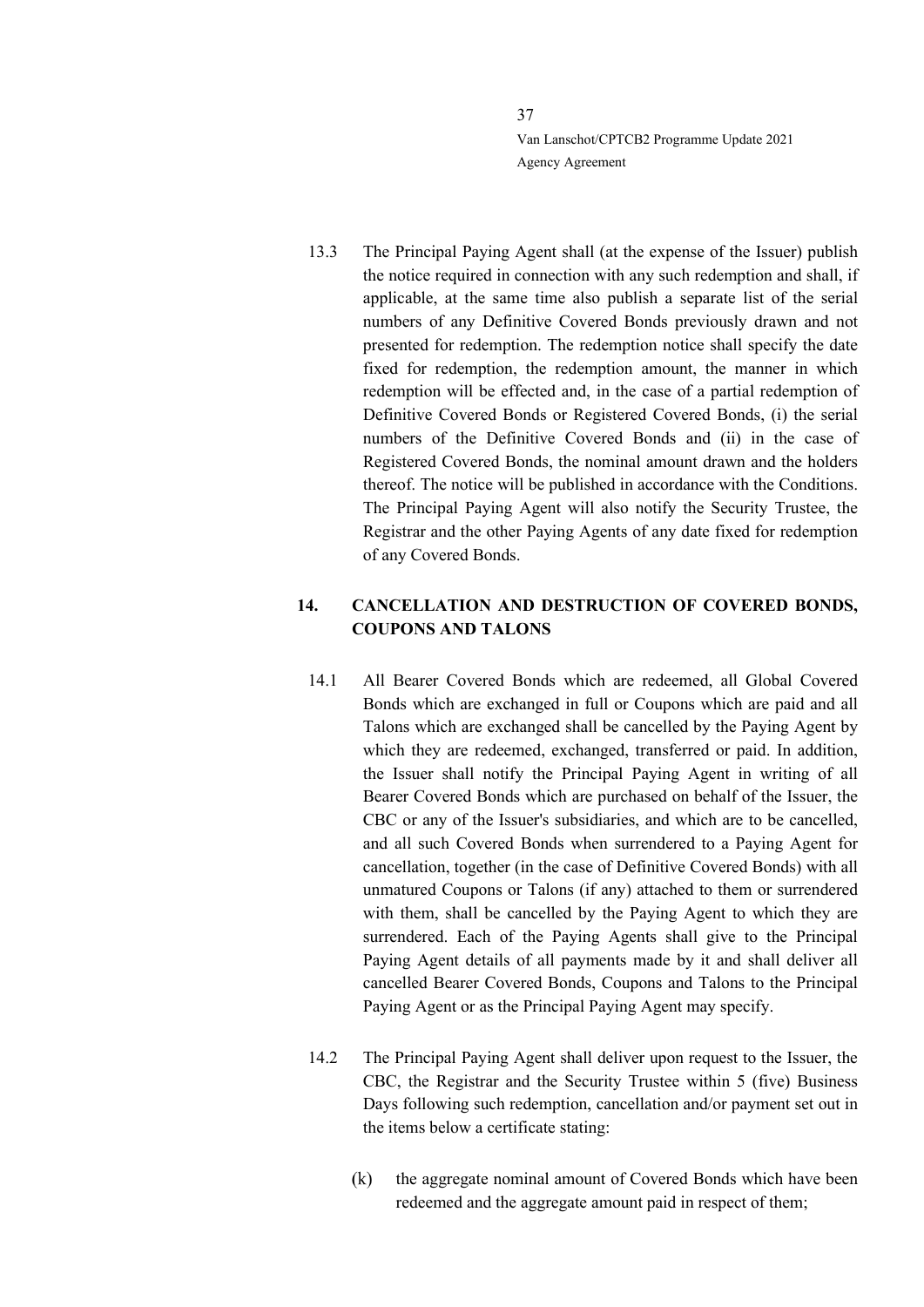- $(1)$ the number of Bearer Covered Bonds cancelled together (in the case of Definitive Covered Bonds) with details of all unmatured Coupons or Talons attached to them or delivered with them;
- the aggregate amount paid in respect of interest on the Covered  $(m)$ Bonds;
- $(n)$ the total number by maturity date of Coupons and Talons cancelled; and
- $(0)$ (in the case of Definitive Covered Bonds) the serial numbers of the Covered Bonds.
- <span id="page-37-0"></span>14.3 The Principal Paying Agent shall destroy all cancelled Bearer Covered Bonds, Coupons and Talons and send to the Issuer and the CBC on request a certificate stating the serial numbers of the Bearer Covered Bonds (in the case of Definitive Covered Bonds) and the number by maturity date of Coupons and Talons destroyed.
- 14.4 Without prejudice to the obligations of the Principal Paying Agent under Clause [14.2](#page-36-1) above, the Principal Paying Agent shall keep a full and complete record of all Covered Bonds, Coupons and Talons (other than serial numbers of Coupons) and of their redemption, purchase for cancellation on behalf of the Issuer or the CBC or any of their respective subsidiaries and cancellation, payment or replacement (as the case may be) and of all replacement Bearer Covered Bonds, Coupons or Talons issued in substitution for mutilated, defaced, destroyed, lost or stolen Bearer Covered Bonds, Coupons or Talons. The Principal Paying Agent shall in respect of the Coupons of each maturity retain (in the case of Coupons other than Talons) until the expiry of ten years from the Relevant Date in respect of such Coupons and (in the case of Talons) indefinitely either all paid or exchanged Coupons of that maturity or a list of the serial numbers of Coupons of that maturity still remaining unpaid or unexchanged. The Principal Paying Agent shall at all reasonable times make the record available to the Issuer, the CBC, the Security Trustee and any persons authorised by any of them for inspection and for the taking of copies of it or extracts from it.
- 14.5 The Principal Paying Agent shall instruct the Common Safekeeper to destroy each NGN Temporary Global Covered Bond and NGN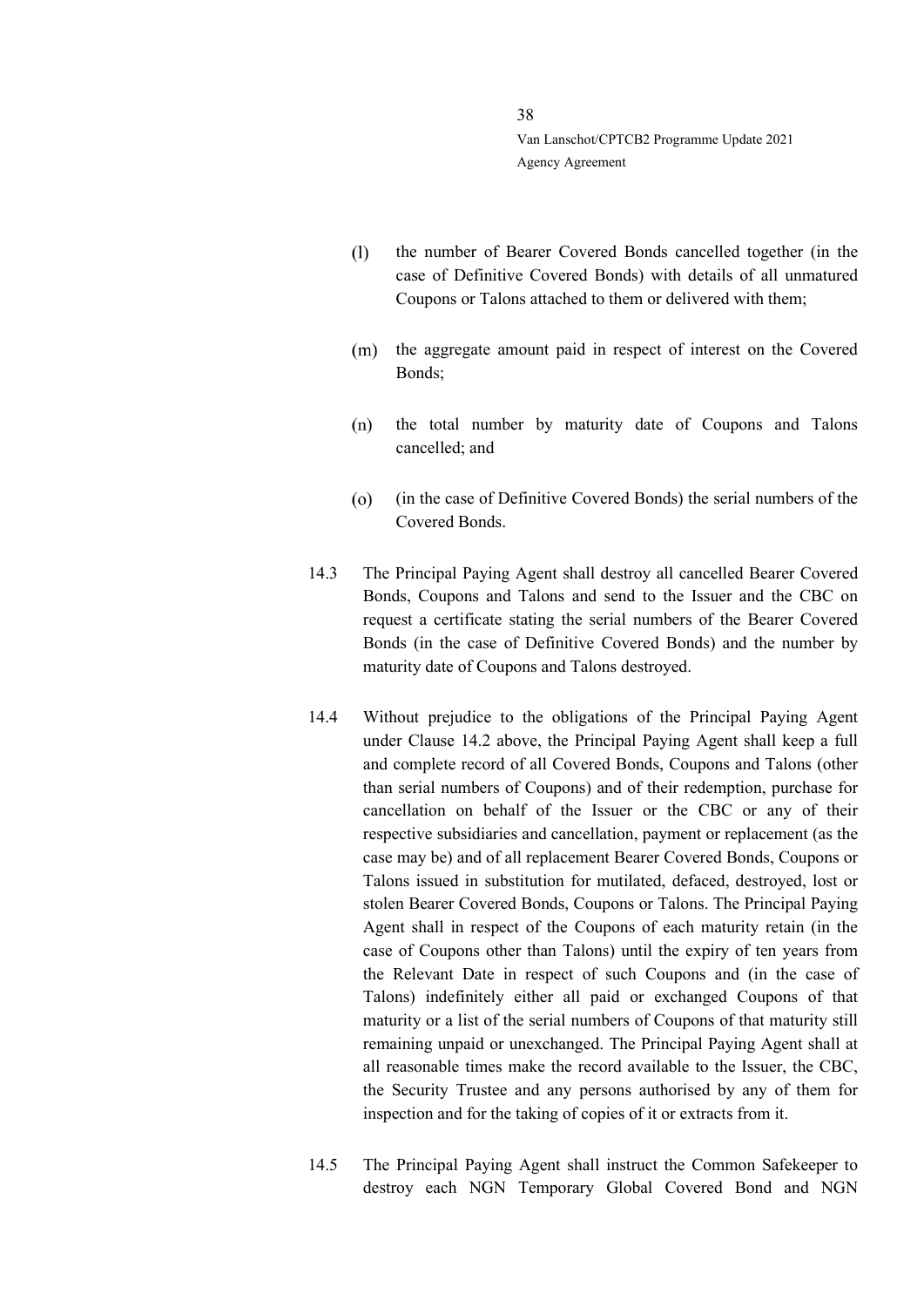Permanent Global Covered Bond in accordance with Clause [14.1](#page-36-2) above in which case, upon receipt of confirmation of destruction from the Common Safekeeper, the Principal Paying Agent shall upon request furnish the Issuer and the Security Trustee with a copy of such confirmation.

14.6 The Principal Paying Agent is authorised by the Issuer and instructed to (a) in the case of any Global Covered Bond which is not in NGN form, to endorse or to arrange for the endorsement of the relevant Global Covered Bond to reflect the reduction in the nominal amount represented by it by the amount so redeemed or purchased and cancelled and (b) in the case of any Global Covered Bond which is in NGN form, to instruct Euroclear and Clearstream, Luxembourg to make appropriate entries in their records to reflect such redemption or purchase and cancellation, as the case may be, provided that, in the case of a purchase or cancellation, the Issuer has notified the Agent of the same in accordance with Clause [13.1](#page-35-1) above.

# <span id="page-38-0"></span>**15. REPLACEMENT OF BEARER COVERED BONDS, COUPONS AND TALONS**

- 15.1 The Principal Paying Agent shall, in accordance with Condition 11, cause to be delivered any replacement Bearer Covered Bonds, Coupons or Talons which the Issuer may determine to be issued in place of Bearer Covered Bonds, Coupons and Talons which have been lost, stolen, mutilated, defaced or destroyed and the Issuer shall make replacement Bearer Covered Bonds, Coupons and Talons available for such purpose.
- 15.2 The Principal Paying Agent shall not issue any replacement Bearer Covered Bond, Coupon or Talon unless and until the applicant for such replacement Bearer Covered Bond, Coupon or Talon shall have made payment of the expenses incurred by the Issuer in connection therewith (including publication) and on such terms as to evidence, security, indemnity or otherwise in favour of the Issuer in respect thereof as the Issuer may reasonably require and have surrendered to the Principal Paying Agent any mutilated or defaced Bearer Covered Bonds, Coupons or Talons to be so replaced.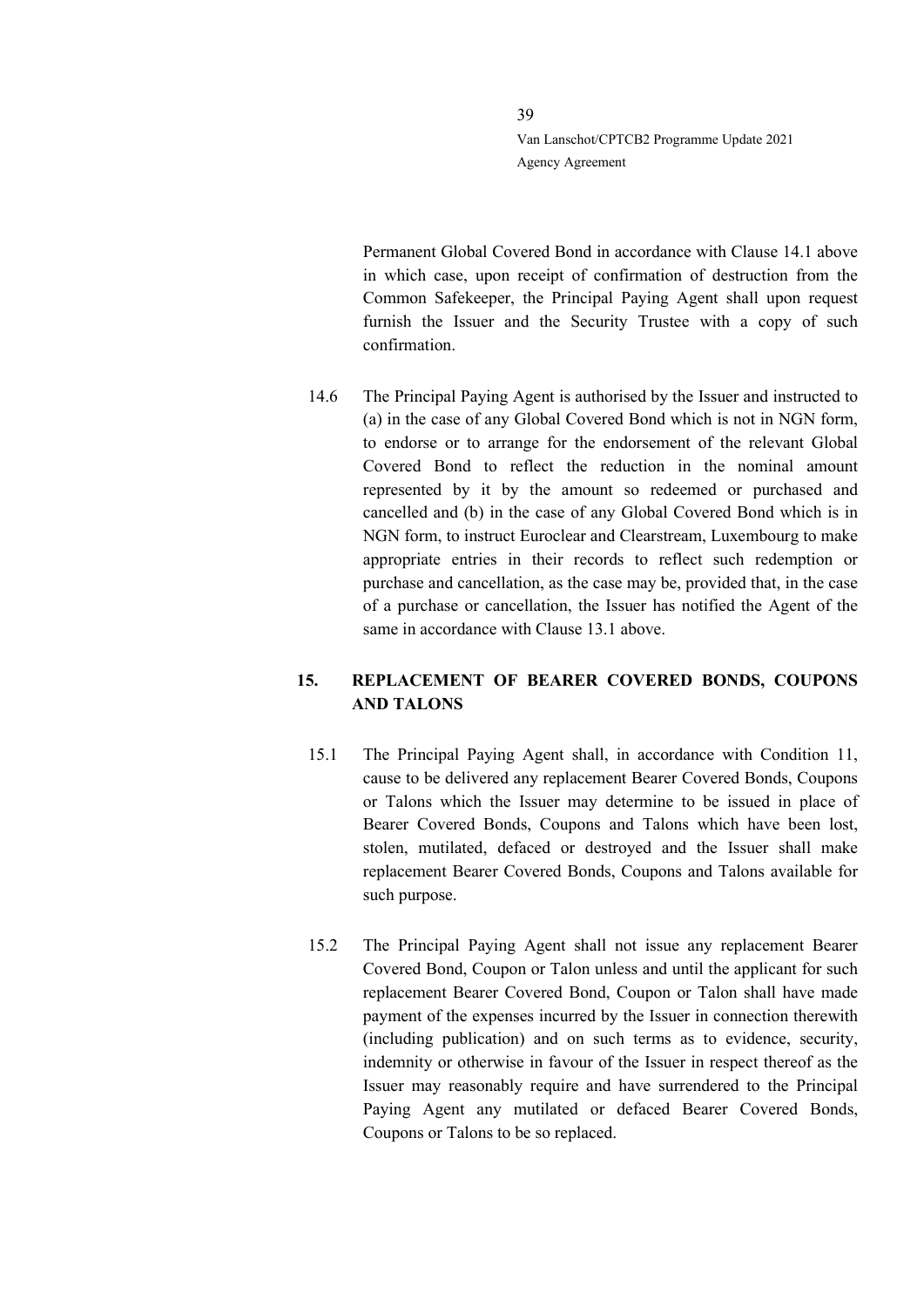- 15.3 In the case of mutilated or defaced Bearer Covered Bonds the Principal Paying Agent shall ensure that (unless otherwise agreed by the Issuer and covered by an indemnity) any replacement Bearer Covered Bond will only have attached to it Coupons and Talons (if any) corresponding in all respects to those attached to the mutilated or defaced Bearer Covered Bond which is presented for replacement in accordance with the provisions of this Clause.
- 15.4 The Principal Paying Agent shall obtain verification in the case of an allegedly lost, stolen or destroyed Bearer Covered Bond, Coupon or Talon in respect of which the serial number is known, that the relevant Bearer Covered Bond, Coupon or Talon has not previously been redeemed, paid or exchanged, as the case may be. The Principal Paying Agent shall not issue any replacement Bearer Covered Bond, Coupon or Talon unless and until the claimant shall have:
	- paid the costs and expenses incurred in connection with the issue;  $(p)$
	- provided it with such evidence and indemnity as the Issuer may  $(q)$ reasonably require; and
	- in the case of any mutilated or defaced Bearer Covered Bond,  $(r)$ Coupon or Talon, surrendered it to the Principal Paying Agent.
- 15.5 The Principal Paying Agent shall cancel any mutilated or defaced Bearer Covered Bonds, Coupons and Talons which shall be replaced pursuant to this Clause and shall prepare and furnish the Issuer, the CBC and the Security Trustee with a certificate stating the serial number of the Bearer Covered Bonds, Coupons and Talons so cancelled and, thereafter, destroy such Bearer Covered Bonds, Coupons and Talons, and upon request give to the Issuer, the CBC and the Security Trustee a destruction certificate containing the information specified in Claus[e 15.3](#page-37-0) above.
- 15.6 The Principal Paying Agent shall, on issuing any replacement Bearer Covered Bond, Coupon or Talon, as soon as reasonably practicable inform the Issuer, the CBC and the other Paying Agents of the serial number of the replacement Bearer Covered Bond, Coupon or Talon issued and (if known) of the serial number of the Bearer Covered Bond, Coupon or Talon in place of which the replacement Bearer Covered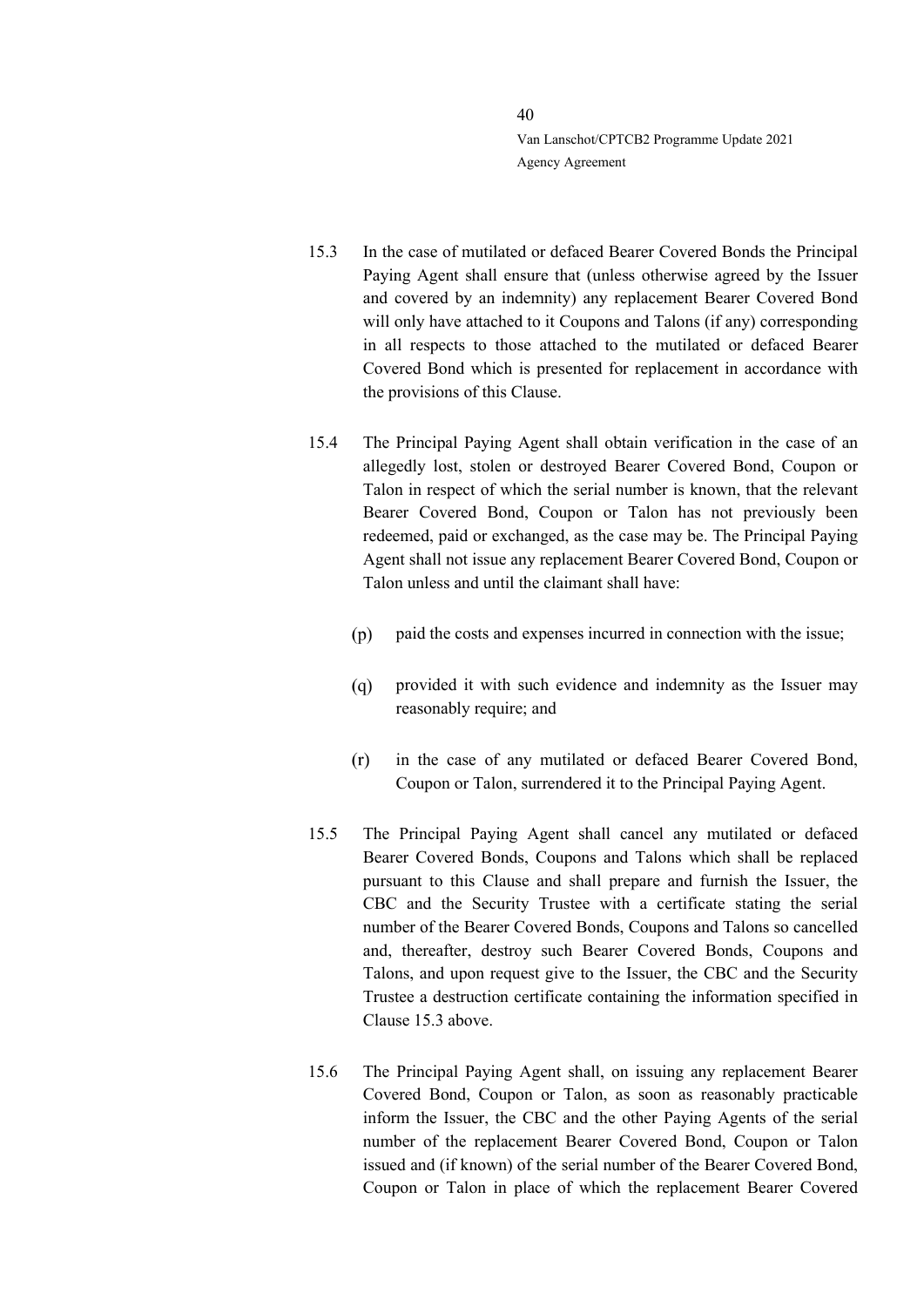Bond, Coupon or Talon has been issued. Whenever replacement Coupons or Talons are issued, the Principal Paying Agent shall also notify the other Paying Agents of the maturity dates of the lost, stolen, mutilated, defaced or destroyed Coupons or Talons and of the replacement Coupons or Talons issued.

- 15.7 The Principal Paying Agent shall keep a full and complete record of all replacement Bearer Covered Bonds, Coupons and Talons issued and shall make the record available at all reasonable times to the Issuer, the CBC and the Security Trustee and any persons authorised by any of them for inspection and for the taking of copies of it or extracts from it.
- 15.8 Whenever any Bearer Covered Bond, Coupon or Talon for which a replacement Bearer Covered Bond, Coupon or Talon has been issued and in respect of which the serial number is known is presented to a Paying Agent for payment, the relevant Paying Agent shall as soon as reasonably possible send notice of that fact to the Issuer, the CBC and the other Paying Agents.
- 15.9 The Paying Agents shall issue further Coupon sheets against surrender of Talons. A Talon so surrendered shall be cancelled by the relevant Paying Agent who (except where the Paying Agent is the Principal Paying Agent) shall inform the Principal Paying Agent of its serial number. Further Coupon sheets issued on surrender of Talons shall carry the same serial number as the surrendered Talon.
- 15.10 No Temporary Global Covered Bond, Permanent Global Covered Bond, Definitive Covered Bond, or Coupon, as the case may be, shall be delivered as a replacement for any of the same which has been mutilated or defaced otherwise than against surrender of the same or, in the case of an NGN Temporary Global Covered Bond or an NGN Permanent Global Covered Bond, appropriate confirmation of destruction from the Common Safekeeper.
- 15.11 Any replacement NGN Temporary Global Covered Bond or NGN Permanent Global Covered Bond shall be delivered to the Common Safekeeper together with instructions to effectuate it.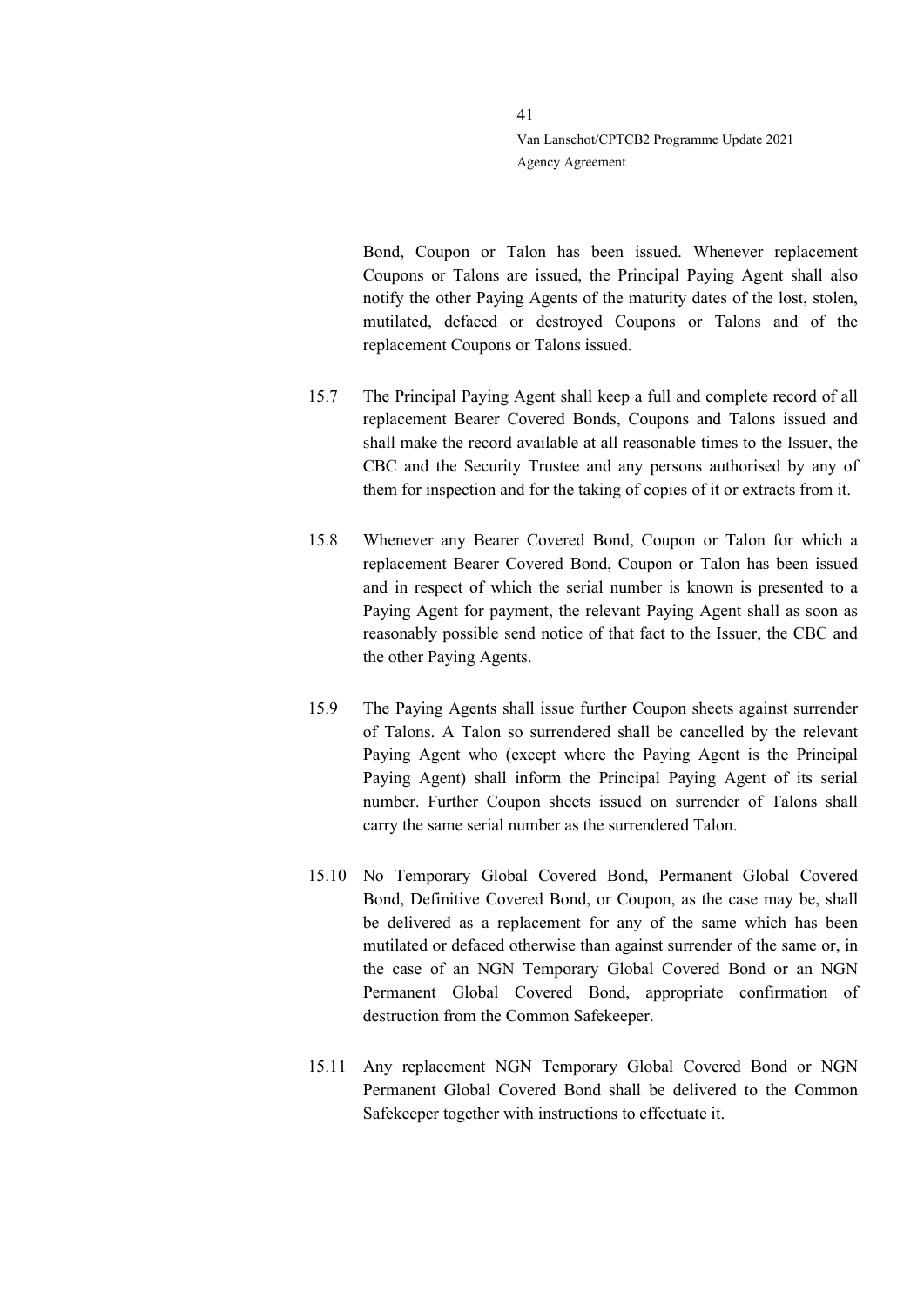#### <span id="page-41-0"></span>**16. RECEIPT AND PUBLICATION OF NOTICES**

- 16.1 Upon receipt of a demand or notice from any Covered Bondholder in accordance with the Conditions, the Principal Paying Agent shall forward a copy to the Issuer, the CBC, the Registrar and the Security Trustee.
- 16.2 On behalf of and at the request and expense of the Issuer (and, following the occurrence of an Issuer Event of Default and service of a Notice to Pay to the CBC, the CBC), the Principal Paying Agent shall cause to be published all notices required to be given by the Issuer, the CBC and the Security Trustee to the Covered Bondholders in accordance with the Conditions and the Trust Deed.

## <span id="page-41-1"></span>**17. COMMISSIONS; FEES**

The Issuer agrees to pay and, following the service of a Notice to Pay to the CBC, the CBC agrees to pay to each of the Principal Paying Agent and the Registrar such fees and commissions as the Issuer, the CBC, the Principal Paying Agent and the Registrar shall separately agree in respect of the services of the Paying Agents and the Registrar under this Agreement together with any out of pocket expenses (including legal, printing, postage, fax, cable and advertising expenses) incurred by the Paying Agents and the Registrar in connection with their services.

## <span id="page-41-2"></span>**18. INDEMNITY**

18.1 The Issuer and the CBC will indemnify and hold harmless each of the Paying Agents and the Registrar on demand against any losses, liabilities, costs, expenses, claims, actions or demands (together "**Losses**") (including, but not limited to, all properly incurred costs, legal fees, charges and expenses (together, "**Expenses**")) paid or incurred as a result of or in connection with its appointment or the exercise of its powers, discretions, authorities and duties (which in any event will not include proceedings against the Issuer or the CBC by the Paying Agents on behalf of Covered Bondholders) except such as may result from the Paying Agents' and Registrar's own gross negligence, wilful misconduct, fraud or bad faith or that of their respective officers, directors or employees.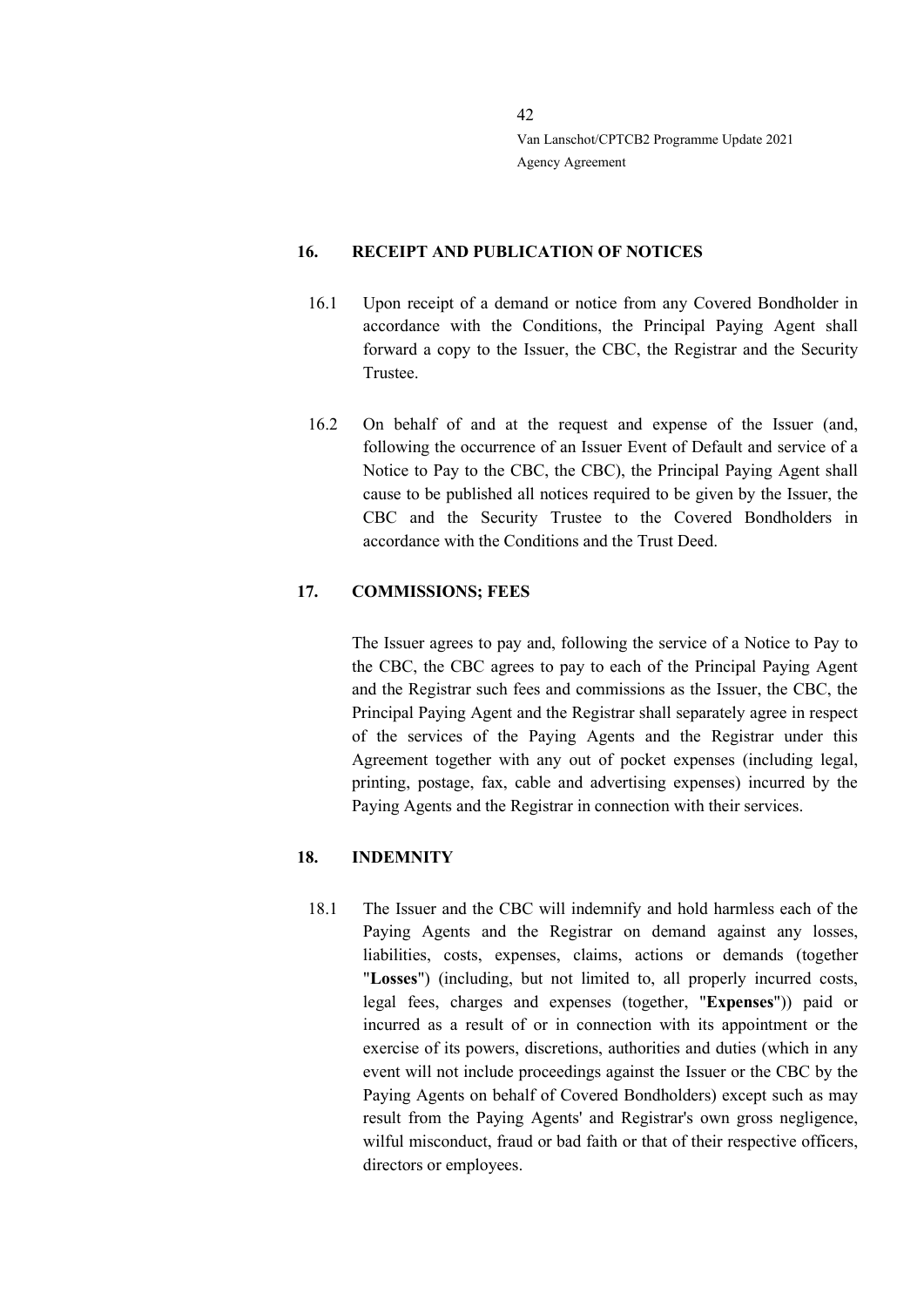- 18.2 Each of the Paying Agents and the Registrar undertakes to indemnify and hold harmless the Issuer and the CBC on demand against any Losses and Expenses (but excluding consequential damages, (including, but not limited to loss of business, goodwill or profit)), which they may incur or which may be made against them as a result of the gross negligence, wilful misconduct, fraud or bad faith of the Paying Agents or the Registrar or any of their respective officers, employees or agents respectively.
- 18.3 The indemnities set out above are in addition to and without prejudice to the rights conferred by article 7:406 Dutch Civil Code and shall survive any termination of this Agreement.

# <span id="page-42-0"></span>**19. RESPONSIBILITY OF THE PAYING AGENTS AND THE REGISTRAR**

- 19.1 Neither the Paying Agents nor the Registrar shall be responsible or accountable to anyone with respect to the validity of this Agreement or the Covered Bonds or Coupons.
- 19.2 The Paying Agents and Registrar shall have no duty or responsibility in case of any default by the Issuer or the CBC in the performance of its obligations under the Conditions or, in the case of receipt of any written demand from a Covered Bondholder, with respect to such default, except that upon receipt by a Paying Agent or the Registrar of a notice given by a Covered Bondholder such Paying Agent will as soon as reasonably possible notify the Issuer, the CBC and the Security Trustee thereof.
- 19.3 Whenever in the performance of its duties under this Agreement a Paying Agent or the Registrar shall deem it desirable that any matter be established by the Issuer, the CBC or the Security Trustee prior to taking or suffering any action under this Agreement, the matter may be deemed to be conclusively established by a certificate signed by the Issuer and/or the CBC and/or the Security Trustee and delivered to the Paying Agent or the Registrar (as the case may be) and the certificate shall be a full authorisation to the Paying Agent or the Registrar (as the case may be) for any action taken or suffered in good faith by it under the provisions of this Agreement in reliance upon the certificate.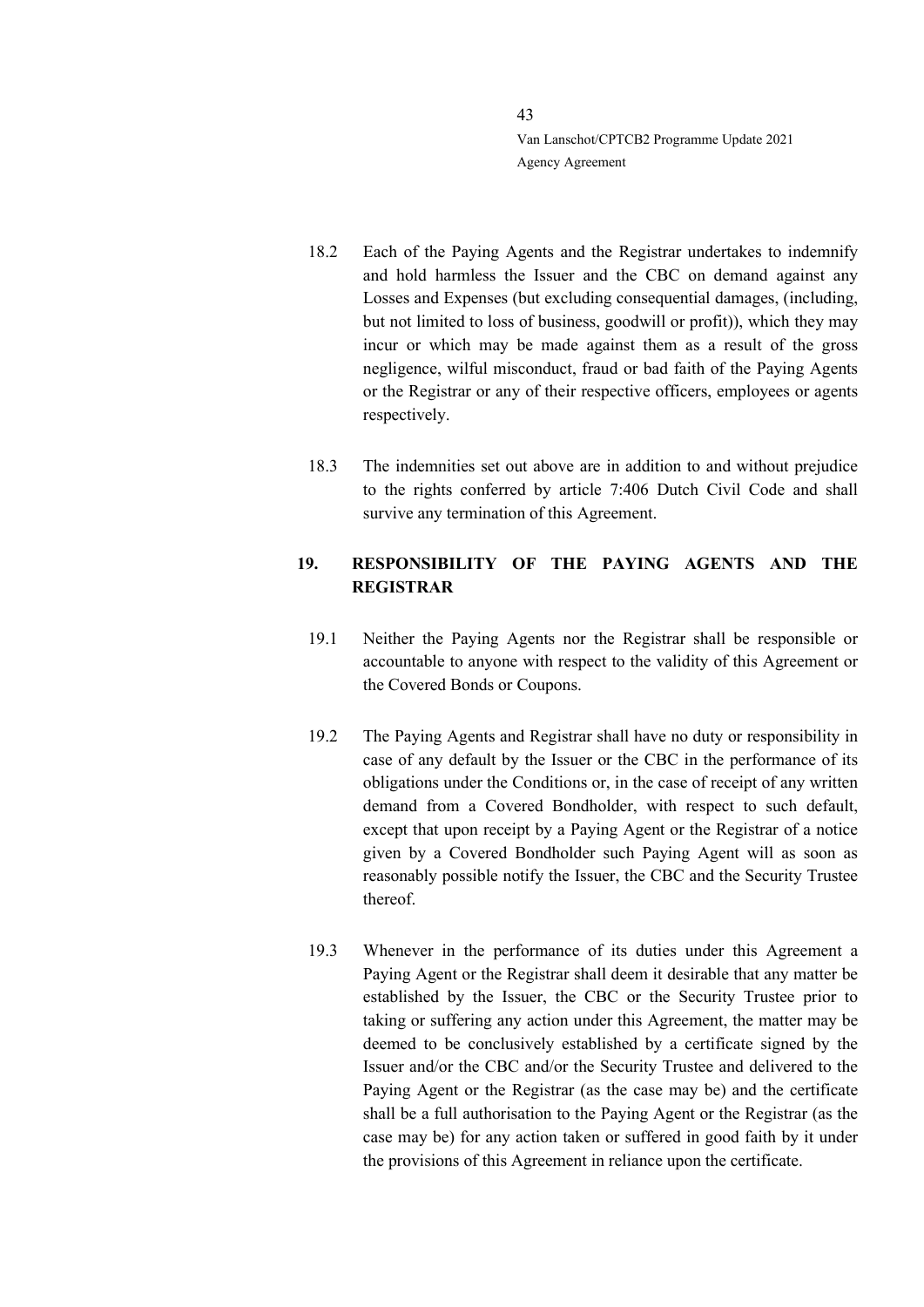# <span id="page-43-0"></span>**20. CONDITIONS OF APPOINTMENT, PAYING AGENTS OF THE ISSUER; CERTIFICATION; COVERED BONDHOLDER DEEMED ABSOLUTE OWNER; RELIANCE ON DOCUMENTS**

- 20.1 Without prejudice to the provisions of Clause [7](#page-15-0) hereof, in acting hereunder and in connection with the Covered Bonds, any of the Paying Agents and the Registrar shall act solely as agent of the Issuer and/or the CBC (or the Security Trustee) and in such capacity will not thereby assume any obligations towards, or relationship of agency for or with, any of the Covered Bondholders or Couponholders. In particular, without limitation, the Paying Agents and the Registrar do not assume any independent payment obligation to the Covered Bondholders or Couponholders in respect of any funds held by them, at any time, pursuant to this Agreement.
- 20.2 Each Paying Agent shall be entitled to deal with money paid to it by the Issuer or the CBC or Security Trustee, as the case may be, for the purpose of this Agreement in the same manner as other money paid to a banker by its customers and not in accordance with the rules established by the Financial Conduct Authority or any regulatory authority that may succeed it as a United Kingdom regulator ("**FCA**") and contained in the FCA's handbook in relation to client money from time to time, and in the event the Principal Paying Agent is insolvent the client money distribution rules will not apply and the Issuer will not be entitled to share in any distribution under the client money distribution rules, except:
	- $(s)$ that it shall not exercise any right of set-off, lien or similar claim in respect of the money;
	- $(t)$ that it shall not be liable to account to the Issuer for any interest on the money; and
	- $(u)$ that is shall not segregate any money except as required by law.
- 20.3 Each Paying Agent and the Registrar undertakes to the Issuer and the CBC and the Security Trustee to perform its duties, and shall be obliged to perform the duties and only the duties, specifically stated in this Agreement (including **Schedule 1** hereof) and the Conditions, and no implied duties or obligations shall be read into any of those documents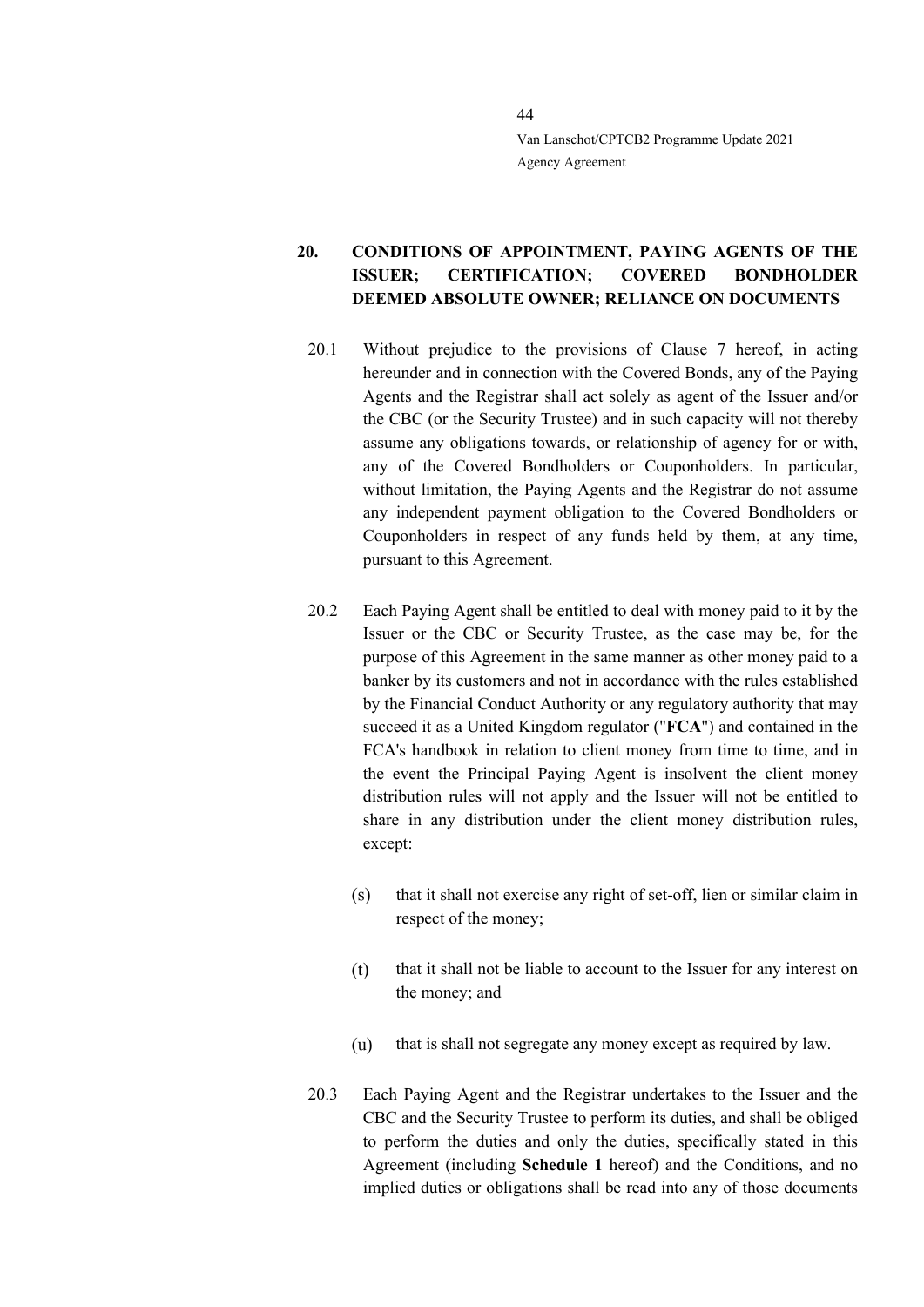against any Paying Agent or the Registrar, other than the duty to act honestly and in good faith and to exercise the diligence of a reasonably prudent agent in comparable circumstances.

- 20.4 The Principal Paying Agent may consult with legal and other professional advisers and the opinion of the advisers shall be full and complete protection in respect of any action taken, omitted or suffered under this Agreement in good faith and in accordance with the opinion of the advisers.
- 20.5 Each Paying Agent and the Registrar shall be protected and shall incur no liability in respect of any action taken, omitted or suffered in reliance on any instruction from the Issuer or the CBC or any document which it reasonably believes to be genuine and to have been delivered by the proper party or on written instructions from the Issuer or the CBC and each Paying Agent shall be entitled not to take any action, without being liable, if its receives conflicting, unclear of equivocal instructions from the Issuer and/or the CBC and will as soon as reasonably practicable notify the Issuer and/or the CBC after having received such conflicting, unclear of equivocal instructions.
- 20.6 Any Paying Agent, the Registrar and its officers, directors and employees may become the owner of, and/or acquire any interest in, any Covered Bonds, Coupons or Talons with the same rights that it or he would have had if the Paying Agent or the Registrar (as the case may be) concerned were not appointed under this Agreement, and may engage or be interested in any financial or other transaction with the Issuer or the CBC and may act on, or as depositary, trustee or agent for, any committee or body of holders of Covered Bonds or Coupons or in connection with any other obligations of the Issuer or the CBC as freely as if the Paying Agent or the Registrar (as the case may be) were not appointed under this Agreement.
- 20.7 Except as otherwise provided in the Trust Deed and the Conditions or as ordered by a court of competent jurisdiction or as required by law or applicable regulations, the Issuer, the CBC and the Paying Agents and the Registrar shall (notwithstanding any notice to the contrary) be entitled to treat the bearer of any Covered Bond or Coupons as the absolute owner thereof (whether or not it is overdue and notwithstanding any notice of ownership or writing on it or notice of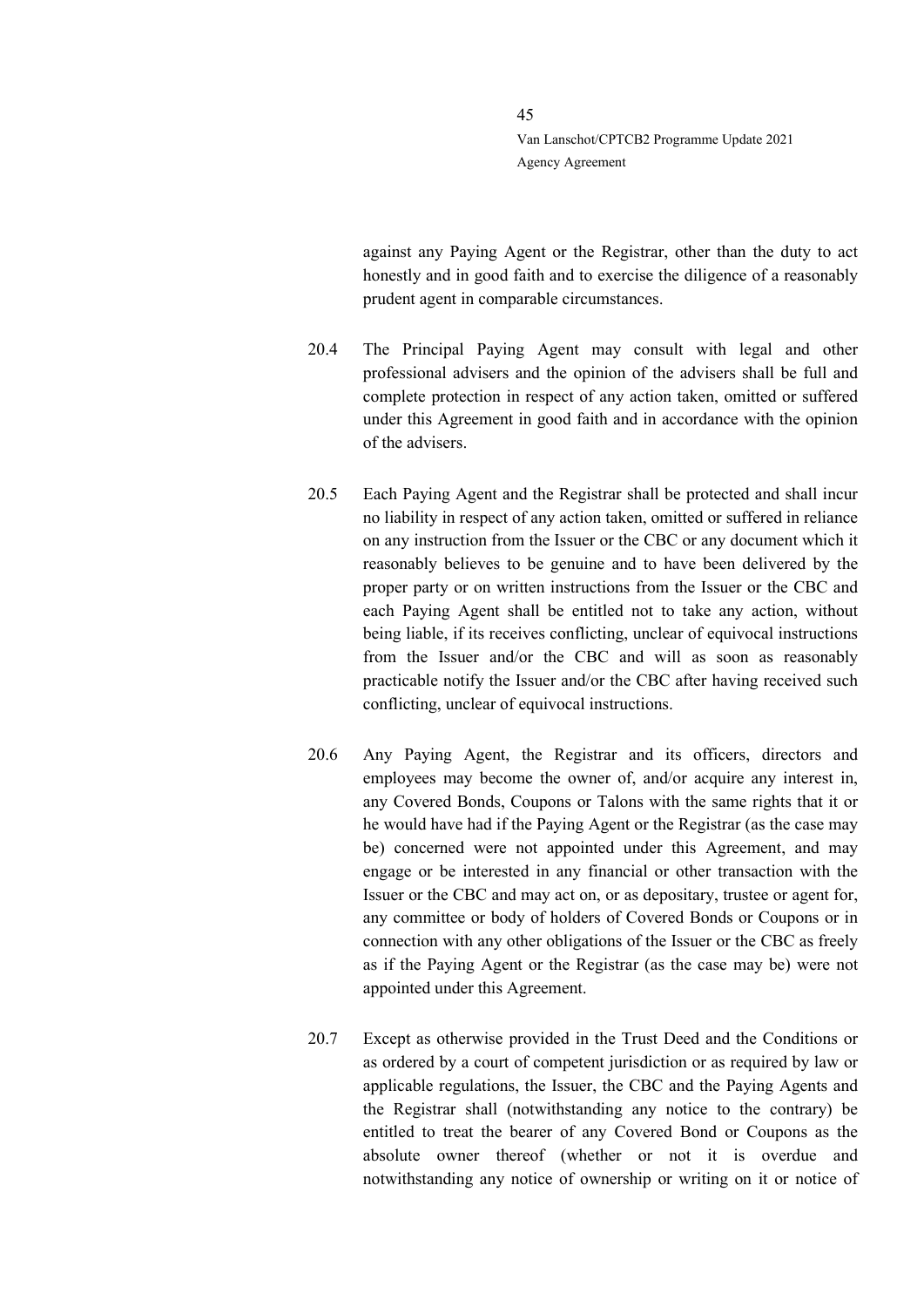any previous loss or theft of it) and shall not be required to obtain any proof thereof or as to the identity of the bearer.

- <span id="page-45-1"></span>20.8 The Issuer and the CBC shall provide the Principal Paying Agent and the Registrar with a certified copy of the list of persons authorised to execute documents and take action on its behalf in connection with this Agreement and shall notify the Principal Paying Agent and the Registrar as soon as reasonably practicable in writing if any of those persons ceases to be authorised or if any additional person becomes authorised together, in the case of an additional authorised person, with evidence satisfactory to the Principal Paying Agent and the Registrar that the person has been authorised.
- 20.9 The amount of the Programme may be increased by the Issuer in accordance with the procedure set out in the Programme Agreement. Upon any increase being effected, all references in this Agreement to the amount of the Programme shall be deemed to be references to the increased amount.
- 20.10 No Paying Agent shall be under any fiduciary duty or other obligation towards, or have any relationship of agency of trust, for or with any person other than the Issuer or the CBC.
- 20.11 Notwithstanding anything else herein contained, the Paying Agents and the Registrar may refrain without liability from doing anything that is contrary to any law of any state or jurisdiction (including but not limited to the Netherlands, the United States of America or any jurisdiction forming a part of it, the European Union and England  $\&$ Wales) or any directive or regulation of any agency of any such state or jurisdiction and may, after consultation with the Issuer (provided that such consultation is practicable and permitted by the relevant law, directive or regulation) without liability do anything which is, in its reasonable opinion, necessary to comply with any such law, directive or regulation.

#### <span id="page-45-0"></span>**21. COPIES AVAILABLE FOR INSPECTION**

Each Paying Agent shall hold available for inspection at its specified office during normal business hours copies of all documents required to be so available by the Conditions of any Covered Bonds or the rules of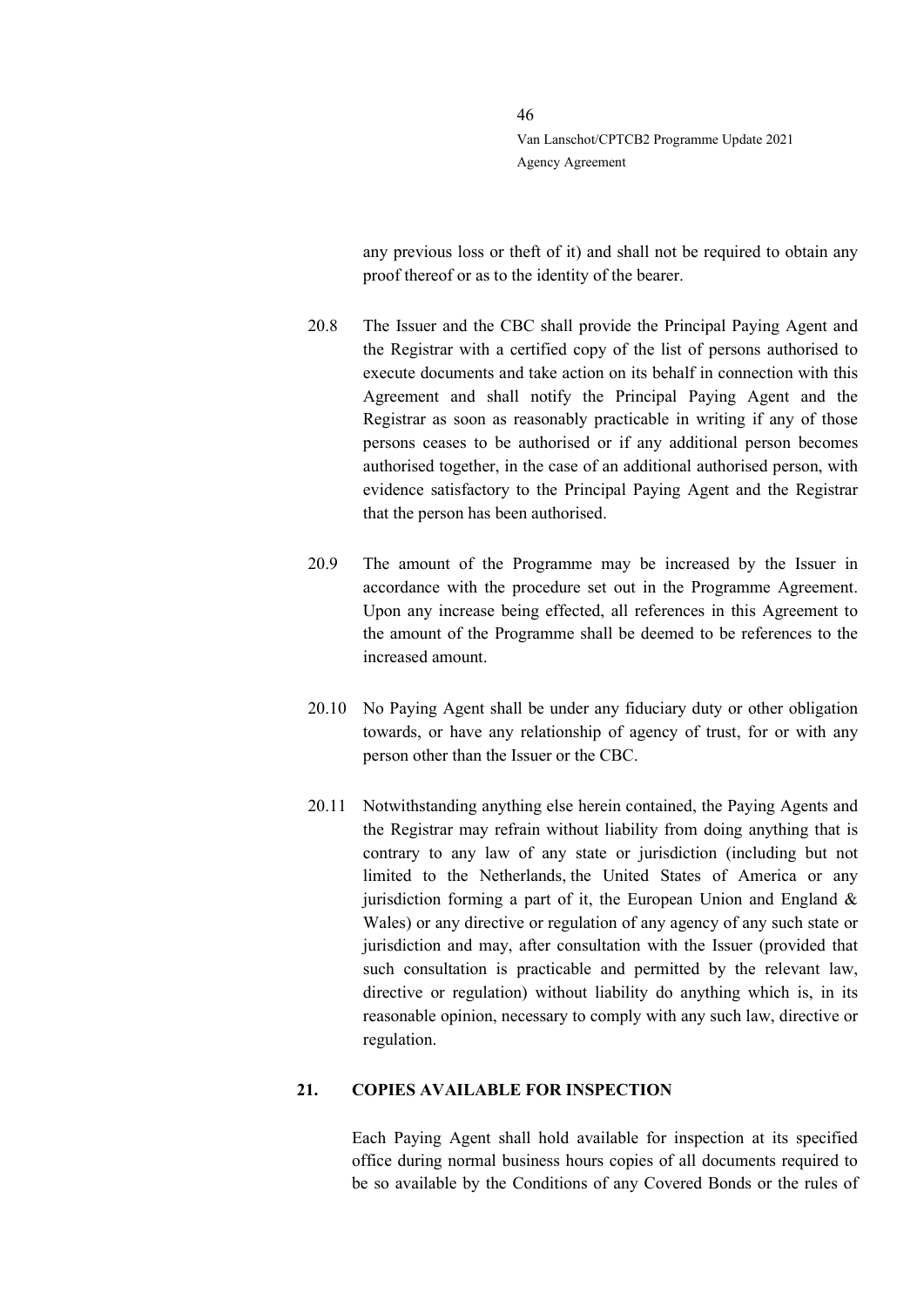any relevant stock exchange (or any other relevant authority). For these purposes, the Issuer and the CBC shall provide the Paying Agents with sufficient copies of each document so required to be held.

## <span id="page-46-0"></span>**22. CHANGES IN PAYING AGENTS AND THE REGISTRAR**

- <span id="page-46-1"></span>22.1 Each of the Issuer and the CBC agrees that, for so long as any Covered Bond is outstanding, or until moneys for the payment of all amounts in respect of all outstanding Covered Bonds have been made available to the Principal Paying Agent and have been returned to the Issuer or the CBC, as the case may be, as provided in this Agreement:
	- there will at all times be a Principal Paying Agent;  $(v)$
	- $(w)$ as long as any Registered Covered Bonds are outstanding, there will at all times be a Registrar; and
	- $(x)$ so long as the Covered Bonds are listed, quoted and/or traded on or by any competent listing authority, on any stock exchange or quotation system, there will at all times be a Paying Agent with a specified office in such place as may be required by the rules and regulations of the relevant competent authority or stock exchange.

Any variation, termination, appointment or change shall only take effect (other than in the case of a bankruptcy, an insolvency or any equivalent or analogous proceedings (as provided in Clause [22.6](#page-47-0) below), when it shall be of immediate effect) after not less than thirty (30) nor more than forty five (45) calendar days' prior notice shall have been given to the Covered Bondholders in accordance with Condition 14 and Condition 20.

22.2 The Issuer and the CBC may (and shall where necessary to comply with the Conditions) appoint substitute or additional agents in relation to the Covered Bonds by executing a letter in the form of **Schedule 4** hereto and shall forthwith notify the other parties hereto thereof, whereupon the parties hereto and such substitute or additional agents shall thereafter have the same rights and obligations among them as would have been the case had they then entered into an agreement in the form *mutatis mutandis* of this Agreement.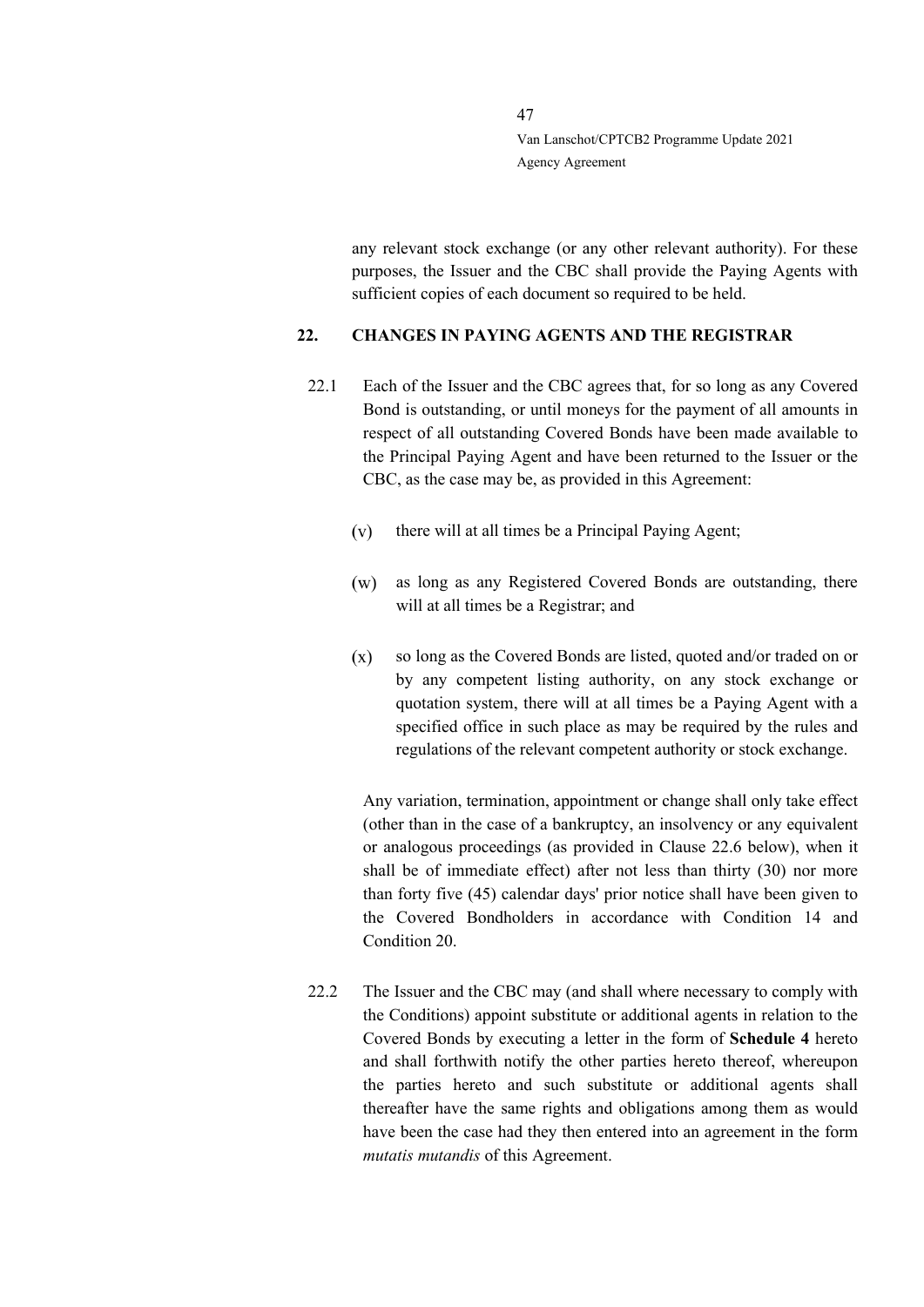- <span id="page-47-2"></span>22.3 The Principal Paying Agent may (subject as provided in Clause [22.5](#page-47-1) below) at any time resign by giving at least forty five (45) calendar days' written notice to the Issuer, the CBC and the Security Trustee specifying the date on which its resignation shall become effective.
- <span id="page-47-3"></span>22.4 The Principal Paying Agent may (subject as provided in Clause [22.5](#page-47-1) below) be removed at any time by the Issuer or the CBC with the prior written approval of the Security Trustee on at least forty five (45) calendar days' notice in writing from the Issuer or the CBC specifying the date when the removal shall become effective.
- <span id="page-47-1"></span>22.5 Any resignation under Clause [22.3](#page-47-2) above or removal of the Principal Paying Agent under Clauses [22.4](#page-47-3) above and [22.6](#page-47-0) below shall only take effect upon the appointment by the Issuer and the CBC of a successor Principal Paying Agent approved in writing by the Security Trustee and (other than in cases of a bankruptcy, an insolvency or any equivalent or analogous proceedings of the Principal Paying Agent) on the expiry of the notice to be given under Clause [23](#page-49-0) below. Each of the Issuer and the CBC agrees with the Principal Paying Agent that if, by the day falling ten (10) calendar days before the expiry of any notice under Clause [22.3](#page-47-2) above, the Issuer and the CBC have not appointed a successor Principal Paying Agent approved in writing by the Security Trustee then the Principal Paying Agent shall be entitled, on behalf of the Issuer and the CBC, to appoint in its place as a successor Principal Paying Agent a reputable financial institution of good standing which the Issuer, the CBC and the Security Trustee shall approve.
- <span id="page-47-0"></span>22.6 In case at any time any Paying Agent or the Registrar resigns, or is removed, or becomes incapable of acting or is adjudged bankrupt or insolvent, or files a voluntary petition in bankruptcy or makes an assignment for the benefit of its creditors or consents to the appointment of an administrator, liquidator or administrative or other receiver of all or a substantial part of its property, or admits in writing its inability to pay or meet its debts as they mature or suspends payment of its debts, or if any order of any court is entered approving any petition filed by or against it under the provisions of any applicable bankruptcy or insolvency law or if a receiver of it or of all or a substantial part of its property is appointed or if any officer takes charge or control of it or of its property or affairs for the purpose of rehabilitation, conservation or liquidation, or any equivalent or analogous proceeding, a successor Paying Agent or Registrar (as the case may be) which shall be a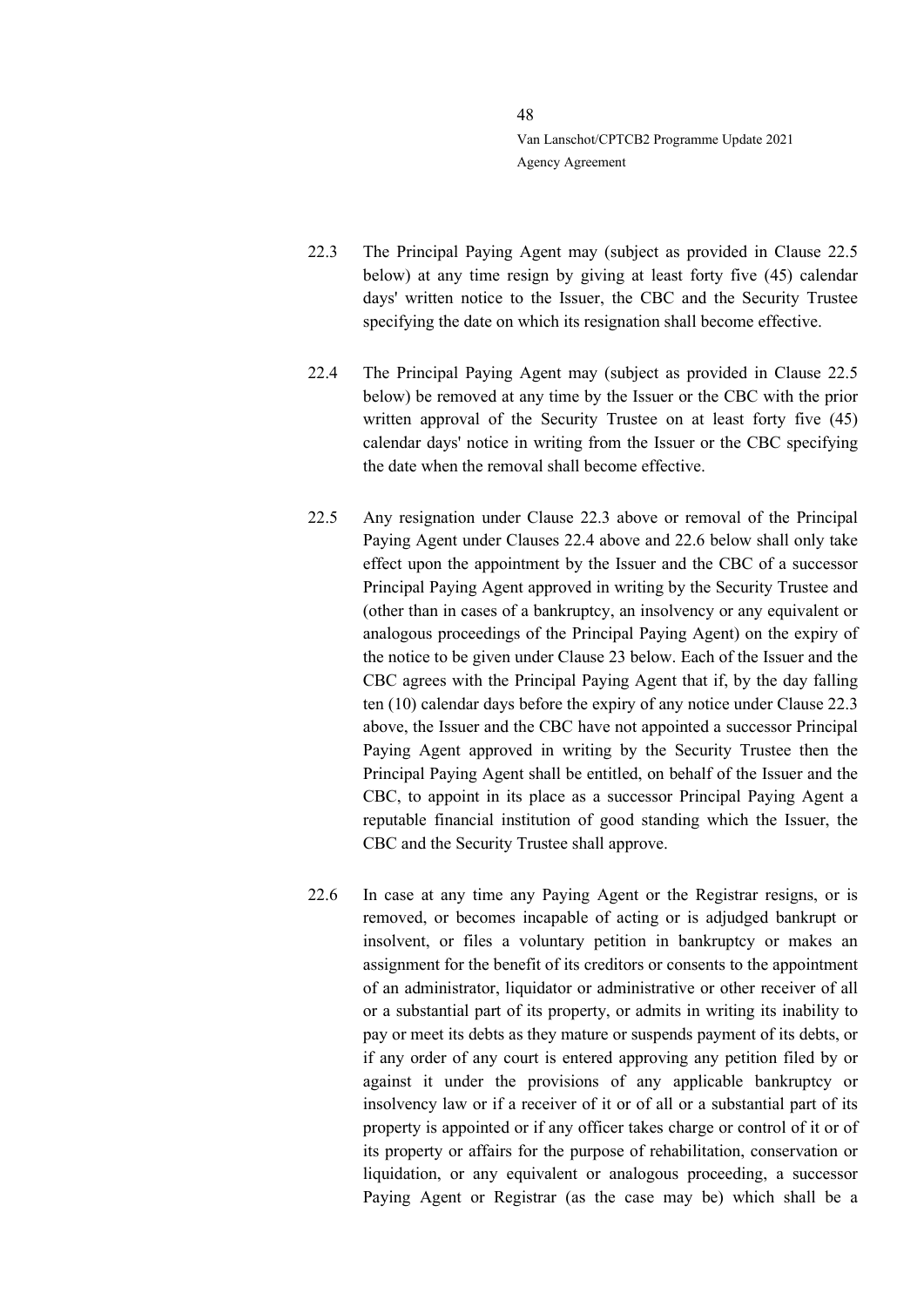reputable financial institution of good standing may be appointed by the Issuer and the CBC with the prior written approval of the Security Trustee. Upon the appointment of a successor Paying Agent or Registrar (as the case may be) and acceptance by it of its appointment and (other than in case of insolvency of the Paying Agent or the Registrar (as the case may be) when it shall be of immediate effect) upon expiry of the notice to be given under Clause [23](#page-49-0) below, the Paying Agent or the Registrar (as the case may be) so superseded shall cease to be a Paying Agent or the Registrar (as the case may be) under this Agreement.

- <span id="page-48-0"></span>22.7 Subject to Clause [22.1](#page-46-1) above, the Issuer and the CBC may, with the prior written approval of the Security Trustee, terminate the appointment of any of the other Paying Agents (other than the Principal Paying Agent) or the Registrar at any time and/or appoint one or more further or other Paying Agents or Registrars by giving to the Security Trustee and the Principal Paying Agent and to the relevant other Paying Agent or Registrar at least forty five (45) calendar days' notice in writing to that effect (other than in the case of insolvency).
- 22.8 Subject to Clause [22.1](#page-46-1) above, all or any of the Paying Agents (other than the Principal Paying Agent) and the Registrar may resign their respective appointments under this Agreement at any time by giving the Issuer, the CBC, the Security Trustee and the Principal Paying Agent at least forty five (45) calendar days' written notice to that effect. Each of the Issuer and the CBC agrees with the Registrar and such Paying Agent that if, by the day falling ten (10) calendar days before the expiry of any notice under this Clause 22.8, the Issuer and the CBC have not appointed a successor Registrar or Paying Agent approved in writing by the Security Trustee then the Registrar or such Paying Agent shall be entitled, on behalf of the Issuer and the CBC, to appoint in its place as a successor Registrar or Paying Agent a reputable financial institution of good standing which the Issuer, the CBC and the Security Trustee shall approve.
- 22.9 Upon its resignation or removal becoming effective, a Paying Agent and the Registrar shall:
	- $(y)$ as soon as reasonably practicable transfer all moneys and records held by it under this Agreement to the successor Paying Agent or Registrar;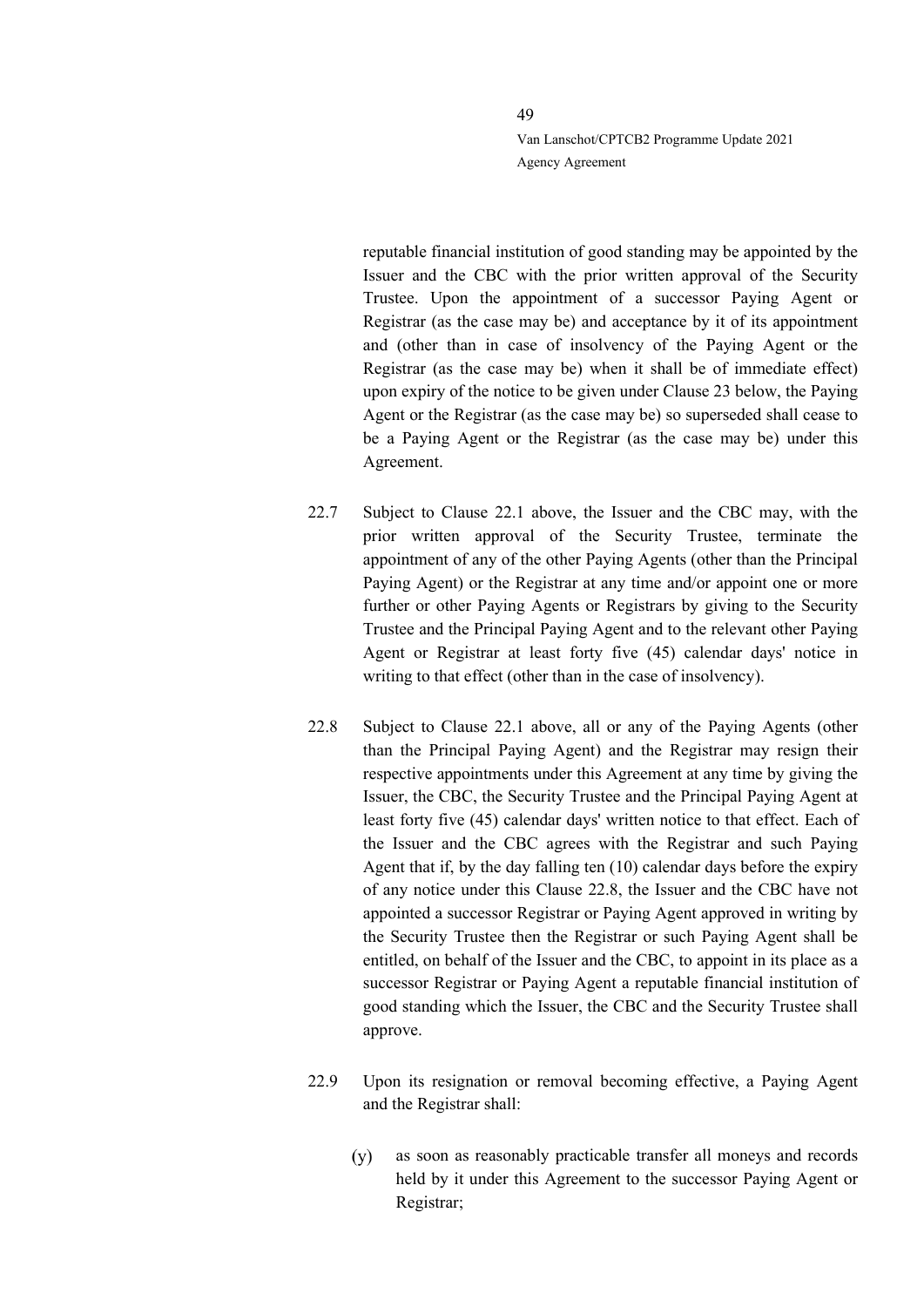- be entitled to the payment by the Issuer (and, following the service  $(z)$ of a Notice to Pay to the CBC, the CBC) of the commissions, fees and expenses payable in respect of its services under this Agreement before termination in accordance with the terms of Clause [17](#page-41-1) above; and
- shall not have any further duties, obligations, liabilities or responsibilities hereunder.
- 22.10 Upon its appointment becoming effective, a successor or new Paying Agent or Registrar shall, without any further action, become vested with all the authority, rights, powers, duties and obligations of its predecessor or, as the case may be, a Paying Agent or Registrar with the same effect as if originally named as a Paying Agent or Registrar under this Agreement.

# <span id="page-49-0"></span>**23. NOTIFICATION OF CHANGES TO PAYING AGENTS AND REGISTRAR**

Following receipt of notice of resignation from a Paying Agent or Registrar and as soon as reasonably practicable after appointing a successor or new Paying Agent or Registrar or on giving notice to terminate the appointment of any Paying Agent or Registrar, the Principal Paying Agent (on behalf of and at the expense of the Issuer, and, following an Issuer Event of Default and service of a Notice to Pay to the CBC, at the expense of the CBC) shall give or cause to be given not more than forty five (45) calendar days' nor less than thirty (30) calendar days' notice of the fact to the Covered Bondholders in accordance with the Conditions, provided that in the case of resignation by the Registrar notice will be required to be given to holders of Registered Covered Bonds only.

## <span id="page-49-1"></span>**24. MERGER AND CONSOLIDATION**

Any corporation into which any Paying Agent or Registrar may be merged or converted, or any corporation with which a Paying Agent or Registrar may be consolidated, or any corporation resulting from any merger, conversion or consolidation to which a Paying Agent or Registrar shall be a party, or any corporation to which a Paying Agent or Registrar shall sell or otherwise transfer all or substantially all of its assets shall, on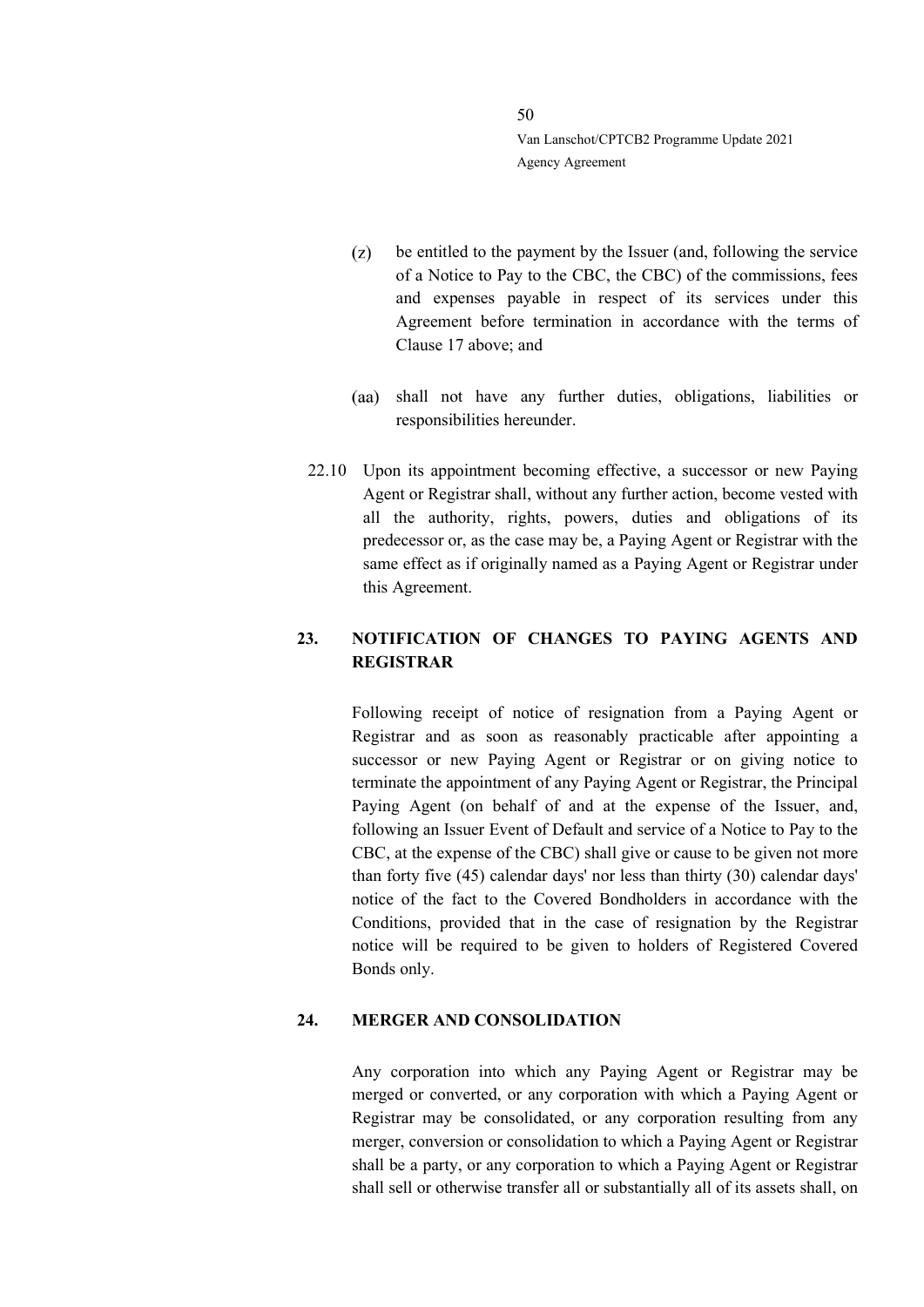the date when the merger, conversion, consolidation or transfer becomes effective and to the extent permitted by any applicable laws, become the successor Paying Agent or Registrar (as the case may be) under this Agreement without the execution or filing of any paper or any further act on the part of the parties to this Agreement, unless otherwise required by the Issuer, the CBC or the Security Trustee and after the said effective date all references in this Agreement to the relevant Paying Agent or Registrar shall be deemed to be references to such successor corporation. Written notice of any such merger, conversion, consolidation or transfer shall as soon as reasonably practicable be given to the Issuer, the CBC and the Security Trustee by the relevant Paying Agent or Registrar (as the case may be).

## <span id="page-50-0"></span>**25. CHANGES OF SPECIFIED OFFICE**

If any Paying Agent or Registrar determines to change its specified office it shall give to the Issuer, the CBC, the Security Trustee and the Principal Paying Agent written notice of that fact giving the address of the new specified office which shall be in the same city and stating the date on which the change is to take effect, which shall not be less than forty five (45) calendar days after the notice. The Principal Paying Agent (on behalf of the Issuer (and, following service of a Notice to Pay to the CBC, the CBC)) shall within fifteen (15) calendar days of receipt of the notice (unless the appointment of the relevant Paying Agent or Registrar is to terminate pursuant to Clause [22](#page-46-0) above on or prior to the date of the change) give or cause to be given not more than forty five (45) calendar days' nor less than thirty (30) calendar days' notice of the change to the Covered Bondholders in accordance with the Conditions provided that in the case of the specified office of the Registrar, notice will only be given to holders of Registered Covered Bonds.

## <span id="page-50-1"></span>**26. TAXES**

All present and future direct and indirect taxes and transfer charges due in respect of activities hereunder and commission and fee payments therefor will be chargeable to the Issuer and, following service of a Notice to Pay to the CBC, to the CBC by the Paying Agents and the Registrar except as provided herein and except for taxes on profits earned by the Paying Agents or the Registrar. If the Paying Agents and/or the Registrar are or shall become aware of the imposition of such taxes or transfer charges, they shall as soon as reasonably possible notify the Issuer, the CBC and the Security Trustee thereof and upon such notice the Issuer or CBC may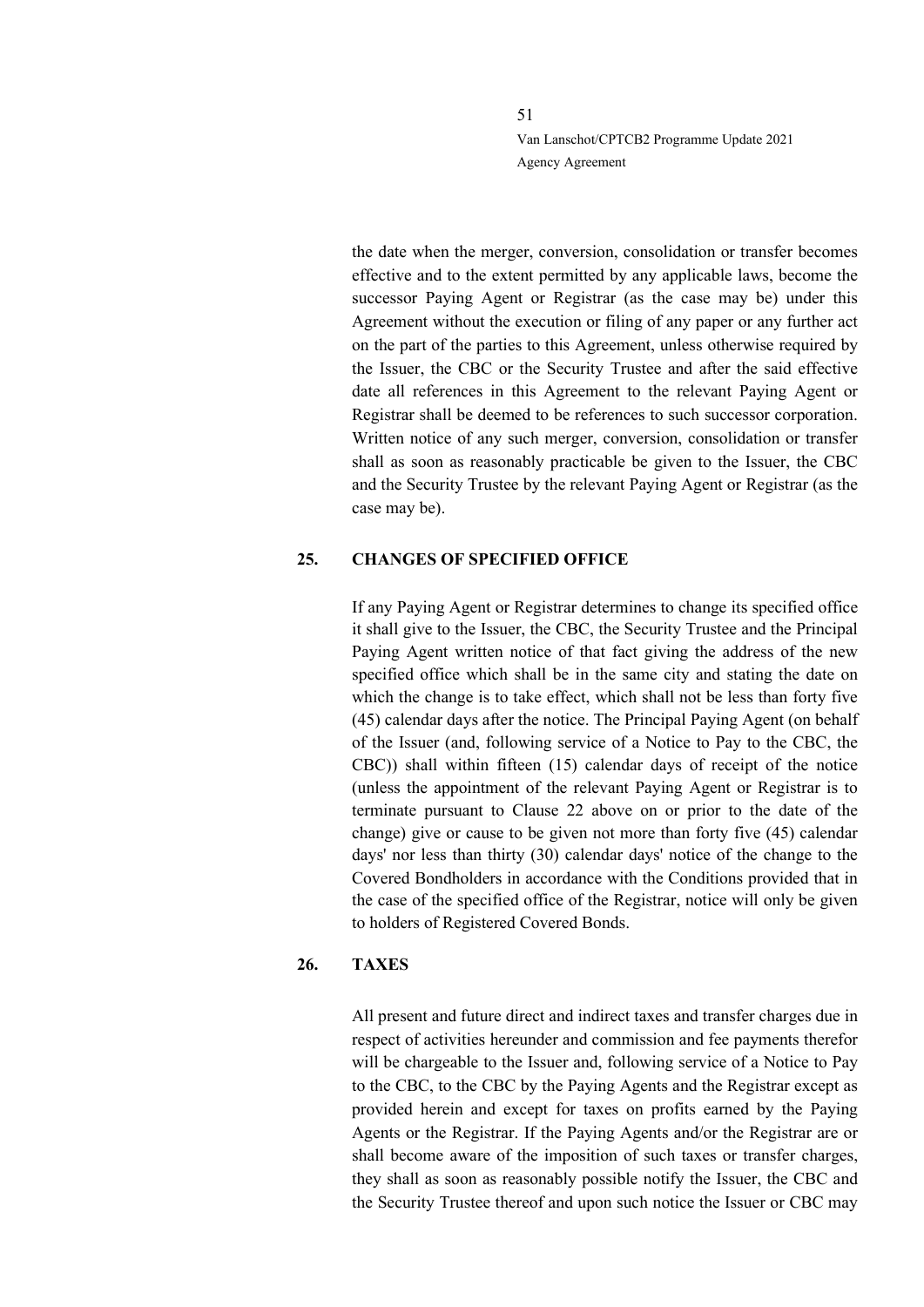terminate the appointment of such Paying Agents and Registrar in accordance with Clause [22.7](#page-48-0) above.

## <span id="page-51-0"></span>**27. MEETINGS OF COVERED BONDHOLDERS**

- <span id="page-51-2"></span>27.1 The provisions of Schedule 1 to the Trust Deed shall govern, *inter alia*, the convening powers and conduct of physical or virtual meetings of Covered Bondholders and the effect on the Covered Bondholders of resolutions of such meetings and such provisions are incorporated by reference into the Conditions and shall have the effect in the same manner as if it was set out in this Agreement.
- 27.2 Without prejudice to Clause [27.1](#page-51-2) above, each of the Paying Agents and the Registrar on the request of any holder of Covered Bonds shall issue voting certificates and block voting instructions in accordance with Schedule 1 to the Trust Deed and shall as soon as reasonably practicable give notice to the Issuer in writing (with a copy to the Security Trustee) of any revocation or amendment of a block voting instruction. Each of the Paying Agents and the Registrar will keep a full and complete record of all voting certificates and block voting instructions issued by it and will, not less than 24 hours before the time appointed for holding a meeting or adjourned meeting, deposit at such place as the Security Trustee shall approve, full particulars of all voting certificates and block voting instructions issued by it in respect of the meeting or adjourned meeting.

# <span id="page-51-1"></span>**28. DATA PROTECTION**

The parties to this Agreement shall comply with all applicable data protection laws and regulations, including the General Data Protection Regulation. Each party to this Agreement shall provide each other party to this Agreement at such party's request with all reasonable information, assistance and cooperation to enable the other party to comply with such laws and regulations and the parties shall timely enter into any agreements or arrangements as may be required in connection therewith, including without limitation:

(a) appropriate arrangements for the transfer of personal data outside of the European Economic Area; and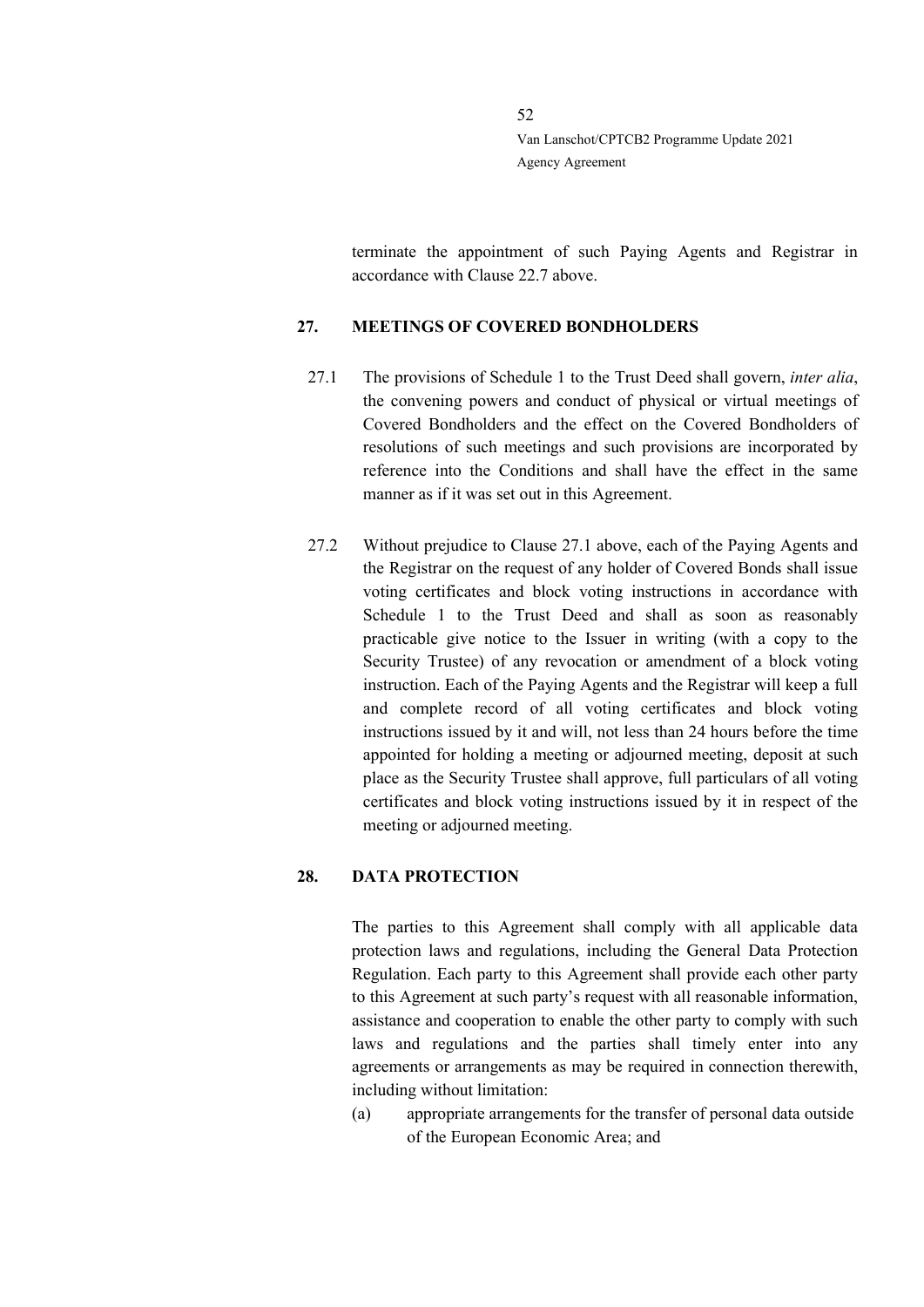(b) contractual arrangements as referred to in articles 26 and/or 28 of the General Data Protection Regulation in respect of the processing of personal data of Covered Bondholders by the Principal Paying Agent in connection with Definitive Covered Bonds and/or the issuance of Registered Covered Bonds.

## <span id="page-52-0"></span>**29. NO DISSOLUTION, NO NULLIFICATION**

- 29.1 To the extent permitted by law, the parties hereby waive their rights pursuant to Articles 6:265 to 6:272 inclusive of the Dutch Civil Code to dissolve (*ontbinden*), or demand in legal proceedings the dissolution (*ontbinding*) of, this Agreement. Furthermore, to the extent permitted by law, the parties hereby waive their rights under Article 6:228 of the Dutch Civil Code to nullify (*vernietigen*), or demand in legal proceedings the nullification (*vernietiging*) of, this Agreement on the ground of error (*dwaling*).
- 29.2 The parties hereto agree that article 7:402, 7:403, 7:404, 7:407, 7:408 and 7:411 of the Dutch Civil Code shall not apply between them in relation to this Agreement.

# <span id="page-52-1"></span>**30. GOVERNING LAW AND JURISDICTION**

- 30.1 This Agreement, including Clause [30.2](#page-52-2) hereof and any non-contractual obligations arising out or in connection with this Agreement, shall be governed by and construed in accordance with the laws of the Netherlands.
- <span id="page-52-2"></span>30.2 Any disputes arising out of or in connection with this Agreement including, without limitation, and disputes relating to any noncontractual obligations arising out of or in connection with this Agreement, shall be submitted to the exclusive jurisdiction of the competent court in Amsterdam, the Netherlands.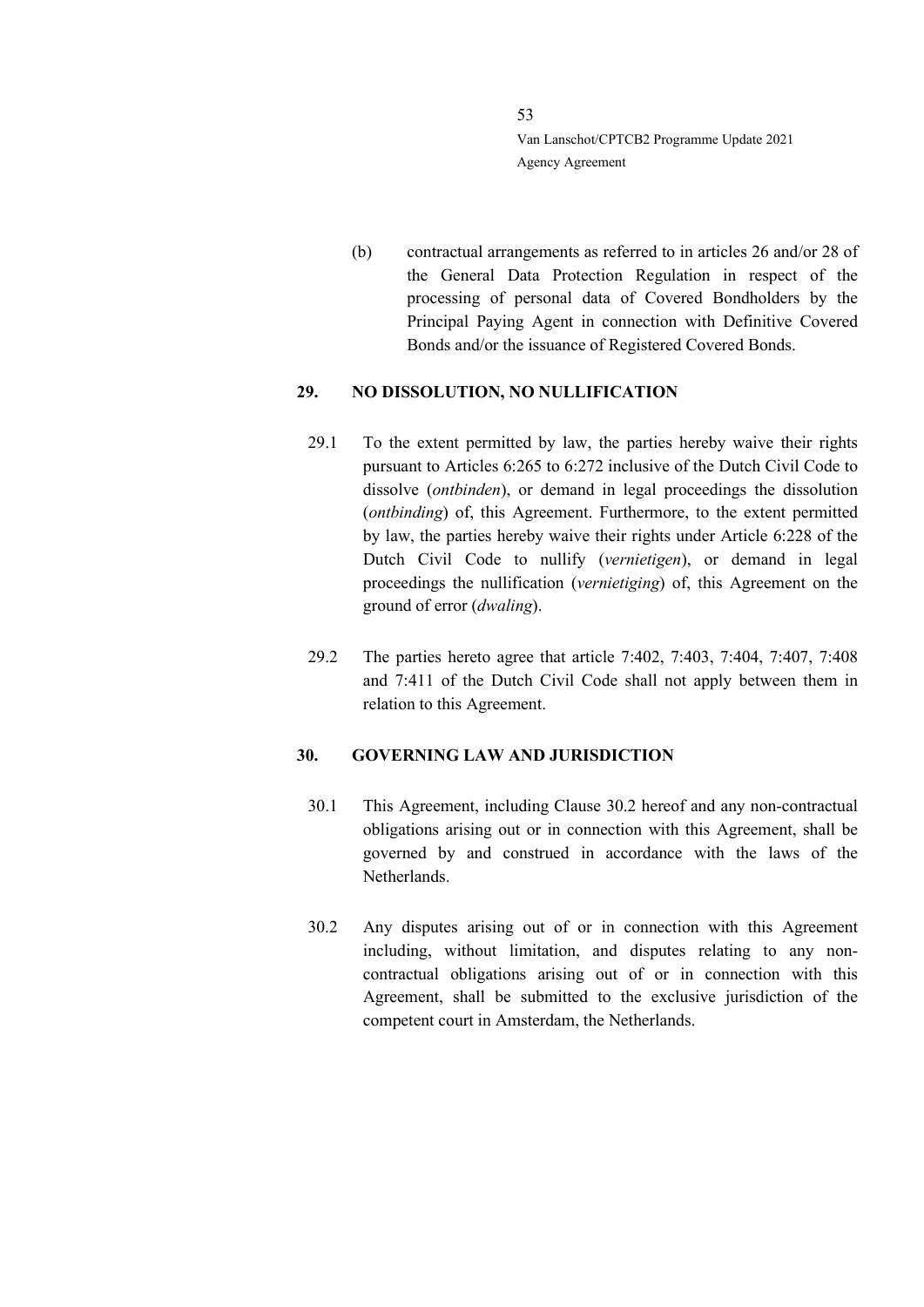# **THIS AGREEMENT HAS BEEN LASTLY AMENDED AND RESTATED BY THE PARTIES HERETO PURSUANT TO THE DEED OF AMENDMENT DATED 18 NOVEMBER 2021 AND WHICH DEED OF AMENDMENT HAS BEEN SIGNED BY THE PARTIES HERETO.**

**VAN LANSCHOT KEMPEN N.V.**

**VAN LANSCHOT CONDITIONAL PASS-THROUGH COVERED BOND COMPANY 2 B.V.**

**STICHTING SECURITY TRUSTEE VAN LANSCHOT CONDITIONAL PASS-THROUGH COVERED BOND COMPANY 2**

**CITIBANK N.A., LONDON BRANCH**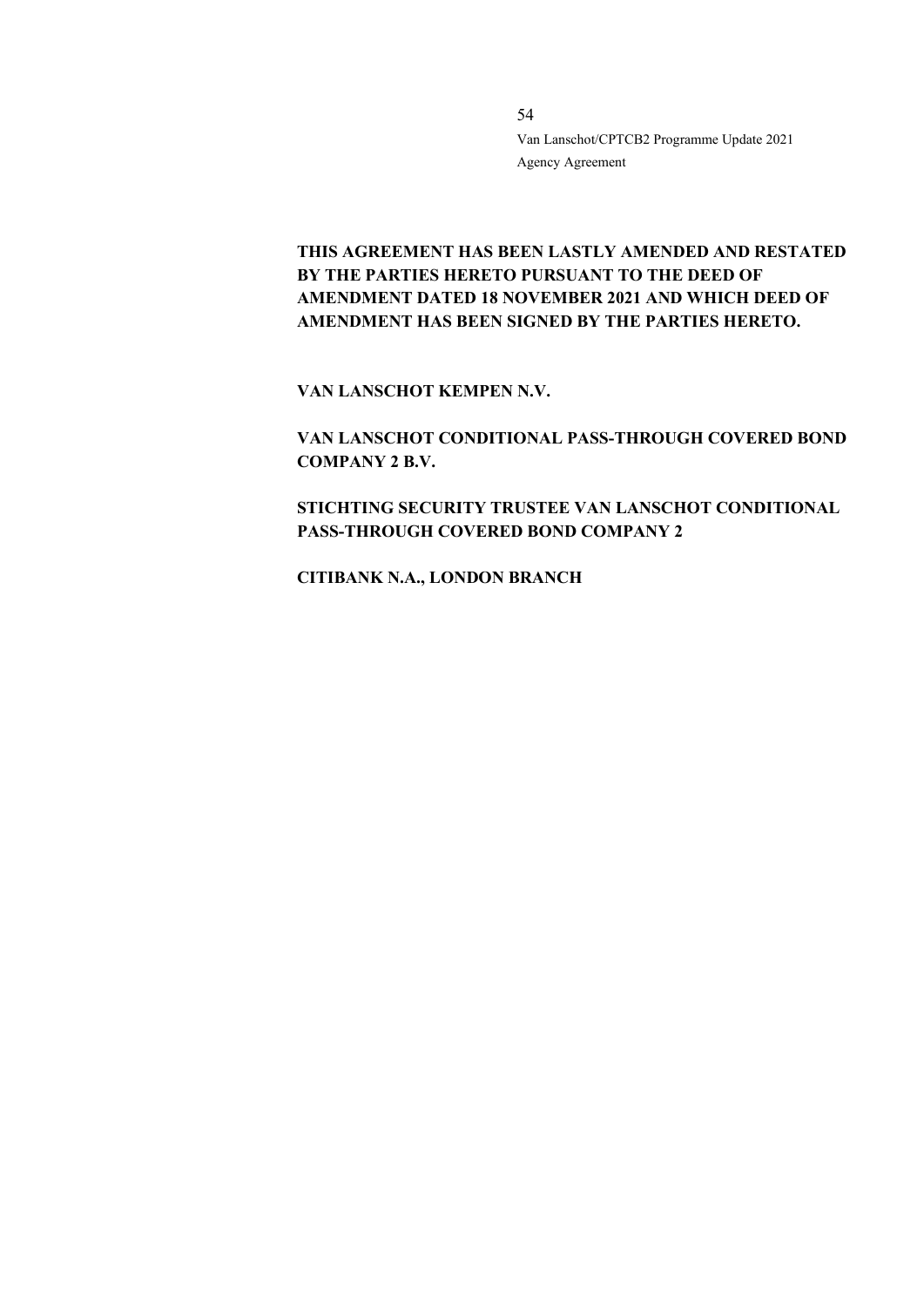## **SCHEDULE 1**

#### **ICSDS AGREEMENT DUTIES**

In relation to each Tranche of Covered Bonds in NGN Form, the Principal Paying Agent will comply with the following provisions:

- 1. The Principal Paying Agent will inform each of Euroclear and Clearstream, Luxembourg (each an **'ICSD'** and together the **'ICSDs'**), through the Common Service Provider appointed by the ICSDs (the **'CSP'**) to service the Covered Bonds, of the initial issue outstanding amount (the '**IOA**') for such Tranche on or prior to the relevant Issue Date.
- 2. If any event occurs that requires a mark up or mark down of the records which an ICSD holds for its customers to reflect such customers' interest in the Covered Bonds, the Principal Paying Agent will (to the extent known to it) promptly provide details of the amount of such mark up or mark down, together with a description of the event that requires it, to the ICSDs (through the CSP) to ensure that the IOA of the Covered Bonds remains at all times accurate.
- 3. The Principal Paying Agent will at least once every month (or such other interval as may be required from time to time) reconcile its record of the IOA of the Covered Bonds with information received from the ICSDs (through the CSP) with respect to the IOA maintained by the ICSDs for the Covered Bonds and will promptly inform the ICSDs (through the CSP) of any discrepancies.
- 4. The Principal Paying Agent will promptly assist the ICSDs (through the CSP) in resolving any discrepancy identified in the IOA of the Covered Bonds.
- 5. The Principal Paying Agent will promptly provide the ICSDs (through the CSP) details of all amounts paid by it under the Covered Bonds (or, where the Covered Bonds provide for delivery of assets other than cash, of the assets so delivered).
- 6. The Principal Paying Agent will (to the extent known to it) promptly provide to the ICSDs (through the CSP) notice of any changes to the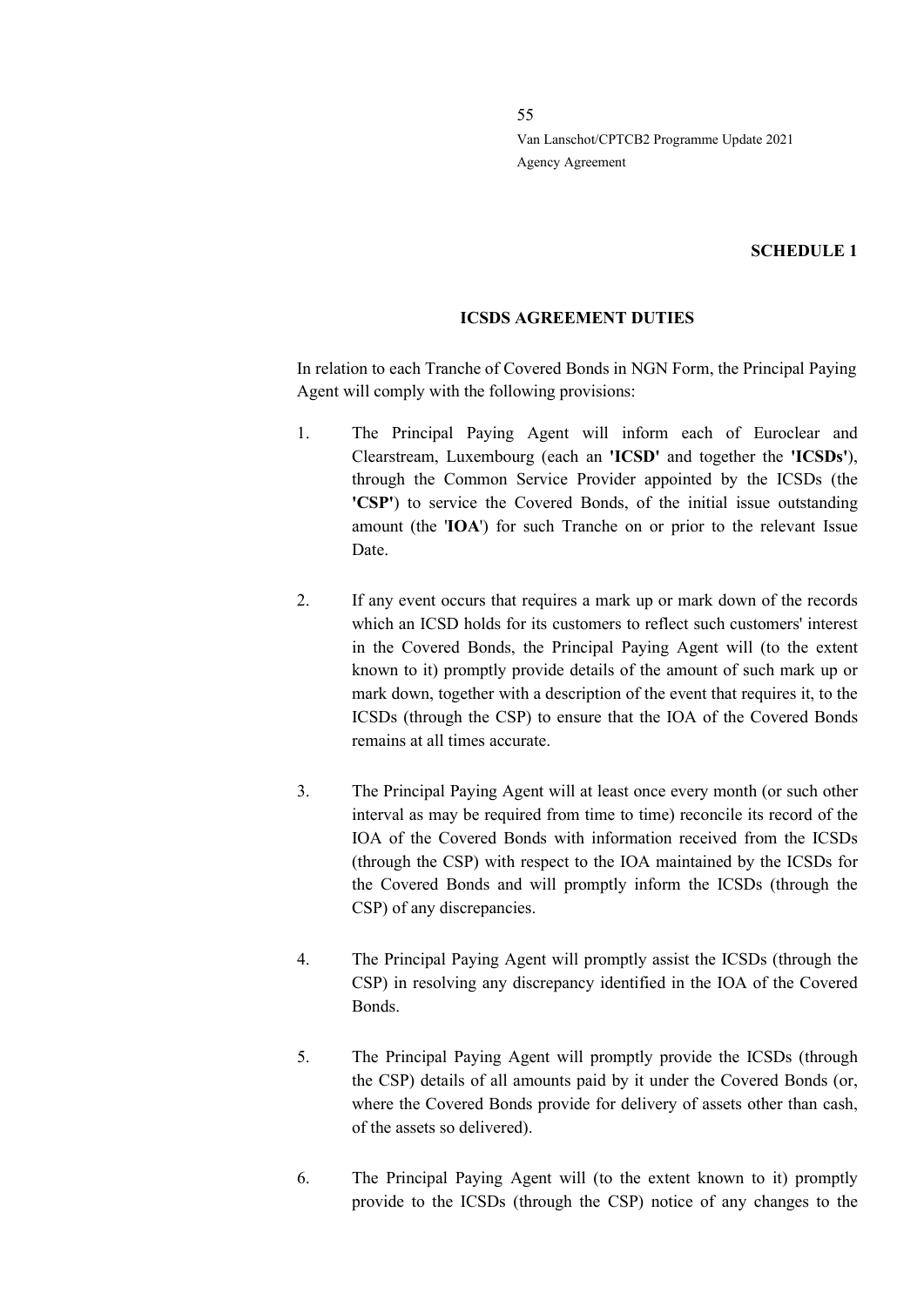Covered Bonds that will affect the amount of, or date for, any payment due under the Covered Bonds.

- 7. The Principal Paying Agent will (to the extent known to it) promptly provide to the ICSDs (through the CSP) copies of all information that is given to the holders of the Covered Bonds.
- 8. The Principal Paying Agent will promptly pass on to the Issuer all communications it receives from the ICSDs directly or through the CSP relating to the Covered Bonds.
- 9. The Principal Paying Agent will (to the extent known to it) promptly notify the ICSDs (through the CSP) of any failure by the Issuer to make any payment or delivery due under the Covered Bonds when due.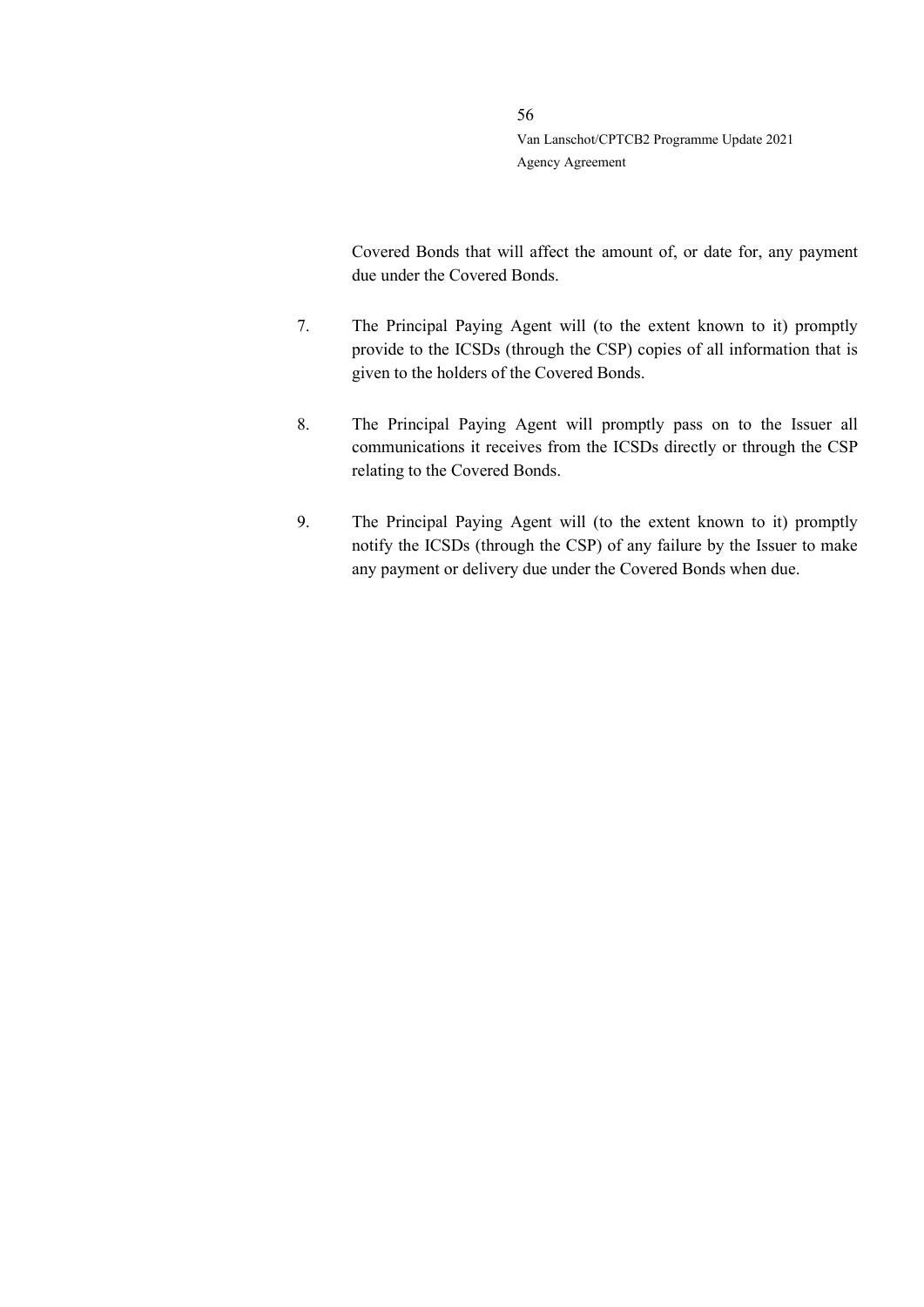# **SCHEDULE 2**

# **FORM OF FINAL TERMS**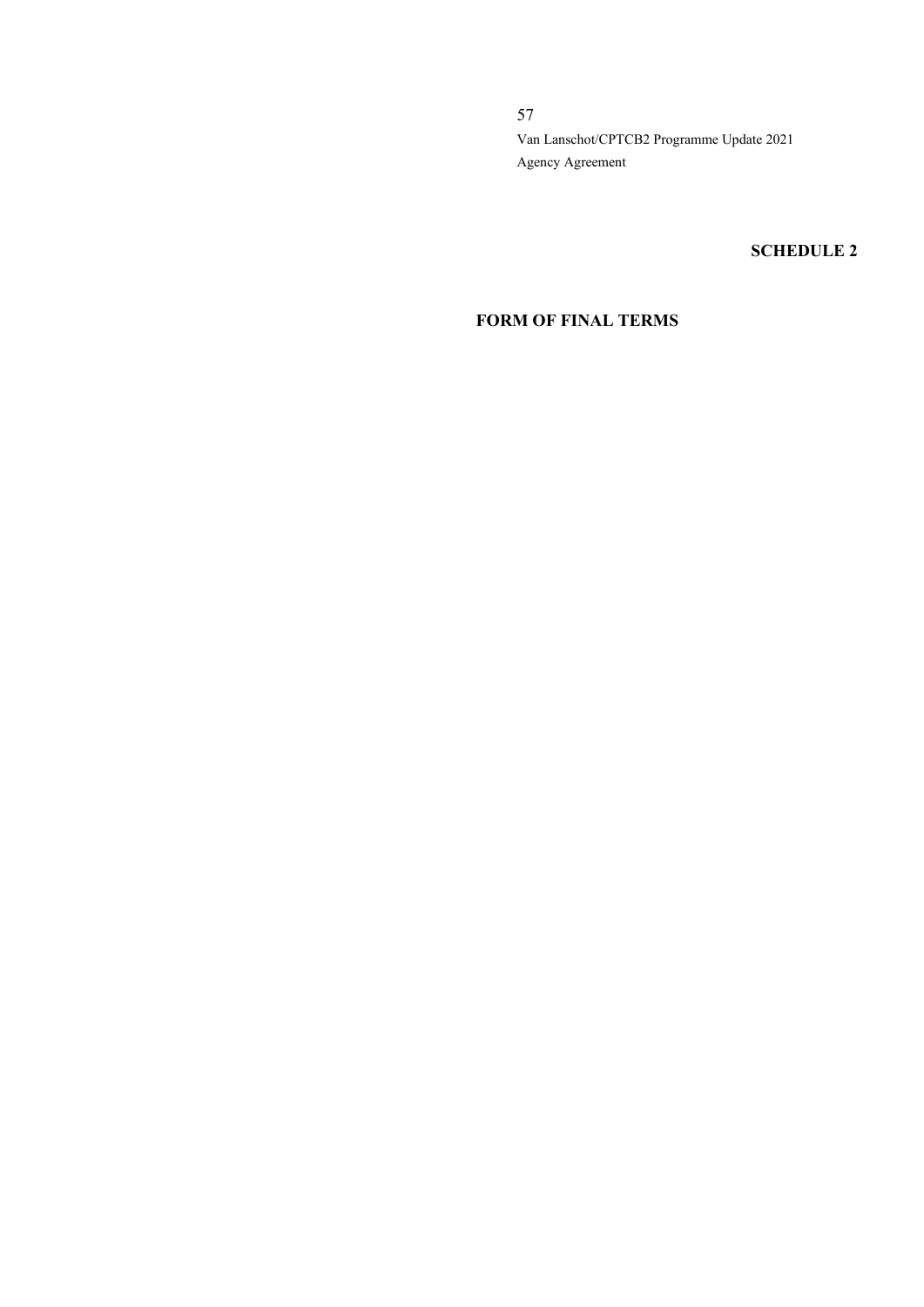**SCHEDULE 3**

# **FORM OF CALCULATION AGENCY AGREEMENT** Dated [...]

between

## **VAN LANSCHOT KEMPEN N.V.** as the Issuer

and

# **VAN LANSCHOT CONDITIONAL PASS-THROUGH COVERED BOND COMPANY 2 B.V.** as the CBC

and

**[...]** as the Principal Paying Agent and Registrar

and

# **STICHTING SECURITY TRUSTEE VAN LANSCHOT CONDITIONAL PASS-THROUGH COVERED BOND COMPANY 2**

as the Security Trustee

and

[...] as the Calculation Agent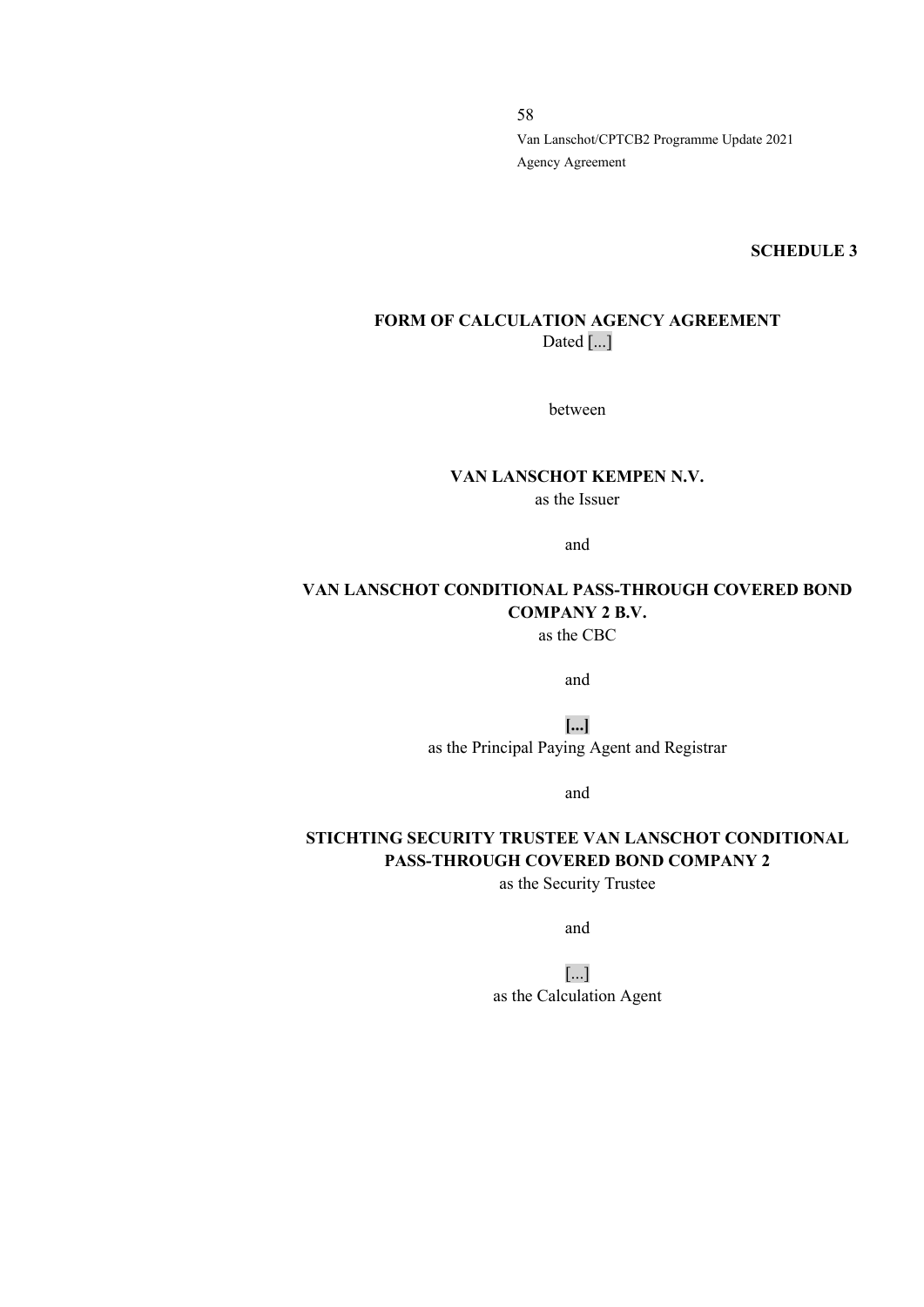**THIS CALCULATION AGENCY AGREEMENT** is dated [...] and made between:

- 10. **[...]**;
- 11. **VAN LANSCHOT KEMPEN N.V.**, a public limited liability company (*naamloze vennootschap*) organised under the laws of the Netherlands and established in 's-Hertogenbosch, the Netherlands;
- 12. **VAN LANSCHOT CONDITIONAL PASS-THROUGH COVERED BOND COMPANY 2 B.V.**, a private company with limited liability (*besloten vennootschap met beperkte aansprakelijkheid*) organised under the laws of the Netherlands, and established in Amsterdam, the Netherlands;
- 13. **STICHTING SECURITY TRUSTEE VAN LANSCHOT CONDITIONAL PASS-THROUGH COVERED BOND COMPANY 2**, a foundation (*stichting*), organised under the laws of the Netherlands, and established in Amsterdam, the Netherlands; and
- 14. **[...]**, [...].

#### **WHEREAS:**

- (A) The Issuer shall issue Covered Bonds from time to time under a second covered bond programme separate from the covered bond programme set up on 2 March 2015.
- (B) The Issuer and the CBC wish to appoint [...] as Calculation Agent in connection with the issue of the Covered Bonds of Series [...] and [...] is willing to accept such appointment upon the terms and subject to the conditions set forth herein.
- **IT IS AGREED** as follows:

## **1. INTERPRETATION**

1.1 In this Agreement (including its recitals), except so far as the context otherwise requires, words, expressions and capitalised terms used herein and not otherwise defined or construed herein shall have the same meaning as defined or construed in the master definitions agreement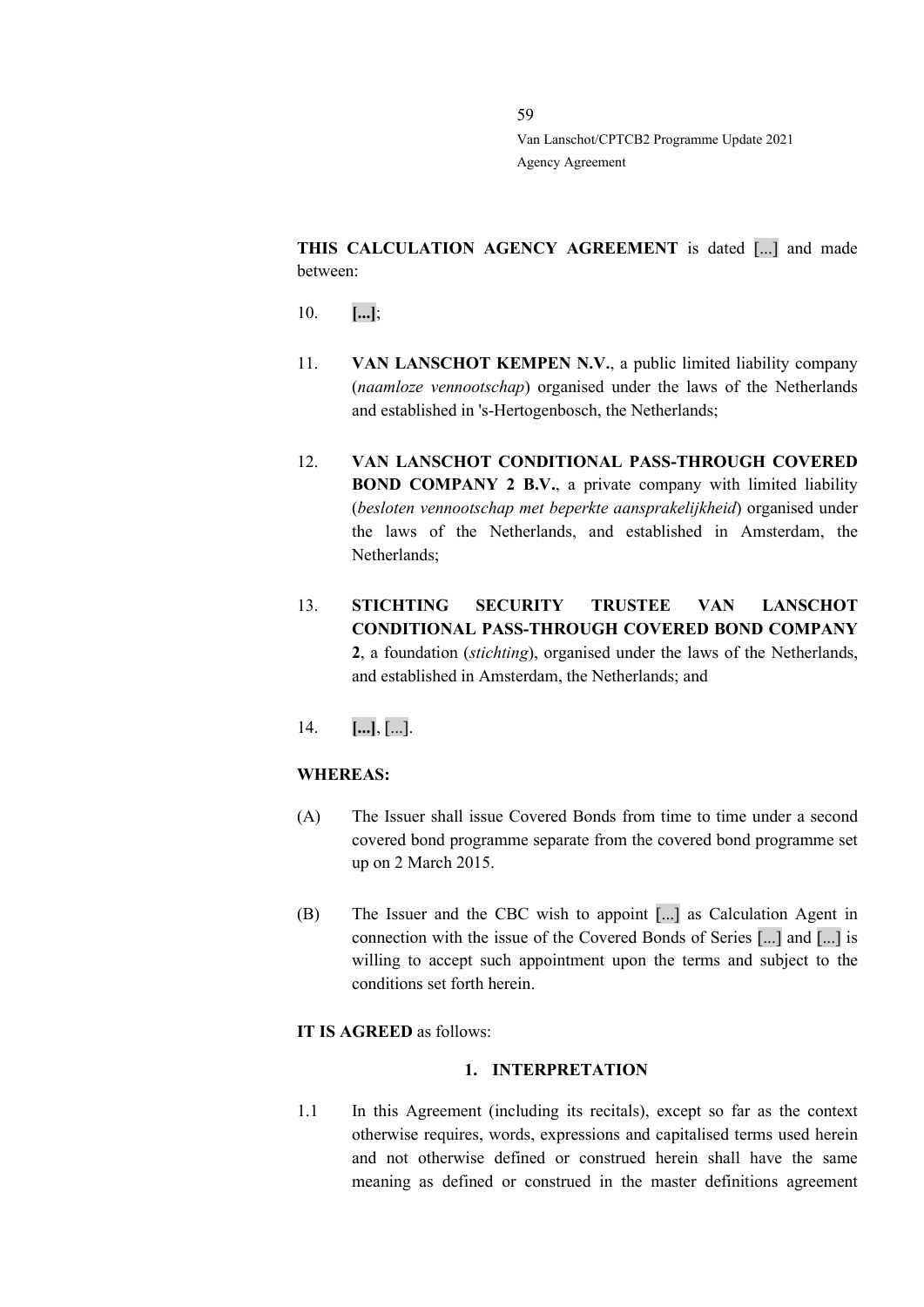dated [●] 2019 as lastly amended and restated on [●] 2021 as set out in the Annex I hereto (the "**Master Definitions Agreement**"). The rules of usage and of interpretation as set forth in the Master Definitions Agreement and all other agreements and understandings between the parties hereto contained therein shall apply to this Agreement, unless otherwise provided herein.

- 1.2 The expression "Agreement" shall herein mean this Calculation Agency Agreement including its annexes.
- 1.3 This Agreement expresses and describes Dutch legal concepts in English and not in their original Dutch terms. Consequently, this Agreement is concluded on the express condition that all words, terms and expressions used herein shall be construed and interpreted in accordance with the laws of the Netherlands.
- 1.4 The Security Trustee has agreed to become a party to this Agreement only for the purpose of taking the benefit of certain provisions of this Agreement expressed to be for its benefit and for agreeing to amendments to this Agreement and for the better preservation and enforcement of its rights under the Security and, save as aforesaid, the Security Trustee shall assume no obligations or liabilities whatsoever to the Calculation Agent, the CBC or the Issuer by virtue of the provisions hereof.

## **2. APPOINTMENT OF CALCULATION AGENT**

[...] is hereby appointed by the Issuer and the CBC as calculation agent for each Series of Covered Bonds described in the Annex II (the "**Relevant Covered Bonds**") for the purposes set out in Clause [3](#page-59-0) below and of performing all other obligations and duties imposed on it by the Conditions and this Agreement, which appointment is accepted by [...]. The agreement of the parties hereto that this Agreement is to apply to each Series of Relevant Covered Bonds shall be evidenced by each of parties hereto signing the Annex II hereto.

## **3. DUTIES OF THE CALCULATION AGENT**

<span id="page-59-0"></span>The Calculation Agent shall in relation to each Series of Relevant Covered Bonds perform all the functions and duties imposed on the Calculation Agent by the terms and conditions of the Relevant Covered Bonds (the "**Conditions**").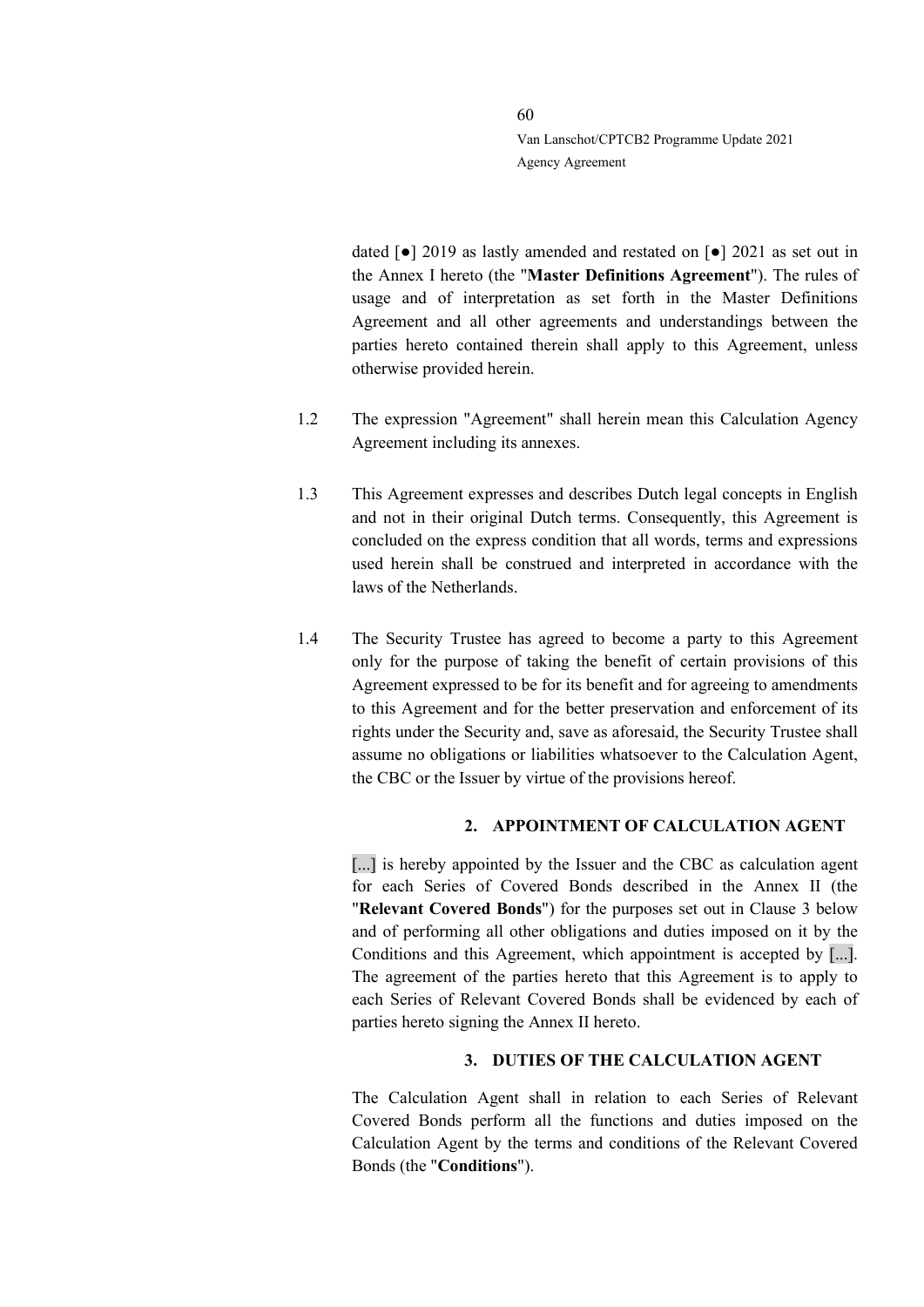#### **4. EXPENSES**

Save as provided in Clause [5](#page-60-0) below, the Calculation Agent shall bear all expenses incurred by it in connection with its said services (save for the notices to be published pursuant to Clause 11 and 16 of the Agency Agreement).

#### **5. INDEMNITY**

- <span id="page-60-0"></span>5.1 The Issuer shall indemnify and keep indemnified the Calculation Agent against any losses, liabilities, costs, claims, actions, demands or expenses (together, "**Losses**", including, but not limited to, all reasonable costs, legal fees, charges and expenses (together, "**Expenses**") paid or incurred in disputing or defending any Losses but excluding consequential damages) which it may incur or which may be made against it as a result of or in connection with its appointment or the exercise of its powers and duties under this Agreement except for any Losses resulting from its own default, negligence or bad faith or that of its officers, directors or employees or its failure to perform (*tekortkoming in de nakoming*) under this Agreement (whether in bad faith, good faith or otherwise).
- 5.2 The Calculation Agent shall indemnify and keep indemnified the Issuer and the CBC of any Losses which it may incur or which may be made against it as a result of or in connection with the Calculation Agent's failure to perform (*tekortkoming in de nakoming*) under this Agreement (whether in bad faith, good faith or otherwise) or default, negligence or bad faith or that of its officers, directors or employees.

#### **6. CONDITIONS OF APPOINTMENT**

- 6.1 In acting under this Agreement and in connection with the Relevant Covered Bonds, the Calculation Agent shall act as an agent of the Issuer, the CBC and/or the Security Trustee and will not assume any obligations towards or relationship of agency for or with any of the owners or holders of the Relevant Covered Bonds or the coupons (if any) appertaining to the Relevant Covered Bonds (the "**Coupons**").
- 6.2 At any time after an Issuer Event of Default and/or a CBC Event of Default has occurred and is continuing, the Calculation Agent shall be required upon receipt of a notice in writing from the Security Trustee to act thereafter as Calculation Agent of the Security Trustee respectively, in relation to the calculations or payments to be made by or on behalf of the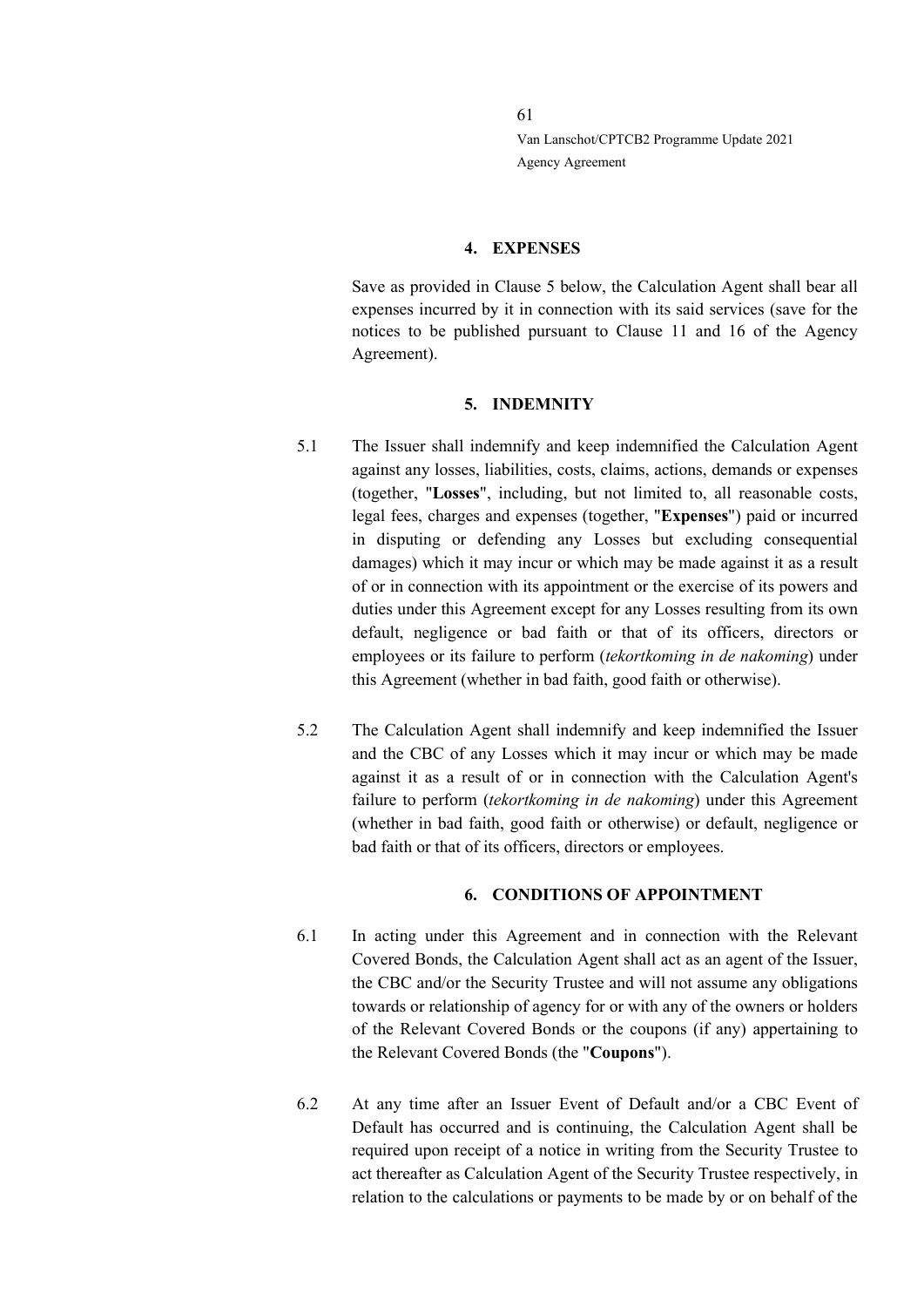Security Trustee under the provisions of the Trust Deed, *mutatis mutandis*, on the terms provided in this Agreement (save that the Security Trustee's liability under any provision hereof for the indemnification of the Calculation Agent and the Registrar shall be limited to the amount for the time being received or recovered by the Security Trustee under the Security and the Parallel Debt Agreement subject to the Post CBC Acceleration Notice Priority of Payments).

- 6.3 In relation to each issue of Relevant Covered Bonds, the Calculation Agent shall be obliged to perform the duties and only the duties specifically stated in this Agreement and the Conditions and no implied duties or obligations shall be read into this Agreement or the Conditions against the Calculation Agent, other than the duty to act honestly and in accordance with standards of reasonableness and fairness and to exercise the diligence of a reasonably prudent agent in comparable circumstances.
- 6.4 The Calculation Agent may consult with legal and other professional advisers and the opinion of the advisers shall be full and complete protection in respect of any action taken, omitted or suffered under this Agreement in good faith and in accordance with the opinion of such advisers.
- 6.5 The Calculation Agent shall be protected and shall incur no liability in respect of any action taken, omitted or suffered in reliance on any instruction from the Issuer, the CBC or the Security Trustee or any document which it reasonably believes to be genuine and to have been delivered by the proper party or on written instructions from the Issuer, the CBC or the Security Trustee.
- 6.6 The Calculation Agent and any of its officers, directors and employees may become the owner of, or acquire any interest in, any Relevant Covered Bonds or Coupons (if any) with the same rights that it or he would have had if the Calculation Agent were not appointed under this Agreement, and may engage or be interested in any financial or other transaction with the Issuer or the CBC and may act on, or as depositary, trustee or agent for, any committee or body of holders of Relevant Covered Bonds or Coupons or in connection with any other obligations of the Issuer or the CBC as freely as if the Calculation Agent were not appointed under this Agreement.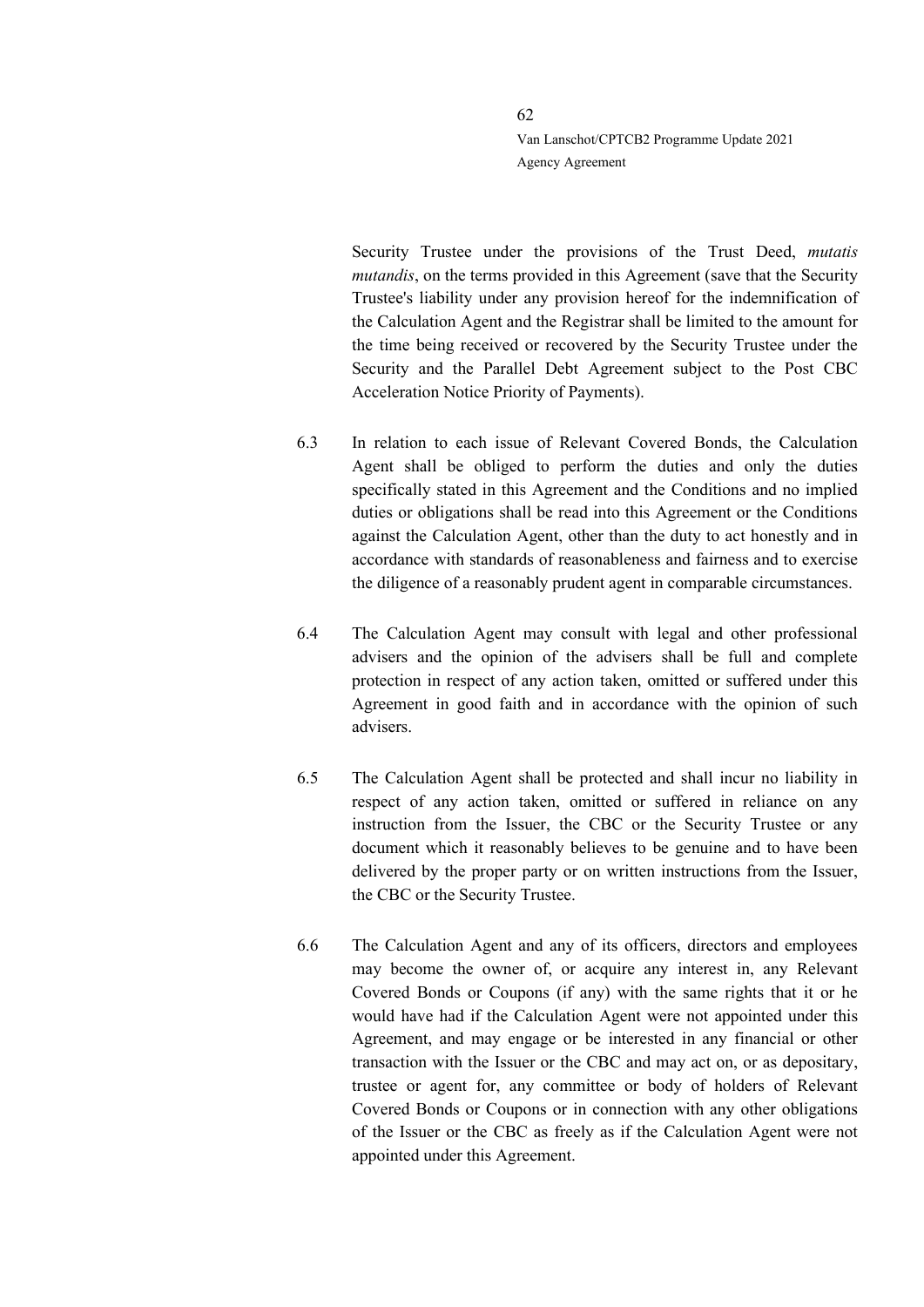#### **7. TERMINATION OF APPOINTMENT**

- 7.1 The Issuer and the CBC may, each with the prior written approval of the Security Trustee, terminate the appointment of the Calculation Agent at any time by giving to the Calculation Agent at least 45 calendar days' prior written notice to that effect, provided that, so long as any of the Relevant Covered Bonds is outstanding:
	- (bb) such notice shall not expire less than 45 calendar days before any date on which any calculation or payment is due to be made in respect of any Relevant Covered Bonds; and
	- notice shall be given in accordance with the Conditions to the holders of the Relevant Covered Bonds at least 30 days before any removal of the Calculation Agent.
- 7.2 Notwithstanding the provisions of Clause 7.1 above, if at any time:
	- (dd) the Calculation Agent becomes incapable of acting, or is adjudged bankrupt or insolvent, or files a voluntary petition in bankruptcy or makes an assignment for the benefit of its creditors or consents to the appointment of an administrator, liquidator or administrative or other receiver of all or any substantial part of its property, or admits in writing its inability to pay or meet its debts as they may mature or suspends payment of its debts, or if any order of any court is entered approving any petition filed by or against it under the provisions of any applicable bankruptcy or insolvency law or if a receiver of it or of all or a substantial part of its property is appointed or if any officer takes charge or control of the Calculation Agent or of its property or affairs for the purpose of rehabilitation, conservation or liquidation; or
	- (ee) the Calculation Agent fails duly to perform any function or duty imposed on it by the Conditions and this Agreement,

the Issuer or the CBC, each with the prior written approval of the Security Trustee, may immediately without notice terminate the appointment of the Calculation Agent, in which event notice of the termination shall be given to the holders of the Relevant Covered Bonds in accordance with the Conditions as soon as practicable.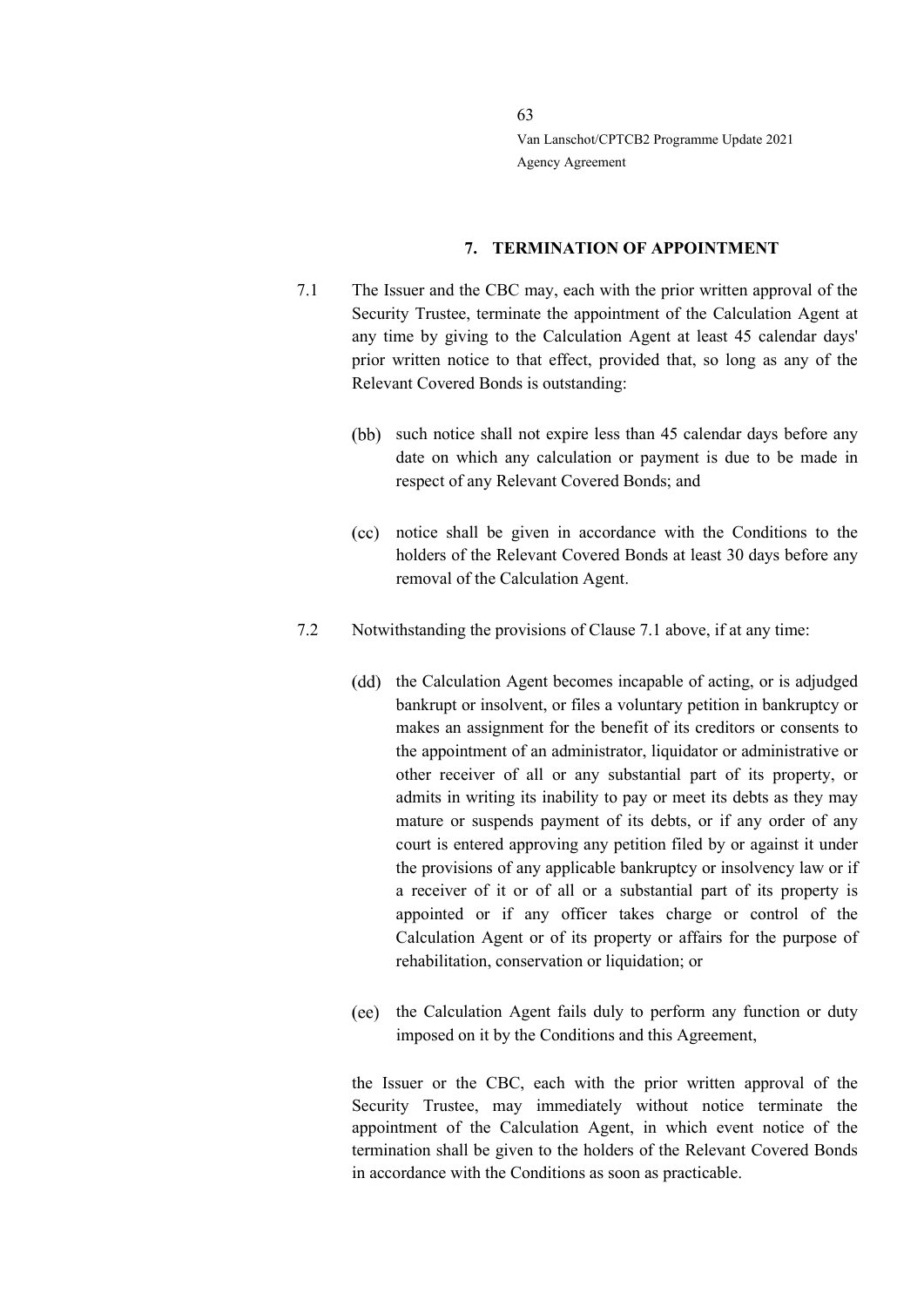- 7.3 The termination of the appointment of the Calculation Agent under Clause 7.1 or 7.2 above shall not entitle the Calculation Agent to any amount by way of compensation but shall be without prejudice to any amount then accrued due.
- 7.4 The Calculation Agent may resign its appointment under this Agreement at any time by giving to the Issuer, the CBC and the Security Trustee at least 90 calendar days' prior written notice to that effect. Following receipt of a notice of resignation from the Calculation Agent, the Issuer shall promptly give notice of the resignation to the holders of the Relevant Covered Bonds in accordance with the Conditions.
- 7.5 Notwithstanding the provisions of Clauses 7.1, 7.2 and 7.4 above, so long as any of the Relevant Covered Bonds is outstanding, the termination of the appointment of the calculation agent (whether by the Issuer, the CBC or by the resignation of the Calculation Agent) shall not be effective unless upon the expiry of the relevant notice a successor calculation agent approved in writing by the Security Trustee has been appointed. The Issuer and the CBC agree with the Calculation Agent that if, by the day falling 10 calendar days before the expiry of any notice under Clause 7.4 above, the Issuer and the CBC have not appointed a replacement Calculation Agent approved in writing by the Security Trustee, the Calculation Agent shall be entitled, on behalf of the Issuer and the CBC, to appoint as a successor calculation agent in its place a reputable financial institution of good standing which the Issuer, the CBC and the Security Trustee shall approve.
- 7.6 Upon its appointment becoming effective, a successor calculation agent shall without further action, become vested with all the authority, rights, powers, duties and obligations of its predecessor with the same effect as if originally named as the Calculation Agent under this Agreement.
- 7.7 If the appointment of the Calculation Agent under this Agreement is terminated (whether by the Issuer and the CBC or by the resignation of the Calculation Agent), the Calculation Agent shall on the date on which the termination takes effect deliver to the successor calculation agent any records concerning the Relevant Covered Bonds maintained by it (except those documents and records which it is obliged by law or regulation to retain or not to release), but shall have no other duties or responsibilities under this Agreement.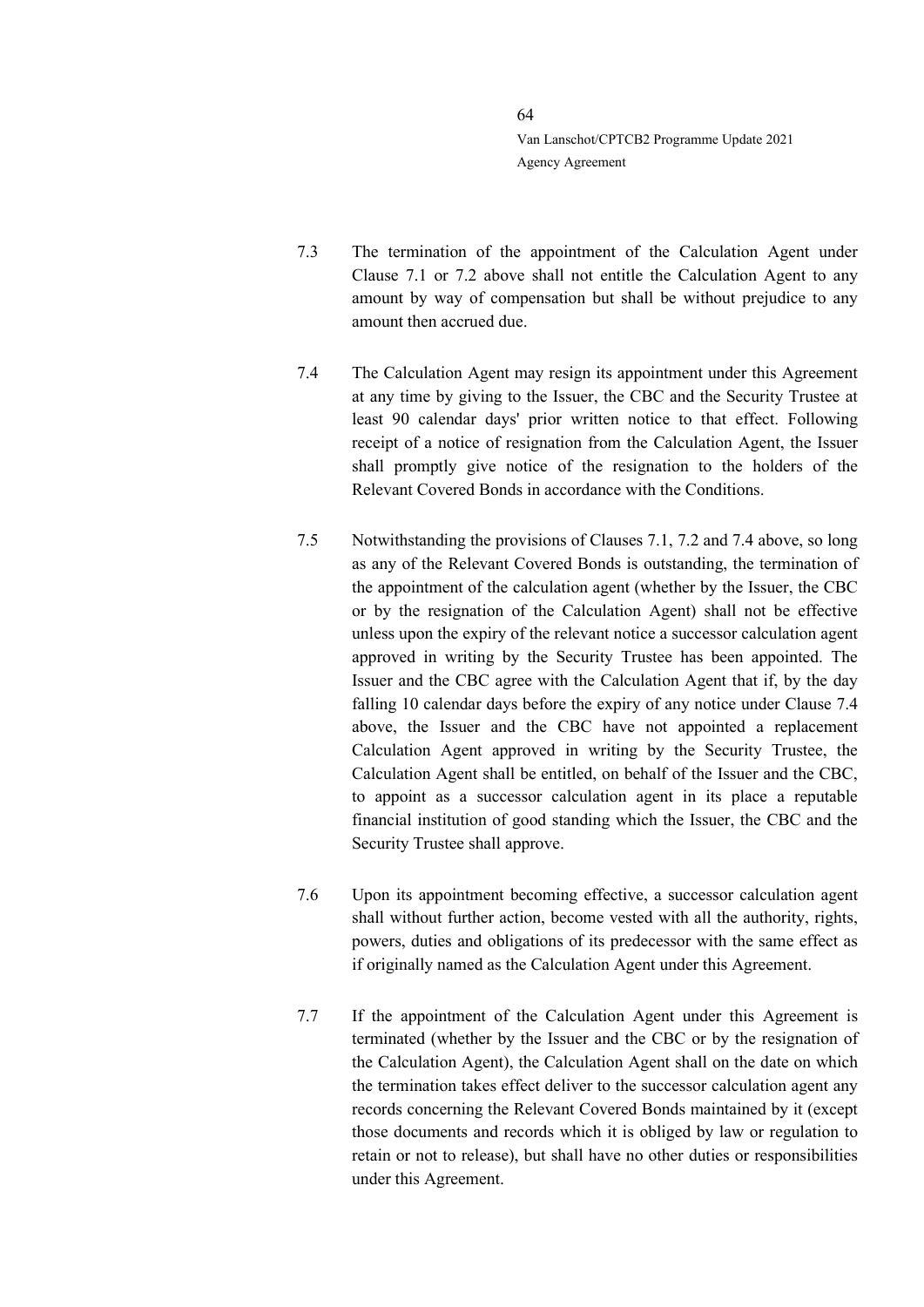- 7.8 Any corporation into which the Calculation Agent may be merged or converted, or any corporation with which the Calculation Agent may be consolidated, or any corporation resulting from any merger, conversion or consolidation to which the Calculation Agent shall be a party, or any corporation to which the Calculation Agent shall sell or otherwise transfer all or substantially all of its assets shall, on the date when the merger, consolidation or transfer becomes effective and to the extent permitted by any applicable laws, become the successor Calculation Agent under this Agreement without the execution or filing of any paper or any further act on the part of any of the parties to this Agreement, unless otherwise required by the Issuer and the CBC, and after the said effective date all references in this Agreement to the Calculation Agent shall be deemed to be references to such successor corporation. Written notice of any such merger, conversion, consolidation or transfer shall immediately be given to the Issuer, the CBC, the Security Trustee and the Principal Paying Agent by the Calculation Agent.
- 7.9 Upon giving notice of the intended termination of the appointment of the Calculation Agent, the Issuer shall use all reasonable efforts to appoint a reputable financial institution of good standing as successor Calculation Agent, provided the Security Trustee approves in writing thereto.

# **8. SUBORDINATION, ENFORCEMENT, LIMITED RECOURSE, NON-PETITION, SET-OFF**

- 8.1 Each party hereto agrees that no amounts under this Agreement shall be due and payable by the CBC or, as the case may be, the Security Trustee, except (i) in accordance with the Trust Deed and (ii) unless and until all amounts required by the Trust Deed to be paid in priority to such amounts have been paid or discharged in full.
- 8.2 Each party hereto agrees that only the Security Trustee may enforce the provisions of any of this Agreement, including the security rights created by the Pledge Agreements. None of the parties hereto, other than the Security Trustee shall be entitled to proceed directly against the CBC to enforce the performance of any of the provisions of this Agreement, unless the Security Trustee, having become bound to take proceedings as set forth in Clause 10.1 of the Trust Deed, fails to do so within a reasonable period and such failure shall be continuing. If any party hereto proceeds directly against the CBC, all limitations and restrictions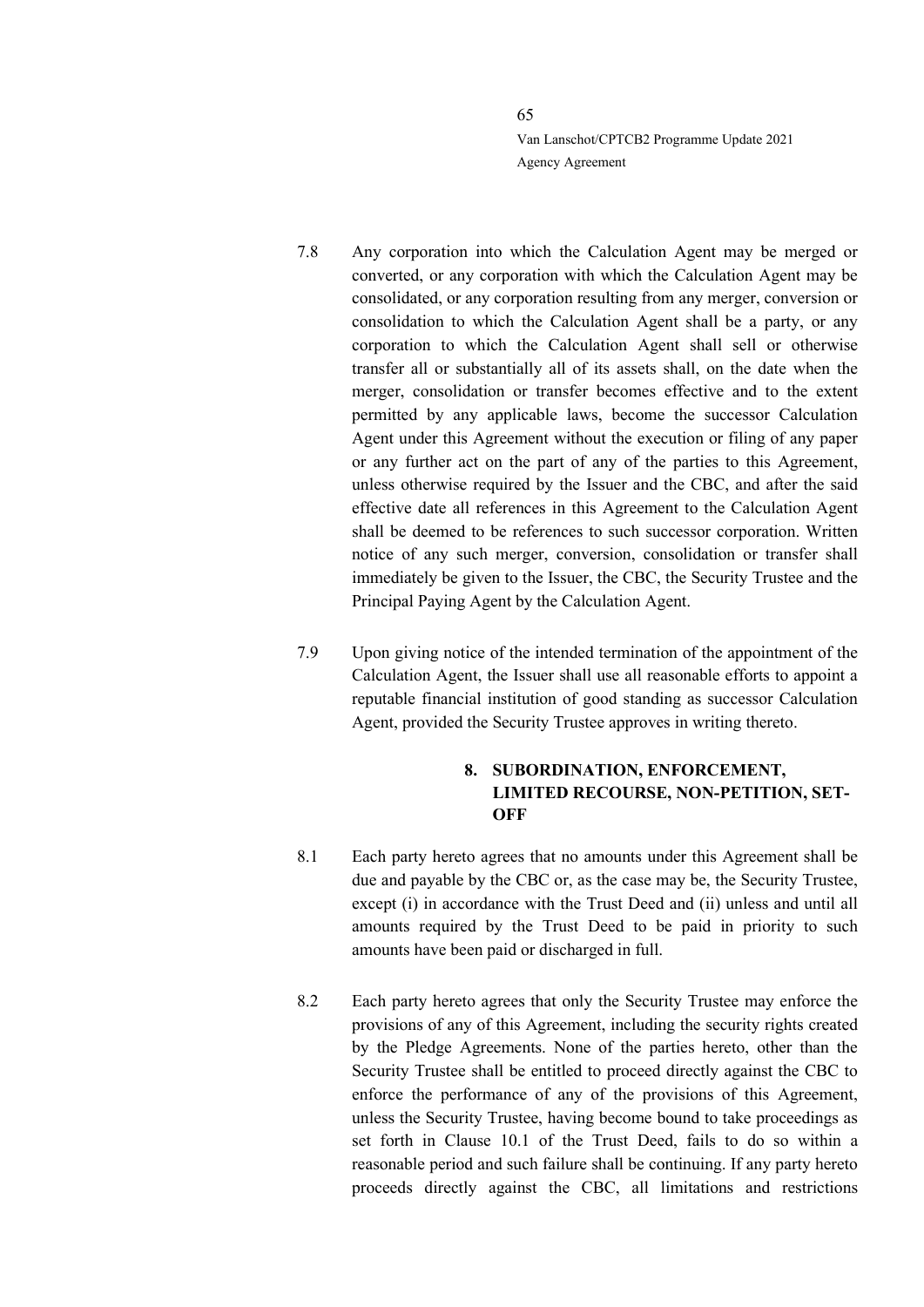imposed under or by virtue of the Trust Deed or this Agreement on the Security Trustee in relation to the enforcement of rights and availability of remedies, shall also apply mutatis mutandis to such party hereto.

- 8.3 In the event that the Pledge Agreements have been fully enforced and the proceeds of such enforcement and any other amounts received by the Security Trustee, after payments of all claims ranking in priority to any claim of a Calculation Agent in accordance with the Trust Deed have been applied in full but are insufficient to pay in full all amounts outstanding in respect of the respective payment to the Calculation Agent, then the Calculation Agent shall have no further claim against the CBC or the Security Trustee in respect of such unpaid amount.
- 8.4 The Calculation Agent may not institute against, or join any person in instituting against, the CBC any bankruptcy (*faillissement*), suspension of payments (*surseance van betaling*), dissolution (*ontbinding*), debt settlement (*schuldeisers akkoord*), liquidation (*vereffening*), appointment of a restructuring expert (*herstructureringsdeskundige*) or any similar proceedings in any jurisdiction until the expiry of a period of at least one (1) year after the latest maturing Covered Bond is paid in full.
- 8.5 The Calculation Agent agrees to be bound by all provisions of the Trust Deed relating to each of them, including, without limitation, Clause 11.7 of the Trust Deed, as if these provisions were set forth herein. In case of a conflict between the provisions of the Trust Deed and this Agreement, the provisions of the Trust Deed shall prevail.
- 8.6 All payments required to be made by any party hereto under this Agreement shall be made free and clear of and without any deduction for or on account of any set-off or counterclaim.

#### **9. NO DISSOLUTION, NO NULLIFICATION**

To the extent permitted by law, the parties hereby waive their rights pursuant to Articles 6:265 to 6:272 inclusive of the Dutch Civil Code to dissolve (*ontbinden*), or demand in legal proceedings the dissolution (*ontbinding*) of, this Agreement. Furthermore, to the extent permitted by law, the parties hereby waive their rights under Article 6:228 of the Dutch Civil Code to nullify (*vernietigen*), or demand in legal proceedings the nullification (*vernietiging*) of, this Agreement on the ground of error (*dwaling*).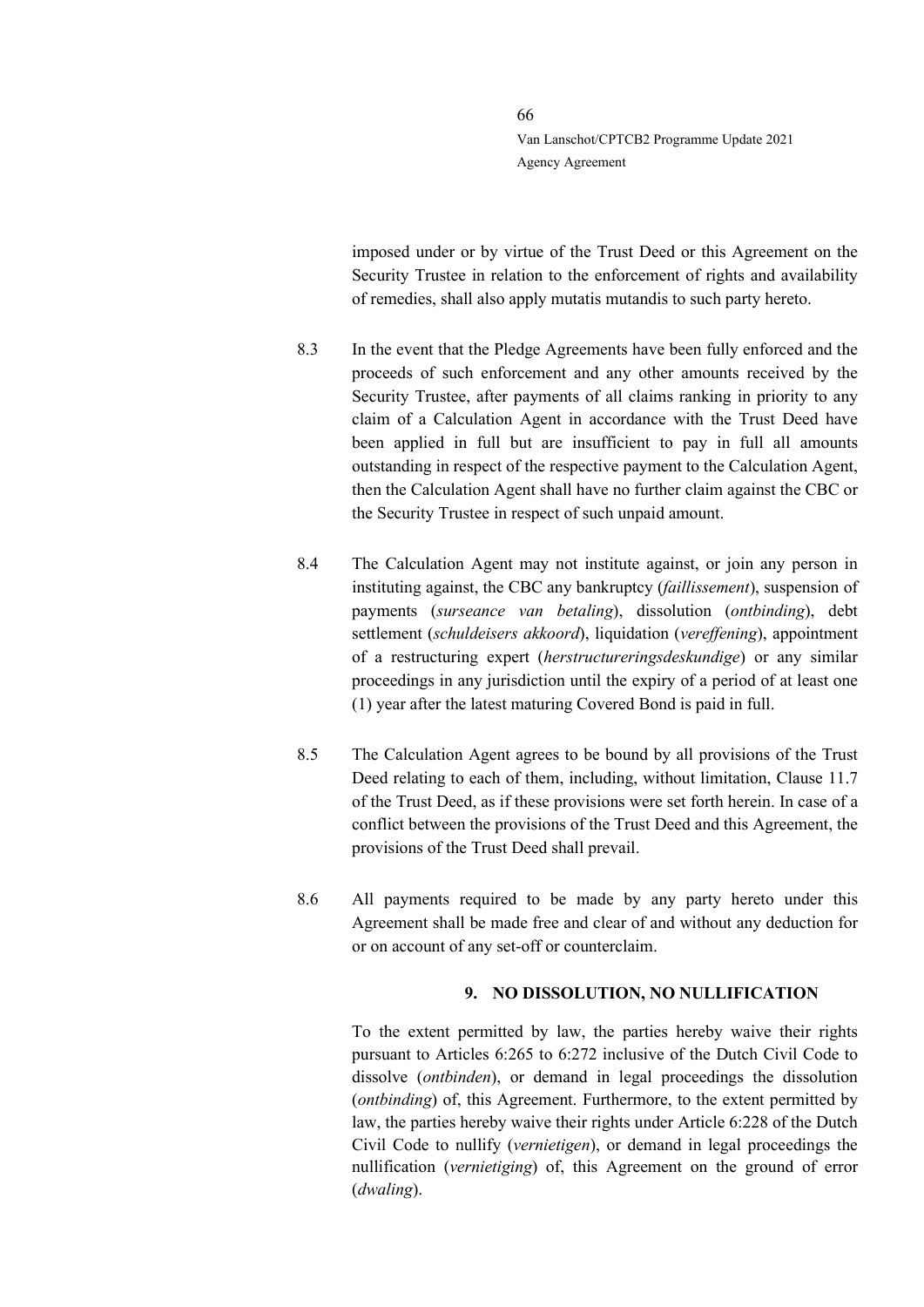## **10. GOVERNING LAW AND JURISDICTION**

- 10.1 This Agreement, including Clause 10.2 hereof and any non-contractual obligations arising out or in connection with this Agreement, shall be governed by and construed in accordance with the laws of the Netherlands.
- 10.2 Any disputes arising out of or in connection with this Agreement including, without limitation, and disputes relating to any non-contractual obligations arising out of or in connection with this Agreement shall be submitted to the competent court in Amsterdam.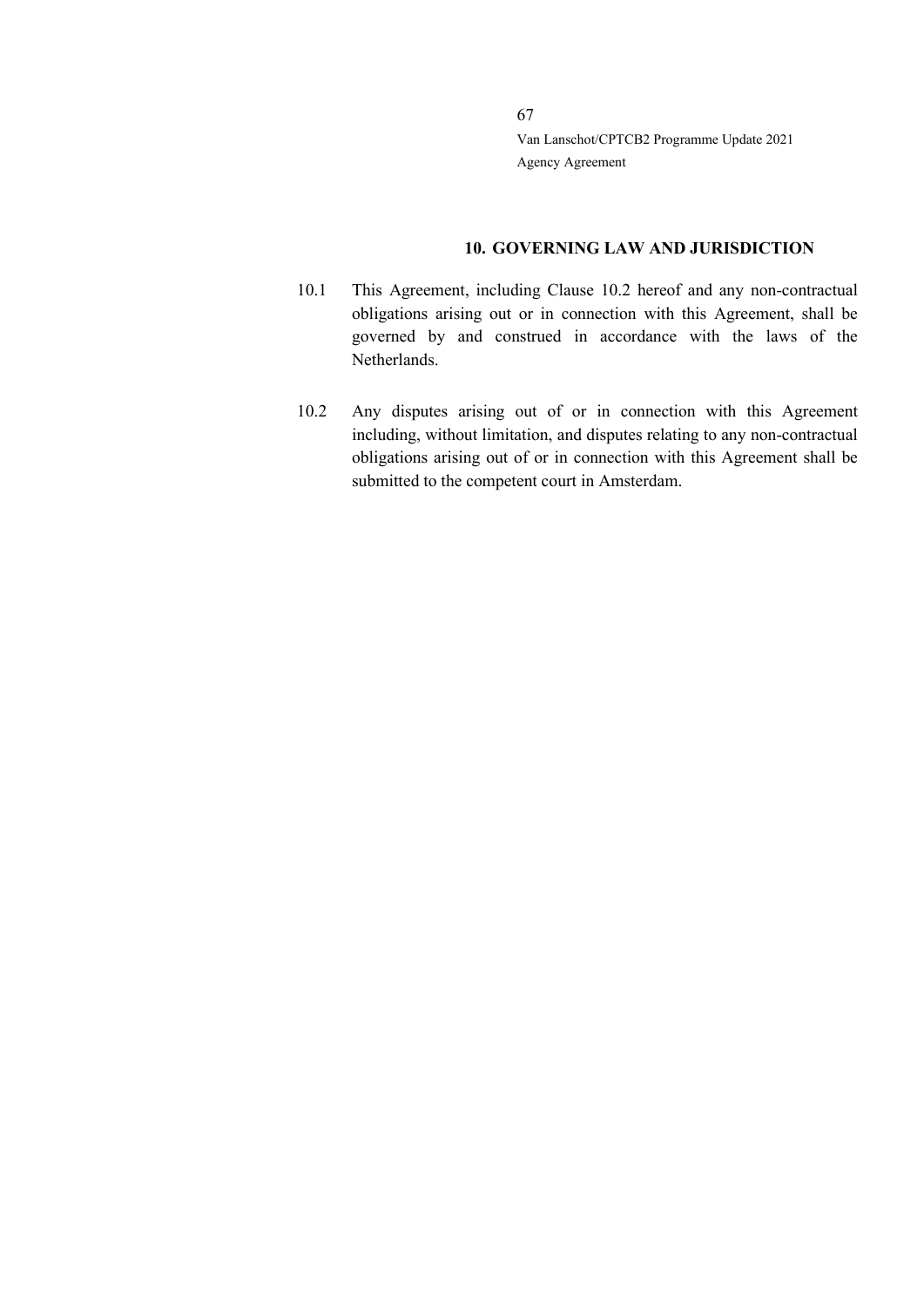# **SIGNATURES**

**[...]**

 $by:$ title :

## **VAN LANSCHOT KEMPEN N.V.**

 $by :$ 

title :

# **VAN LANSCHOT CONDITIONAL PASS-THROUGH COVERED BOND COMPANY 2 B.V.**

by : title :

# **STICHTING SECURITY TRUSTEE VAN LANSCHOT CONDITIONAL PASS-THROUGH COVERED BOND COMPANY 2**

by :

title :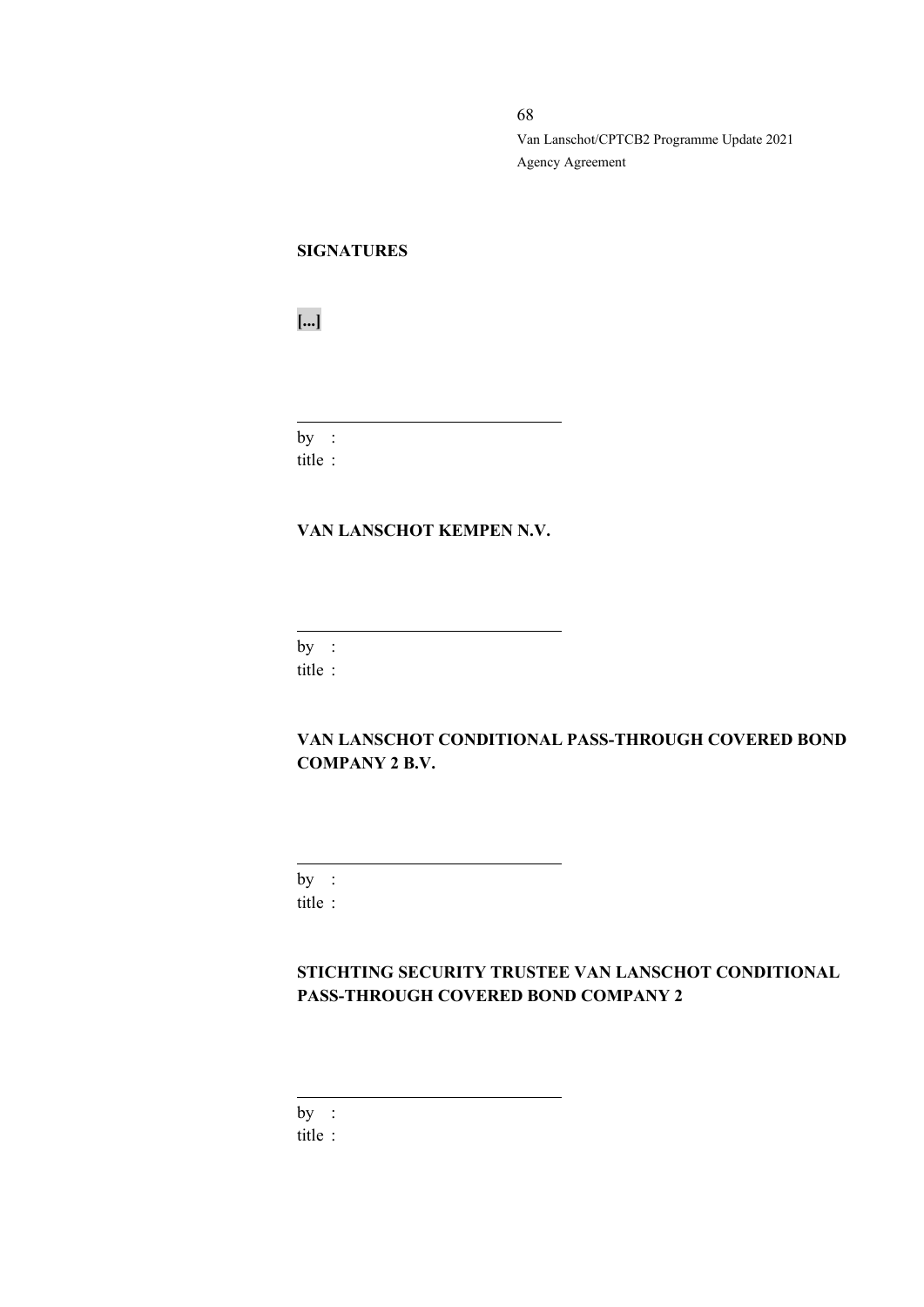# **ANNEX I**

[insert Master Definitions Agreement]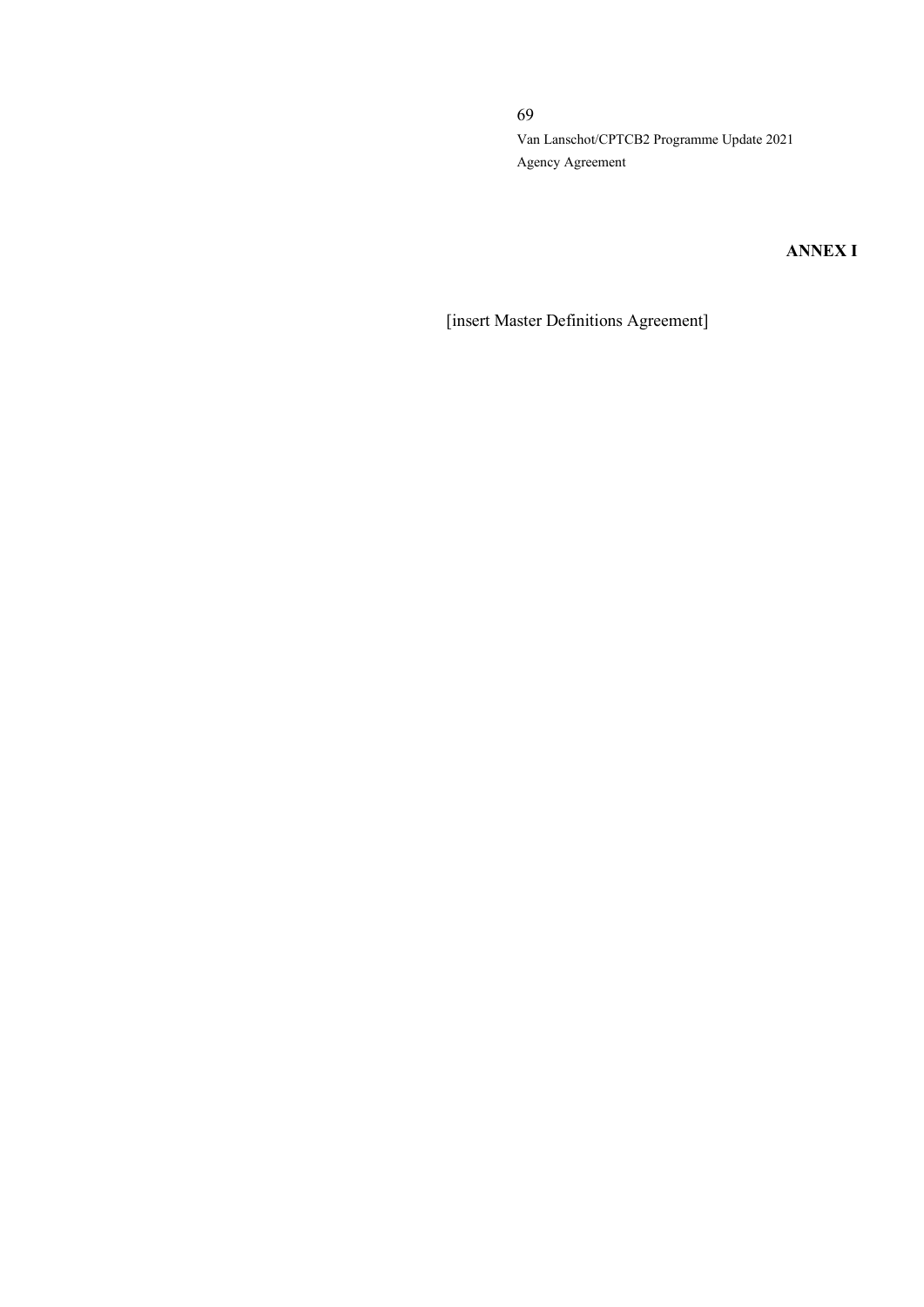# **ANNEX II**

| <b>Series</b> | Issue Date | <b>Maturity Date</b> | Title and | Annotation by |
|---------------|------------|----------------------|-----------|---------------|
| number        |            |                      | Nominal   | Calculation   |
|               |            |                      | Amount    | Agent/Issuer  |